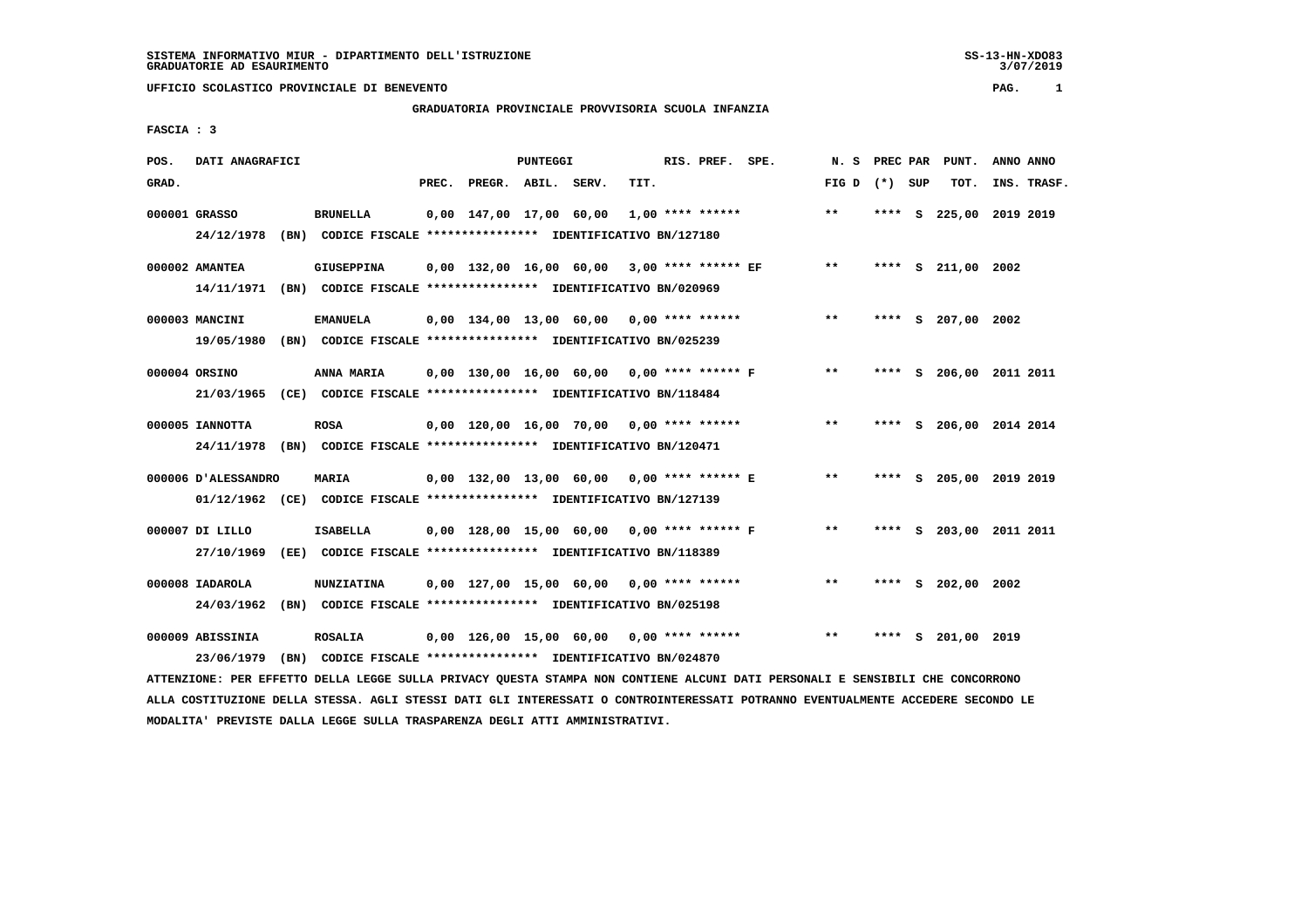# **GRADUATORIA PROVINCIALE PROVVISORIA SCUOLA INFANZIA**

 **FASCIA : 3**

| POS.         | DATI ANAGRAFICI  |                                                                         |                          | <b>PUNTEGGI</b> |                                               |      | RIS. PREF. SPE.    | N.S   |                 |    | PREC PAR PUNT.          | ANNO ANNO               |
|--------------|------------------|-------------------------------------------------------------------------|--------------------------|-----------------|-----------------------------------------------|------|--------------------|-------|-----------------|----|-------------------------|-------------------------|
| GRAD.        |                  |                                                                         | PREC. PREGR. ABIL. SERV. |                 |                                               | TIT. |                    |       | FIG D $(*)$ SUP |    | TOT.                    | INS. TRASF.             |
|              | 000010 SILVESTRI | <b>ANTONELLA</b>                                                        | 0,00 120,00 12,00 68,00  |                 |                                               |      | $0,00$ **** ****** | $***$ | ****            | s. | 200,00 2014             |                         |
| т            | 05/12/1971       | (BN) CODICE FISCALE **************** IDENTIFICATIVO BN/120607           |                          |                 |                                               |      |                    |       |                 |    |                         |                         |
| 000011 MEOLA |                  | ANNA                                                                    |                          |                 | $0,00$ 127,00 14,00 58,00 0,00 **** ****** EF |      |                    |       |                 |    | ** X **** S 199,00 2000 |                         |
|              | 07/06/1962       | (BN) CODICE FISCALE *************** IDENTIFICATIVO BN/020795            |                          |                 |                                               |      |                    |       |                 |    |                         |                         |
|              | 000012 CAVUOTO   | <b>PAOLA</b>                                                            |                          |                 | 0,00 123,00 17,00 58,00 0,00 **** ******      |      |                    | $* *$ |                 |    | **** S 198,00 2007      |                         |
|              |                  | 11/01/1964 (NA) CODICE FISCALE *************** IDENTIFICATIVO BN/021455 |                          |                 |                                               |      |                    |       |                 |    |                         |                         |
| 000013 FOLLO |                  | <b>MONICA</b>                                                           |                          |                 | $0,00$ 120,00 14,00 60,00 3,00 **** ******    |      |                    | $***$ |                 |    |                         | **** S 197,00 2005 2005 |
|              | 04/09/1975       | (BN) CODICE FISCALE **************** IDENTIFICATIVO BN/027448           |                          |                 |                                               |      |                    |       |                 |    |                         |                         |
|              | 000014 SALVATORE | SILVIA                                                                  |                          |                 | $0,00$ 118,00 12,00 58,00 9,00 **** ******    |      |                    | $* *$ |                 |    |                         | **** S 197,00 2011 2011 |
|              | 27/05/1982       | (BN) CODICE FISCALE **************** IDENTIFICATIVO BN/118519           |                          |                 |                                               |      |                    |       |                 |    |                         |                         |
| 000015 IZZO  |                  | GIUSEPPINA                                                              |                          |                 | $0,00$ 127,00 14,00 56,00 0,00 **** ******    |      |                    | $**$  |                 |    |                         | **** S 197,00 2011 2011 |
|              | 27/02/1980       | (BN) CODICE FISCALE **************** IDENTIFICATIVO BN/118437           |                          |                 |                                               |      |                    |       |                 |    |                         |                         |
|              | 000016 DE CAPRIO | <b>MARIATERESA</b>                                                      |                          |                 | 0,00 128,00 15,00 52,00 0,00 **** ****** F    |      |                    | $***$ |                 |    |                         | **** S 195,00 2014 2014 |
|              | 15/02/1968       | (CE) CODICE FISCALE **************** IDENTIFICATIVO BN/120525           |                          |                 |                                               |      |                    |       |                 |    |                         |                         |
|              | 000017 DI LIBERO | <b>MARIA</b>                                                            |                          |                 | $0,00$ 118,00 16,00 60,00 0,00 **** ******    |      |                    |       |                 |    | ** X **** S 194,00 2003 |                         |
|              | 04/06/1961       | (BN) CODICE FISCALE **************** IDENTIFICATIVO BN/026034           |                          |                 |                                               |      |                    |       |                 |    |                         |                         |
|              | 000018 DE NIGRO  | LUIGIA                                                                  |                          |                 | $0,00$ 114,00 15,00 60,00 0,00 **** ******    |      |                    | $***$ |                 |    | **** S 189,00 2000      |                         |
|              | 14/02/1959       | (BN) CODICE FISCALE **************** IDENTIFICATIVO BN/020560           |                          |                 |                                               |      |                    |       |                 |    |                         |                         |

 **ATTENZIONE: PER EFFETTO DELLA LEGGE SULLA PRIVACY QUESTA STAMPA NON CONTIENE ALCUNI DATI PERSONALI E SENSIBILI CHE CONCORRONO ALLA COSTITUZIONE DELLA STESSA. AGLI STESSI DATI GLI INTERESSATI O CONTROINTERESSATI POTRANNO EVENTUALMENTE ACCEDERE SECONDO LE MODALITA' PREVISTE DALLA LEGGE SULLA TRASPARENZA DEGLI ATTI AMMINISTRATIVI.**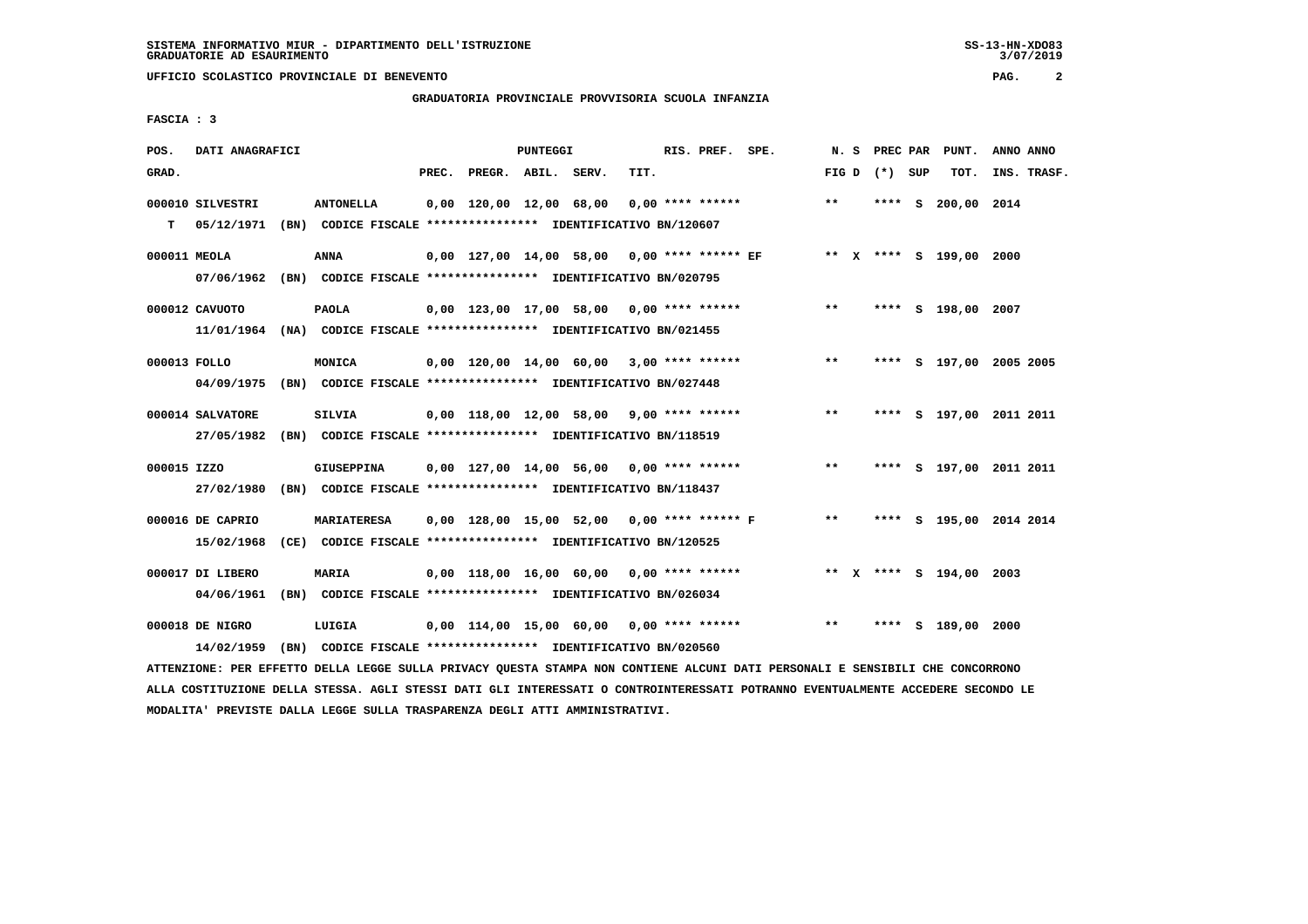### **GRADUATORIA PROVINCIALE PROVVISORIA SCUOLA INFANZIA**

 **FASCIA : 3**

| POS.  | DATI ANAGRAFICI  |                                                                         |       |                         | <b>PUNTEGGI</b> |                                               |      | RIS. PREF.       | SPE. | N. S  | PREC PAR |     | PUNT.                   | ANNO ANNO |             |
|-------|------------------|-------------------------------------------------------------------------|-------|-------------------------|-----------------|-----------------------------------------------|------|------------------|------|-------|----------|-----|-------------------------|-----------|-------------|
| GRAD. |                  |                                                                         | PREC. | PREGR. ABIL. SERV.      |                 |                                               | TIT. |                  |      | FIG D | $(*)$    | SUP | TOT.                    |           | INS. TRASF. |
|       | 000019 SERINO    | <b>ALESSANDRA</b>                                                       |       | 0,00 112,00 15,00 60,00 |                 |                                               |      | 0,00 **** ****** |      | $* *$ | ****     |     | S 187,00 2003 2003      |           |             |
|       | 15/08/1976       | (BN) CODICE FISCALE **************** IDENTIFICATIVO BN/026015           |       |                         |                 |                                               |      |                  |      |       |          |     |                         |           |             |
|       | 000020 MARCIANO  | <b>ROMILDA</b>                                                          |       |                         |                 | $0,00$ 122,00 15,00 50,00 0,00 **** ******    |      |                  |      | $**$  |          |     | **** S 187,00 2019 2019 |           |             |
|       | 31/10/1975       | (CE) CODICE FISCALE **************** IDENTIFICATIVO BN/127188           |       |                         |                 |                                               |      |                  |      |       |          |     |                         |           |             |
|       | 000021 ZERRILLO  | <b>STEFANIA</b>                                                         |       |                         |                 | $0.00$ 110.00 16.00 60.00 0.00 **** ****** EF |      |                  |      | $* *$ |          |     | **** S 186,00 2002      |           |             |
|       |                  | 21/09/1974 (BN) CODICE FISCALE *************** IDENTIFICATIVO BN/025557 |       |                         |                 |                                               |      |                  |      |       |          |     |                         |           |             |
|       | 000022 MASSARO   | ANGELA MARIA                                                            |       |                         |                 | $0,00$ 102,00 16,00 60,00 6,00 **** ******    |      |                  |      | **    |          |     | **** S 184,00 2002      |           |             |
|       | 25/05/1966       | (BN) CODICE FISCALE **************** IDENTIFICATIVO BN/025311           |       |                         |                 |                                               |      |                  |      |       |          |     |                         |           |             |
|       | 000023 CALICCHIO | TIZIANA                                                                 |       |                         |                 | $0,00$ 108,00 13,00 60,00 0,00 **** ******    |      |                  |      | $***$ |          |     | **** S 181,00 2002      |           |             |
|       | 21/05/1966       | (BN) CODICE FISCALE **************** IDENTIFICATIVO BN/024921           |       |                         |                 |                                               |      |                  |      |       |          |     |                         |           |             |
|       | 000024 MARTONE   | <b>FRANCESCA</b>                                                        |       |                         |                 | $0,00$ 112,00 15,00 54,00 0,00 **** ******    |      |                  |      | $***$ |          |     | **** S 181,00 2019 2019 |           |             |
|       | 09/11/1976       | (NA) CODICE FISCALE **************** IDENTIFICATIVO BN/127150           |       |                         |                 |                                               |      |                  |      |       |          |     |                         |           |             |
|       | 000025 CIPOLLONE | <b>RITA</b>                                                             |       |                         |                 | $0,00$ 127,00 15,00 36,00 0,00 **** ******    |      |                  |      | $* *$ |          |     | **** S 178,00 2007 2007 |           |             |
|       | 16/07/1959       | (PG) CODICE FISCALE **************** IDENTIFICATIVO BN/028295           |       |                         |                 |                                               |      |                  |      |       |          |     |                         |           |             |
|       | 000026 MELILLO   | <b>ROSSANA</b>                                                          |       |                         |                 | $0,00$ 97,00 16,00 60,00 0,00 **** ******     |      |                  |      | $* *$ |          |     | **** S 173,00 2007      |           |             |
|       | 01/05/1976       | (BN) CODICE FISCALE **************** IDENTIFICATIVO BN/028610           |       |                         |                 |                                               |      |                  |      |       |          |     |                         |           |             |
|       | 000027 FALATO    | LUISA                                                                   |       |                         |                 | $0,00$ 108,00 16,00 46,00 1,00 **** ******    |      |                  |      | $***$ | ****     |     | s 171,00 2002           |           |             |
|       | 28/05/1977       | (BN) CODICE FISCALE **************** IDENTIFICATIVO BN/025143           |       |                         |                 |                                               |      |                  |      |       |          |     |                         |           |             |

 **ATTENZIONE: PER EFFETTO DELLA LEGGE SULLA PRIVACY QUESTA STAMPA NON CONTIENE ALCUNI DATI PERSONALI E SENSIBILI CHE CONCORRONO ALLA COSTITUZIONE DELLA STESSA. AGLI STESSI DATI GLI INTERESSATI O CONTROINTERESSATI POTRANNO EVENTUALMENTE ACCEDERE SECONDO LE MODALITA' PREVISTE DALLA LEGGE SULLA TRASPARENZA DEGLI ATTI AMMINISTRATIVI.**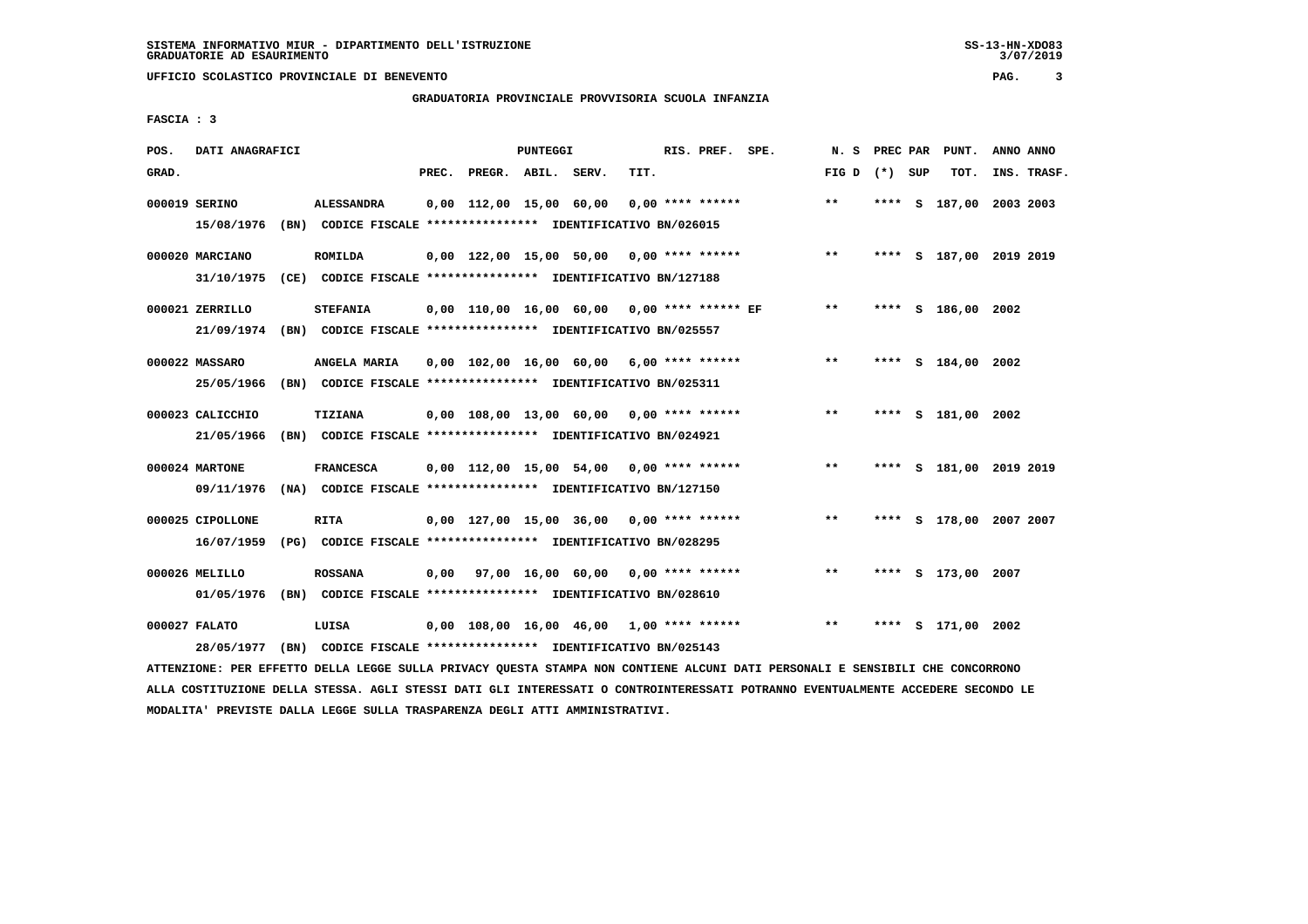# **GRADUATORIA PROVINCIALE PROVVISORIA SCUOLA INFANZIA**

 $3/07/2019$ 

 **FASCIA : 3**

| POS.  | DATI ANAGRAFICI   |                                                                                                                               |       |                    | PUNTEGGI |                                            |      | RIS. PREF. SPE.    | N.S   |                 | PREC PAR PUNT.          | ANNO ANNO |             |
|-------|-------------------|-------------------------------------------------------------------------------------------------------------------------------|-------|--------------------|----------|--------------------------------------------|------|--------------------|-------|-----------------|-------------------------|-----------|-------------|
| GRAD. |                   |                                                                                                                               | PREC. | PREGR. ABIL. SERV. |          |                                            | TIT. |                    |       | FIG D $(*)$ SUP | TOT.                    |           | INS. TRASF. |
|       | 000028 CIRIELLO   | <b>ANTONELLA</b>                                                                                                              | 0,00  |                    |          | 93,00 15,00 60,00                          |      | $0.00$ **** ****** | **    |                 | **** S 168,00 2007      |           |             |
|       | 24/09/1964        | (BN) CODICE FISCALE **************** IDENTIFICATIVO BN/116019                                                                 |       |                    |          |                                            |      |                    |       |                 |                         |           |             |
|       | 000029 PIROZZOLO  | <b>ROSA</b>                                                                                                                   | 0,00  |                    |          | 89,00 15,00 60,00 0,00 **** ****** F       |      |                    | $***$ |                 | **** S 164,00 2000      |           |             |
|       | 03/02/1957        | (BN) CODICE FISCALE **************** IDENTIFICATIVO BN/020828                                                                 |       |                    |          |                                            |      |                    |       |                 |                         |           |             |
|       | 000030 FALZARANO  | <b>STEFANIA</b>                                                                                                               | 0,00  |                    |          | 93,00 16,00 54,00 0,00 **** ******         |      |                    | $***$ |                 | **** S 163,00 2007 2007 |           |             |
|       | 22/11/1976        | (BN) CODICE FISCALE **************** IDENTIFICATIVO BN/028443                                                                 |       |                    |          |                                            |      |                    |       |                 |                         |           |             |
|       | 000031 PATREVITA  | <b>ADELE</b>                                                                                                                  | 0.00  |                    |          | 86,00 16,00 60,00 0,00 **** ******         |      |                    |       |                 | ** X **** S 162,00 2004 |           |             |
|       | 12/06/1973        | (AV) CODICE FISCALE **************** IDENTIFICATIVO BN/026420                                                                 |       |                    |          |                                            |      |                    |       |                 |                         |           |             |
|       | 000032 DE DUONNI  | <b>ANGELA</b>                                                                                                                 |       |                    |          | 0,00 88,00 16,00 58,00 0,00 **** ****** EF |      |                    | $**$  |                 | **** S 162,00 2007 2007 |           |             |
|       | 03/12/1963        | (BN) CODICE FISCALE **************** IDENTIFICATIVO BN/028341                                                                 |       |                    |          |                                            |      |                    |       |                 |                         |           |             |
|       | 000033 FILIPPELLI | <b>MARENZA</b>                                                                                                                |       |                    |          | 0,00 94,00 14,00 53,00 0,00 **** ******    |      |                    | $***$ |                 | **** S 161,00 2007      |           |             |
|       | 16/07/1975        | (BN) CODICE FISCALE **************** IDENTIFICATIVO BN/025122                                                                 |       |                    |          |                                            |      |                    |       |                 |                         |           |             |
|       | 000034 MORGILLO   | <b>ANTONELLA</b>                                                                                                              |       |                    |          | $0,00$ 90,00 11,00 60,00 0,00 **** ******  |      |                    | $* *$ |                 | **** S 161,00 2014      |           |             |
| т     | 15/12/1965        | (EE) CODICE FISCALE **************** IDENTIFICATIVO BN/120941                                                                 |       |                    |          |                                            |      |                    |       |                 |                         |           |             |
|       | 000035 ANASTASIO  | <b>ROSARIA</b>                                                                                                                | 0,00  |                    |          | 83,00 17,00 58,00 0,00 **** ******         |      |                    | $***$ |                 | **** S 158,00 2019 2019 |           |             |
|       | 25/06/1966        | (BN) CODICE FISCALE **************** IDENTIFICATIVO BN/127104                                                                 |       |                    |          |                                            |      |                    |       |                 |                         |           |             |
|       | 000036 DAMIANO    | VIRGINIA                                                                                                                      | 0,00  |                    |          | 92,00 16,00 45,00 0,00 **** ******         |      |                    | $***$ |                 | **** S 153,00 2019 2019 |           |             |
|       | 16/05/1968        | (BN) CODICE FISCALE **************** IDENTIFICATIVO BN/127142                                                                 |       |                    |          |                                            |      |                    |       |                 |                         |           |             |
|       |                   | ATTENZIONE: PER EFFETTO DELLA LEGGE SULLA PRIVACY QUESTA STAMPA NON CONTIENE ALCUNI DATI PERSONALI E SENSIBILI CHE CONCORRONO |       |                    |          |                                            |      |                    |       |                 |                         |           |             |

 **ALLA COSTITUZIONE DELLA STESSA. AGLI STESSI DATI GLI INTERESSATI O CONTROINTERESSATI POTRANNO EVENTUALMENTE ACCEDERE SECONDO LE MODALITA' PREVISTE DALLA LEGGE SULLA TRASPARENZA DEGLI ATTI AMMINISTRATIVI.**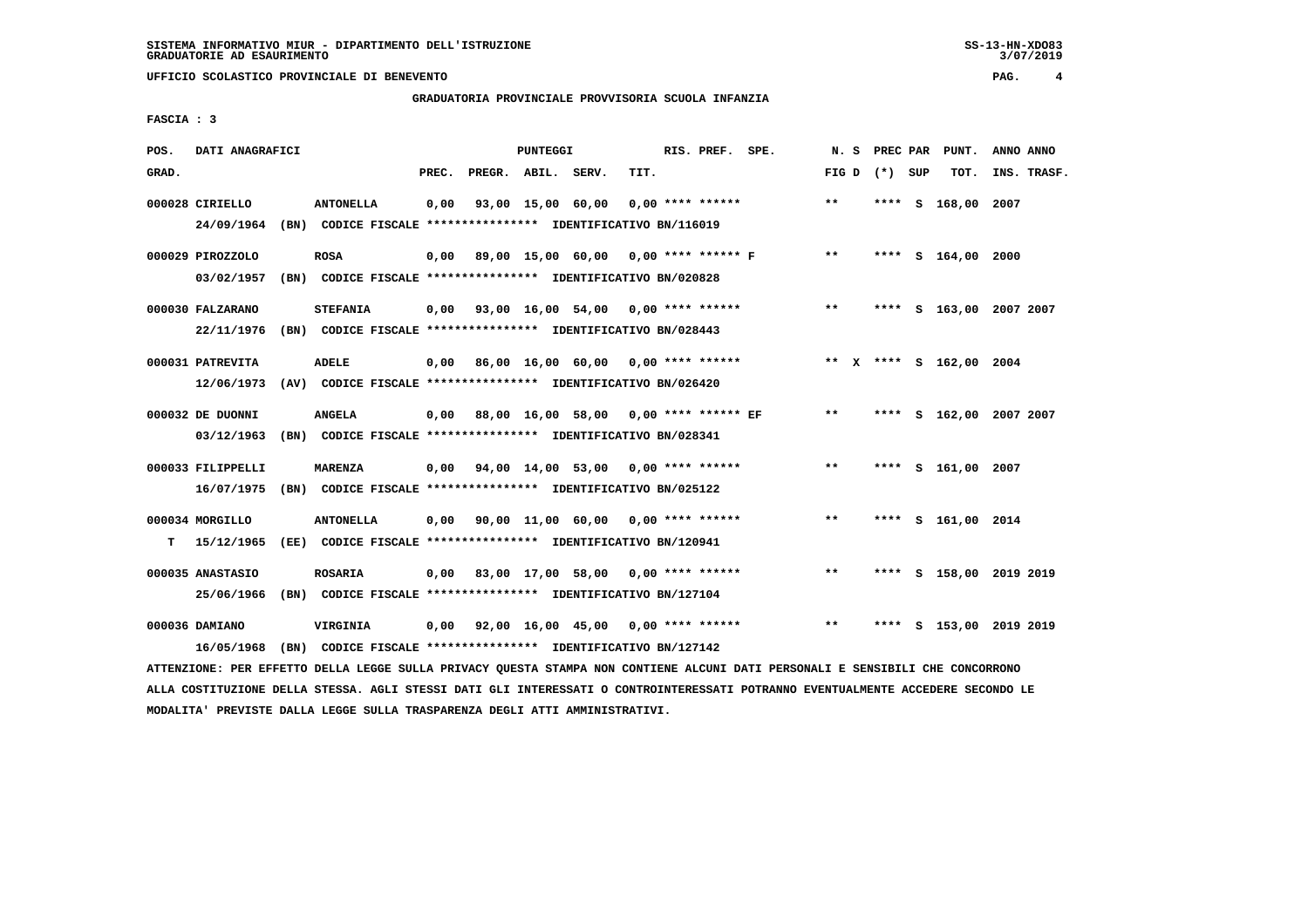**FASCIA : 3**

### **GRADUATORIA PROVINCIALE PROVVISORIA SCUOLA INFANZIA**

 $3/07/2019$ 

 **POS. DATI ANAGRAFICI PUNTEGGI RIS. PREF. SPE. N. S PREC PAR PUNT. ANNO ANNO**GRAD. **PREGRADE SERVEGER. ABIL. SERV. TIT.** FIG D (\*) SUP TOT. INS. TRASF.  **000037 MAIORANO MARIA ROSARIA 0,00 75,00 15,00 60,00 0,00 \*\*\*\* \*\*\*\*\*\* \*\* \*\*\*\* S 150,00 2002 15/11/1967 (BN) CODICE FISCALE \*\*\*\*\*\*\*\*\*\*\*\*\*\*\*\* IDENTIFICATIVO BN/025236 000038 IANNITTI SONIA 0,00 72,00 14,00 60,00 3,00 \*\*\*\* \*\*\*\*\*\* \*\* X \*\*\*\* S 149,00 2019 2019 05/09/1983 (BN) CODICE FISCALE \*\*\*\*\*\*\*\*\*\*\*\*\*\*\*\* IDENTIFICATIVO BN/127183 000039 FORGIONE LUISA 0,00 79,00 16,00 51,00 0,00 \*\*\*\* \*\*\*\*\*\* \*\* \*\*\*\* S 146,00 2019 2019 11/09/1963 (RM) CODICE FISCALE \*\*\*\*\*\*\*\*\*\*\*\*\*\*\*\* IDENTIFICATIVO BN/127175 000040 COLANGELO IMMACOLATA 0,00 127,00 16,00 0,00 0,00 \*\*\*\* \*\*\*\*\*\* \*\* X \*\*\*\* S 143,00 2007 2007 12/01/1971 (BN) CODICE FISCALE \*\*\*\*\*\*\*\*\*\*\*\*\*\*\*\* IDENTIFICATIVO BN/028306 000041 ZOLLO ANGELA 0,00 68,00 15,00 60,00 0,00 \*\*\*\* \*\*\*\*\*\* \*\* \*\*\*\* S 143,00 2014 16/06/1975 (BN) CODICE FISCALE \*\*\*\*\*\*\*\*\*\*\*\*\*\*\*\* IDENTIFICATIVO BN/123238 000042 FUSCO MARIA 0,00 97,00 16,00 30,00 0,00 \*\*\*\* \*\*\*\*\*\* \*\* \*\*\*\* S 143,00 2019 2019 19/02/1966 (BN) CODICE FISCALE \*\*\*\*\*\*\*\*\*\*\*\*\*\*\*\* IDENTIFICATIVO BN/127176 000043 PASCALE MARIASSUNTA 0,00 86,00 18,00 36,00 1,00 \*\*\*\* \*\*\*\*\*\* \*\* \*\*\*\* S 141,00 2011 2011 30/09/1980 (CE) CODICE FISCALE \*\*\*\*\*\*\*\*\*\*\*\*\*\*\*\* IDENTIFICATIVO BN/118495 000044 BOCCHINO ANTONELLA DOL 0,00 80,00 16,00 42,00 0,00 \*\*\*\* \*\*\*\*\*\* \*\* \*\*\*\* S 138,00 2011 2011 08/04/1965 (BN) CODICE FISCALE \*\*\*\*\*\*\*\*\*\*\*\*\*\*\*\* IDENTIFICATIVO BN/118320 000045 MUSTO GIUSEPPINA 0,00 97,00 15,00 24,00 0,00 \*\*\*\* \*\*\*\*\*\* \*\* \*\*\*\* S 136,00 2007 2007 24/10/1973 (EE) CODICE FISCALE \*\*\*\*\*\*\*\*\*\*\*\*\*\*\*\* IDENTIFICATIVO BN/028631**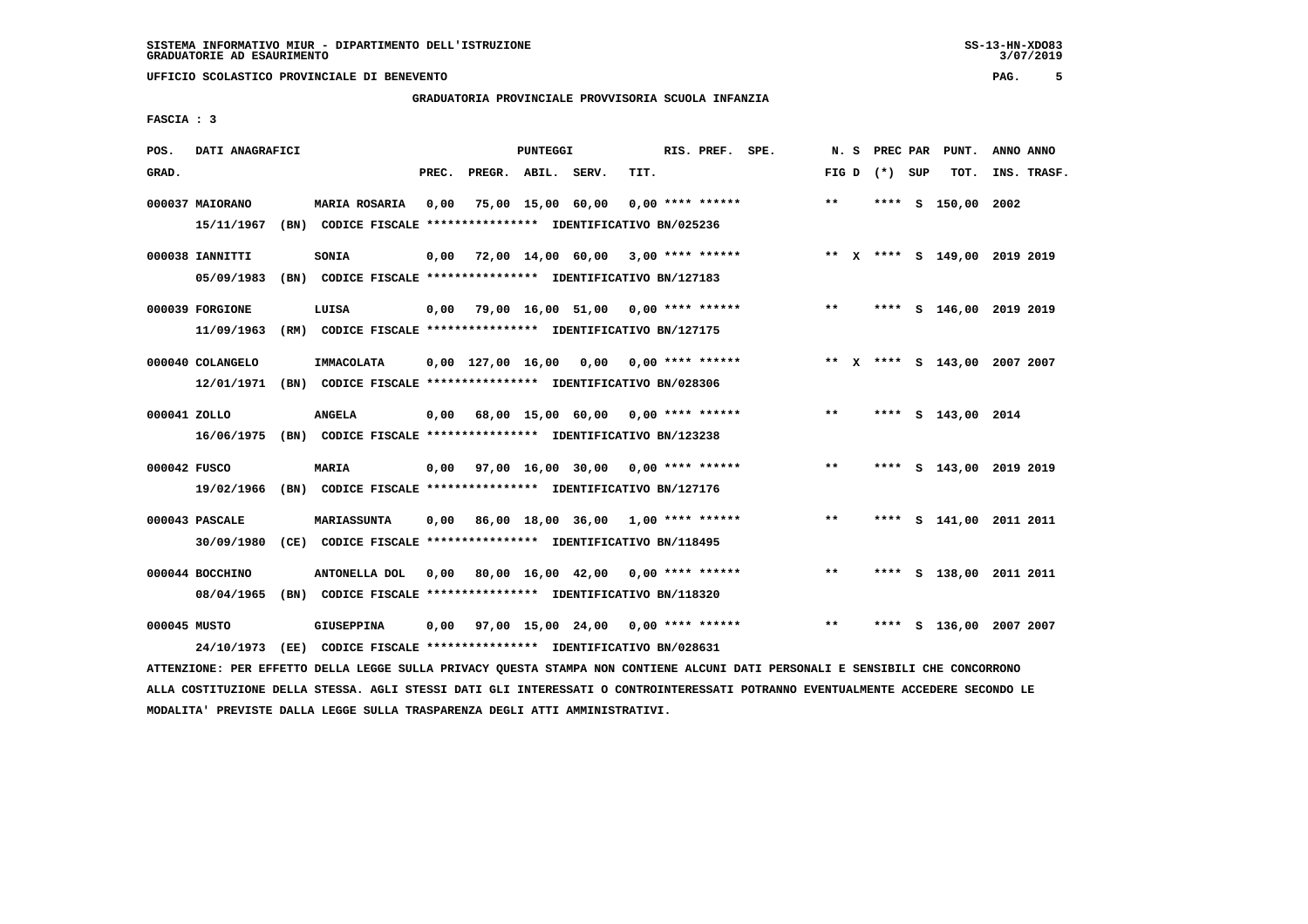# **GRADUATORIA PROVINCIALE PROVVISORIA SCUOLA INFANZIA**

 $3/07/2019$ 

 **FASCIA : 3**

| POS.         | DATI ANAGRAFICI     |                                                                          |       |                    | PUNTEGGI          |                                            |      | RIS. PREF. SPE.    |                                    | N.S   | PREC PAR        | PUNT.                   | ANNO ANNO |             |
|--------------|---------------------|--------------------------------------------------------------------------|-------|--------------------|-------------------|--------------------------------------------|------|--------------------|------------------------------------|-------|-----------------|-------------------------|-----------|-------------|
| GRAD.        |                     |                                                                          | PREC. | PREGR. ABIL. SERV. |                   |                                            | TIT. |                    |                                    |       | FIG D $(*)$ SUP | TOT.                    |           | INS. TRASF. |
| 000046 ZOLLO |                     | <b>ANNA MARIA</b>                                                        | 0,00  |                    | 60,00 16,00 53,00 |                                            |      | $6,00$ **** ****** |                                    | $* *$ | ****            | S 135,00 2011 2011      |           |             |
|              | 01/08/1964          | (BN) CODICE FISCALE **************** IDENTIFICATIVO BN/118557            |       |                    |                   |                                            |      |                    |                                    |       |                 |                         |           |             |
|              | 000047 COLARUSSO    | <b>ANTONIETTA</b>                                                        | 0,00  |                    |                   |                                            |      |                    | 60,00 15,00 58,00 0,00 **** ****** |       |                 | ** X **** S 133,00 2002 |           |             |
|              | 27/04/1977          | (BN) CODICE FISCALE **************** IDENTIFICATIVO BN/024964            |       |                    |                   |                                            |      |                    |                                    |       |                 |                         |           |             |
|              | 000048 GRIMALDI     | <b>DANIELA</b>                                                           | 0,00  |                    |                   | 74,00 17,00 42,00 0,00 **** ******         |      |                    |                                    | $***$ |                 | **** S 133,00 2007 2007 |           |             |
|              | 05/01/1966          | (BN) CODICE FISCALE **************** IDENTIFICATIVO BN/028504            |       |                    |                   |                                            |      |                    |                                    |       |                 |                         |           |             |
|              | 000049 CAMPAGNUOLO  | PATRIZIA                                                                 | 0,00  |                    |                   | 25,00 11,00 96,00 0,00 **** ******         |      |                    |                                    | $**$  |                 | **** S 132,00 2019 2019 |           |             |
| т            |                     | 30/09/1974 (BN) CODICE FISCALE **************** IDENTIFICATIVO BN/127116 |       |                    |                   |                                            |      |                    |                                    |       |                 |                         |           |             |
|              | 000050 DI PAOLA     | CAROLINA                                                                 | 0,00  |                    |                   | 60,00 14,00 56,00 0,00 **** ******         |      |                    |                                    | $* *$ |                 | **** S 130,00 2019 2019 |           |             |
|              | 06/10/1965          | (BN) CODICE FISCALE **************** IDENTIFICATIVO BN/127171            |       |                    |                   |                                            |      |                    |                                    |       |                 |                         |           |             |
|              | 000051 TINESSA      | <b>BEATRICE</b>                                                          | 0,00  |                    |                   | $3,00$ 16,00 100,00 9,00 **** ******       |      |                    |                                    | $***$ |                 | **** S 128,00 2019 2019 |           |             |
|              | 04/04/1977          | (BN) CODICE FISCALE **************** IDENTIFICATIVO BN/127145            |       |                    |                   |                                            |      |                    |                                    |       |                 |                         |           |             |
|              | 000052 SANTABARBARA | LUIGIA                                                                   | 0,00  |                    |                   | 24,00 11,00 90,00 0,00 **** ******         |      |                    |                                    | $***$ |                 | **** S 125,00 2019 2019 |           |             |
| т            |                     | 06/07/1966 (CE) CODICE FISCALE *************** IDENTIFICATIVO BN/127168  |       |                    |                   |                                            |      |                    |                                    |       |                 |                         |           |             |
|              | 000053 MARRONE      | <b>ROSANNA</b>                                                           | 0,00  |                    |                   | 69,00 16,00 36,00 0,00 **** ******         |      |                    |                                    | $***$ |                 | **** S 121,00 2005 2005 |           |             |
|              | 01/10/1960          | (BN) CODICE FISCALE **************** IDENTIFICATIVO BN/027481            |       |                    |                   |                                            |      |                    |                                    |       |                 |                         |           |             |
|              | 000054 D ALESSIO    | GIUSI                                                                    | 0,00  |                    |                   | $60,00$ $16,00$ $41,00$ $2,00$ **** ****** |      |                    |                                    | $* *$ | ****            | S 119,00 2007 2007      |           |             |
|              | 22/01/1977          | (BN) CODICE FISCALE **************** IDENTIFICATIVO BN/028327            |       |                    |                   |                                            |      |                    |                                    |       |                 |                         |           |             |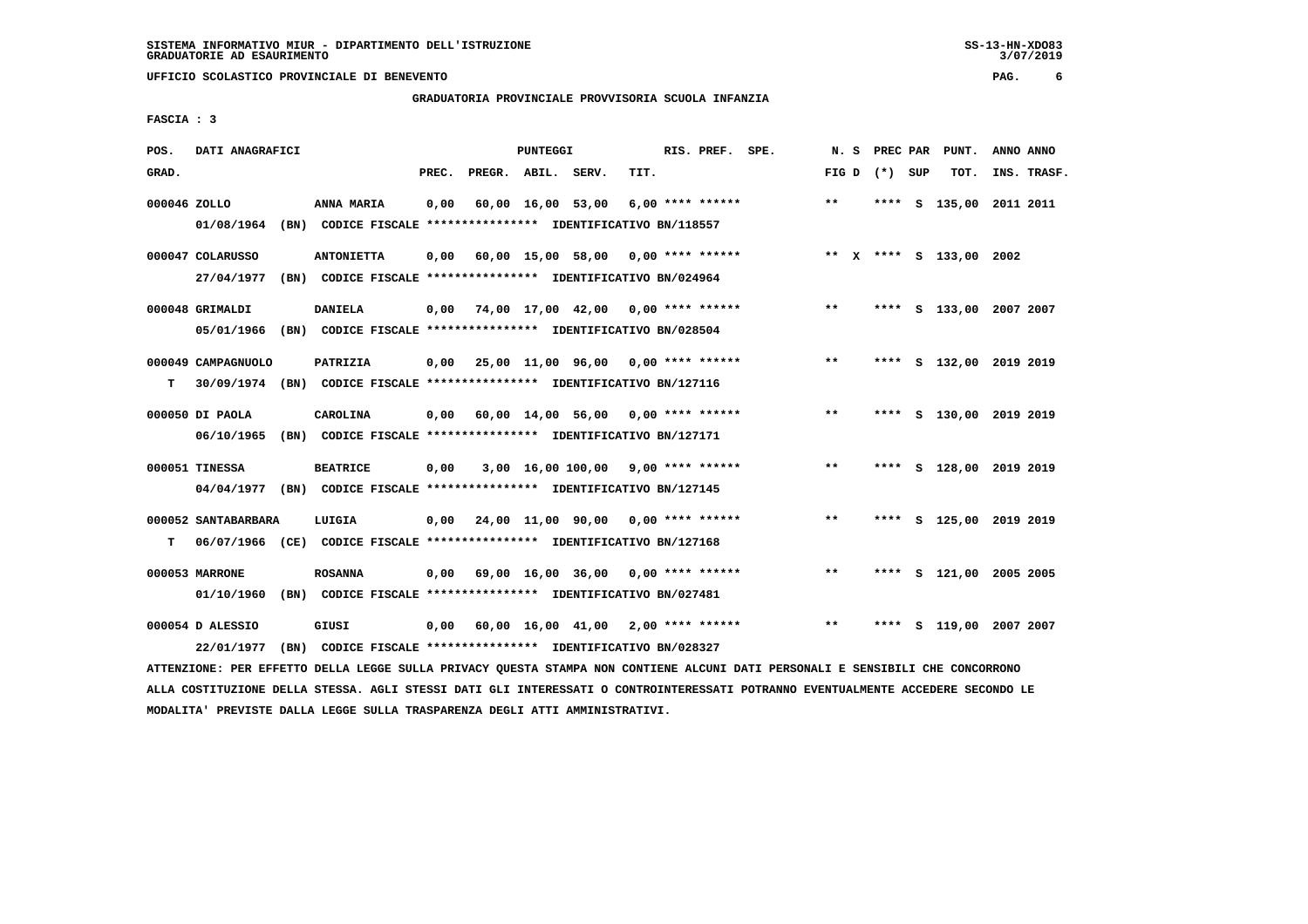# **GRADUATORIA PROVINCIALE PROVVISORIA SCUOLA INFANZIA**

 **FASCIA : 3**

| POS.         | DATI ANAGRAFICI  |                                                                                                                               |       |                    | <b>PUNTEGGI</b> |                                           |      | RIS. PREF. SPE. |                                                  |       |                 | N. S PREC PAR PUNT.          | ANNO ANNO |             |
|--------------|------------------|-------------------------------------------------------------------------------------------------------------------------------|-------|--------------------|-----------------|-------------------------------------------|------|-----------------|--------------------------------------------------|-------|-----------------|------------------------------|-----------|-------------|
| GRAD.        |                  |                                                                                                                               | PREC. | PREGR. ABIL. SERV. |                 |                                           | TIT. |                 |                                                  |       | FIG D $(*)$ SUP | тот.                         |           | INS. TRASF. |
|              | 000055 DE SAPIO  | <b>GERARDA</b>                                                                                                                | 0,00  |                    |                 |                                           |      |                 | 56,00 15,00 48,00 0,00 **** ****** D             | $***$ |                 | **** S 119,00 2014           |           |             |
|              |                  | T 21/04/1975 (AV) CODICE FISCALE *************** IDENTIFICATIVO BN/121015                                                     |       |                    |                 |                                           |      |                 |                                                  |       |                 |                              |           |             |
|              | 000056 PERONE    | <b>MARIA</b>                                                                                                                  | 0,00  |                    |                 | 75,00 0,00 44,00 0,00 **** ******         |      |                 |                                                  | $***$ |                 | **** S 119,00 2019 2019      |           |             |
|              |                  | 07/03/1977 (BN) CODICE FISCALE *************** IDENTIFICATIVO BN/127161                                                       |       |                    |                 |                                           |      |                 |                                                  |       |                 |                              |           |             |
|              | 000057 FERRARO   | CARMELA                                                                                                                       |       |                    |                 | 0,00 66,00 16,00 30,00 6,00 **** ******   |      |                 |                                                  | $* *$ |                 | **** S 118,00 2019 2019      |           |             |
|              |                  | 02/06/1971 (BN) CODICE FISCALE *************** IDENTIFICATIVO BN/127173                                                       |       |                    |                 |                                           |      |                 |                                                  |       |                 |                              |           |             |
|              | 000058 CERULO    | <b>ROSANNA</b>                                                                                                                |       |                    |                 | $0,00$ 40,00 11,00 64,00 3,00 **** ****** |      |                 |                                                  | $***$ |                 | **** S 118,00 2019 2019      |           |             |
|              | 11/07/1981       | (BN) CODICE FISCALE **************** IDENTIFICATIVO BN/127124                                                                 |       |                    |                 |                                           |      |                 |                                                  |       |                 |                              |           |             |
| 000059 COOPT |                  | <b>GIOCONDA</b>                                                                                                               |       |                    |                 | $0,00$ 75,00 14,00 28,00 0,00 **** ****** |      |                 |                                                  | $***$ |                 | **** S 117,00 2019           |           |             |
|              |                  | 01/07/1975 (EE) CODICE FISCALE *************** IDENTIFICATIVO BN/121467                                                       |       |                    |                 |                                           |      |                 |                                                  |       |                 |                              |           |             |
| 000060 PINTO |                  | <b>MARTA</b>                                                                                                                  |       |                    |                 | $0,00$ 56,00 13,00 44,00 3,00 **** ****** |      |                 |                                                  | $***$ |                 | **** S 116,00 2002           |           |             |
|              | 06/02/1976       | (BN) CODICE FISCALE **************** IDENTIFICATIVO BN/025394                                                                 |       |                    |                 |                                           |      |                 |                                                  |       |                 |                              |           |             |
|              | 000061 ESPOSITO  | <b>ANGELINA</b>                                                                                                               |       |                    |                 | $0,00$ 43,00 12,00 58,00 3,00 **** ****** |      |                 |                                                  | $***$ |                 | **** S 116,00 2014           |           |             |
| т            | 28/07/1972       | (BN) CODICE FISCALE **************** IDENTIFICATIVO BN/120932                                                                 |       |                    |                 |                                           |      |                 |                                                  |       |                 |                              |           |             |
|              | 000062 CAPORASO  | ANNA MARIA                                                                                                                    |       |                    |                 | $0,00$ 100,00 15,00 0,00 0,00 **** ****** |      |                 |                                                  |       |                 | ** X **** S 115,00 2011 2011 |           |             |
|              | 30/06/1971       | (BN) CODICE FISCALE **************** IDENTIFICATIVO BN/118336                                                                 |       |                    |                 |                                           |      |                 |                                                  |       |                 |                              |           |             |
|              | 000063 FORTUNATO | <b>COSTANZA</b>                                                                                                               |       |                    |                 |                                           |      |                 | $0,00$ 58,00 16,00 40,00 0,00 **** ****** *** ** |       |                 | **** S 114,00 2007 2007      |           |             |
|              | 02/10/1966       | (BN) CODICE FISCALE **************** IDENTIFICATIVO BN/028467                                                                 |       |                    |                 |                                           |      |                 |                                                  |       |                 |                              |           |             |
|              |                  | ATTENZIONE: PER EFFETTO DELLA LEGGE SULLA PRIVACY QUESTA STAMPA NON CONTIENE ALCUNI DATI PERSONALI E SENSIBILI CHE CONCORRONO |       |                    |                 |                                           |      |                 |                                                  |       |                 |                              |           |             |

 **ALLA COSTITUZIONE DELLA STESSA. AGLI STESSI DATI GLI INTERESSATI O CONTROINTERESSATI POTRANNO EVENTUALMENTE ACCEDERE SECONDO LE MODALITA' PREVISTE DALLA LEGGE SULLA TRASPARENZA DEGLI ATTI AMMINISTRATIVI.**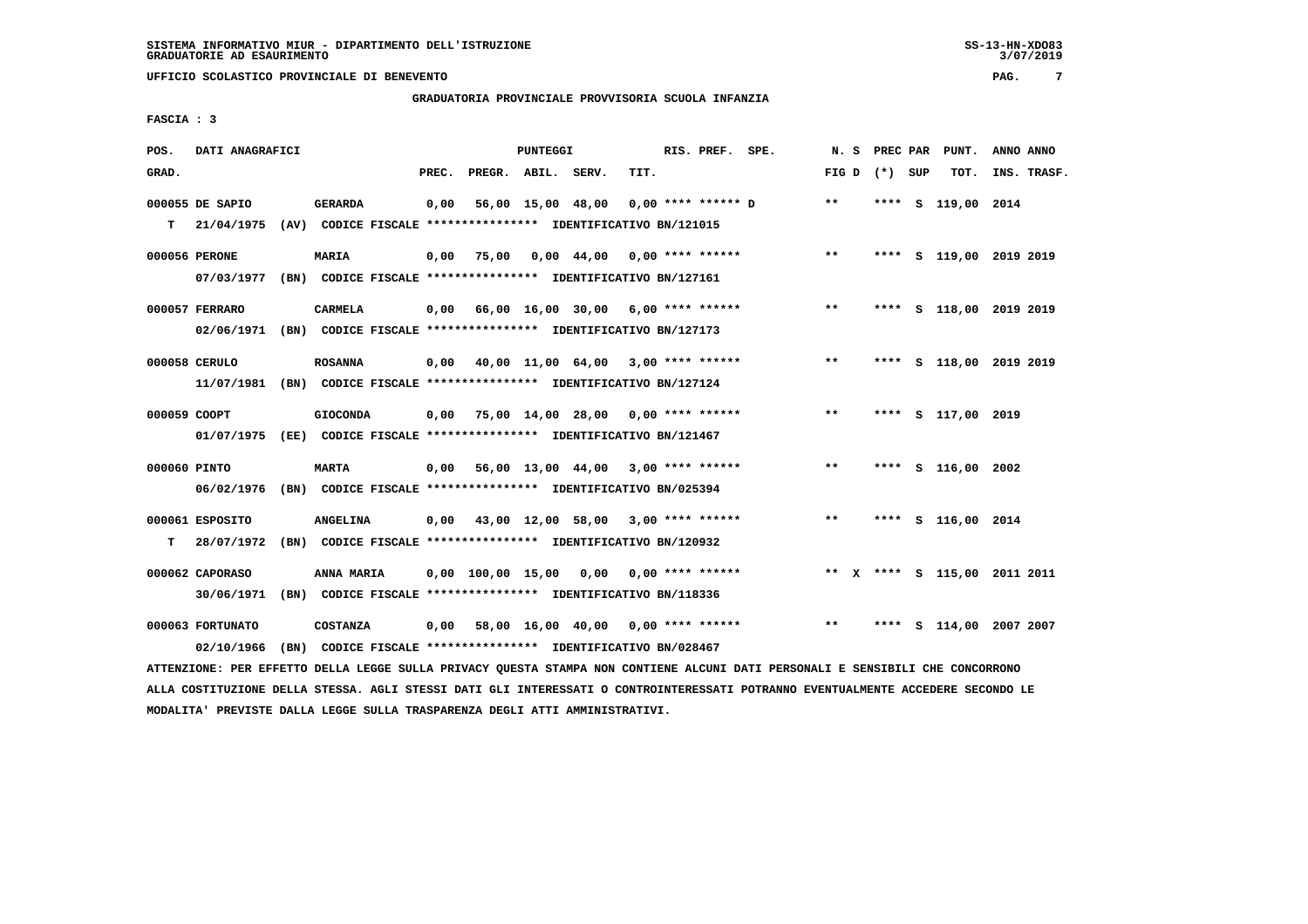# **GRADUATORIA PROVINCIALE PROVVISORIA SCUOLA INFANZIA**

 $3/07/2019$ 

 **FASCIA : 3**

| POS.        | DATI ANAGRAFICI    |                                                                                        |       |                    | PUNTEGGI          |                                         |      | RIS. PREF. SPE.    | N.S                |         | PREC PAR PUNT.          | ANNO ANNO |             |
|-------------|--------------------|----------------------------------------------------------------------------------------|-------|--------------------|-------------------|-----------------------------------------|------|--------------------|--------------------|---------|-------------------------|-----------|-------------|
| GRAD.       |                    |                                                                                        | PREC. | PREGR. ABIL. SERV. |                   |                                         | TIT. |                    | FIG D $(*)$ SUP    |         | TOT.                    |           | INS. TRASF. |
|             | 000064 PAGANO      | <b>STEFANIA</b>                                                                        | 0,00  |                    | 68,00 16,00 30,00 |                                         |      | $0.00$ **** ****** | $* *$              |         | **** S 114,00 2011 2011 |           |             |
|             | 10/06/1975         | (BN) CODICE FISCALE **************** IDENTIFICATIVO BN/118488                          |       |                    |                   |                                         |      |                    |                    |         |                         |           |             |
| 000065 IZZO |                    | <b>ROSANNA</b>                                                                         | 0,00  |                    |                   | 56,00 15,00 40,00 0,00 **** ******      |      |                    | $***$              |         | **** S 111,00 2002      |           |             |
|             | 02/03/1975         | (BN) CODICE FISCALE **************** IDENTIFICATIVO BN/025195                          |       |                    |                   |                                         |      |                    |                    |         |                         |           |             |
|             | 000066 COTRONEO    | <b>STEFANIA</b>                                                                        | 0,00  |                    |                   | 51,00 11,00 49,00 0,00 **** ******      |      |                    | $***$              |         | **** S 111,00 2014      |           |             |
| т           | 06/09/1981         | (BN) CODICE FISCALE **************** IDENTIFICATIVO BN/123191                          |       |                    |                   |                                         |      |                    |                    |         |                         |           |             |
|             | 000067 SAVARESE    | <b>MARIA ROSARIA</b>                                                                   |       |                    |                   | 0,00 56,00 15,00 34,00 0,00 **** ****** |      |                    | $***$              |         | **** S 105,00 2011 2011 |           |             |
|             | 06/08/1966         | (BN) CODICE FISCALE **************** IDENTIFICATIVO BN/118524                          |       |                    |                   |                                         |      |                    |                    |         |                         |           |             |
|             | 000068 IANNOTTI    | <b>ANTONIETTA</b>                                                                      | 0,00  |                    |                   | 60,00 10,00 32,00                       |      | $0.00$ **** ****** | $**$               |         | **** S 102,00 2014      |           |             |
|             | 05/08/1977         | (VA) CODICE FISCALE **************** IDENTIFICATIVO BN/121187                          |       |                    |                   |                                         |      |                    |                    |         |                         |           |             |
|             |                    |                                                                                        |       |                    |                   |                                         |      |                    |                    |         |                         |           |             |
|             | 000069 D'AMICO     | PASQUALINA                                                                             | 0,00  |                    |                   | 51,00 13,00 36,00 0,00 **** ****** D    |      |                    | $* *$              |         | **** S 100,00 2014      |           |             |
| т           | 15/07/1976         | (BN) CODICE FISCALE **************** IDENTIFICATIVO BN/123282                          |       |                    |                   |                                         |      |                    |                    |         |                         |           |             |
|             | 000070 CHIANTESE   | SONIA                                                                                  | 0,00  |                    |                   | $30,00$ 12,00 58,00 0,00 **** ******    |      |                    | $***$              |         | **** S 100,00 2019 2019 |           |             |
|             | 21/11/1981         | (CE) CODICE FISCALE **************** IDENTIFICATIVO BN/127125                          |       |                    |                   |                                         |      |                    |                    |         |                         |           |             |
|             | 000071 MASTRANGELO | <b>ELISABETTA</b>                                                                      | 0,00  |                    |                   | 54,00 15,00 30,00 0,00 **** ******      |      |                    | $* *$              | **** S  | 99,00 2011 2011         |           |             |
|             |                    | 02/03/1979 (CE) CODICE FISCALE *************** IDENTIFICATIVO BN/118463                |       |                    |                   |                                         |      |                    |                    |         |                         |           |             |
|             | 000072 MANFREDONIA | <b>RITA</b><br>29/12/1972 (NA) CODICE FISCALE *************** IDENTIFICATIVO BN/127193 | 0.00  |                    | 82,00 16,00       | 0.00                                    |      | $0.00$ **** ****** | **<br>$\mathbf{x}$ | $***$ S | 98,00 2019 2019         |           |             |
|             |                    |                                                                                        |       |                    |                   |                                         |      |                    |                    |         |                         |           |             |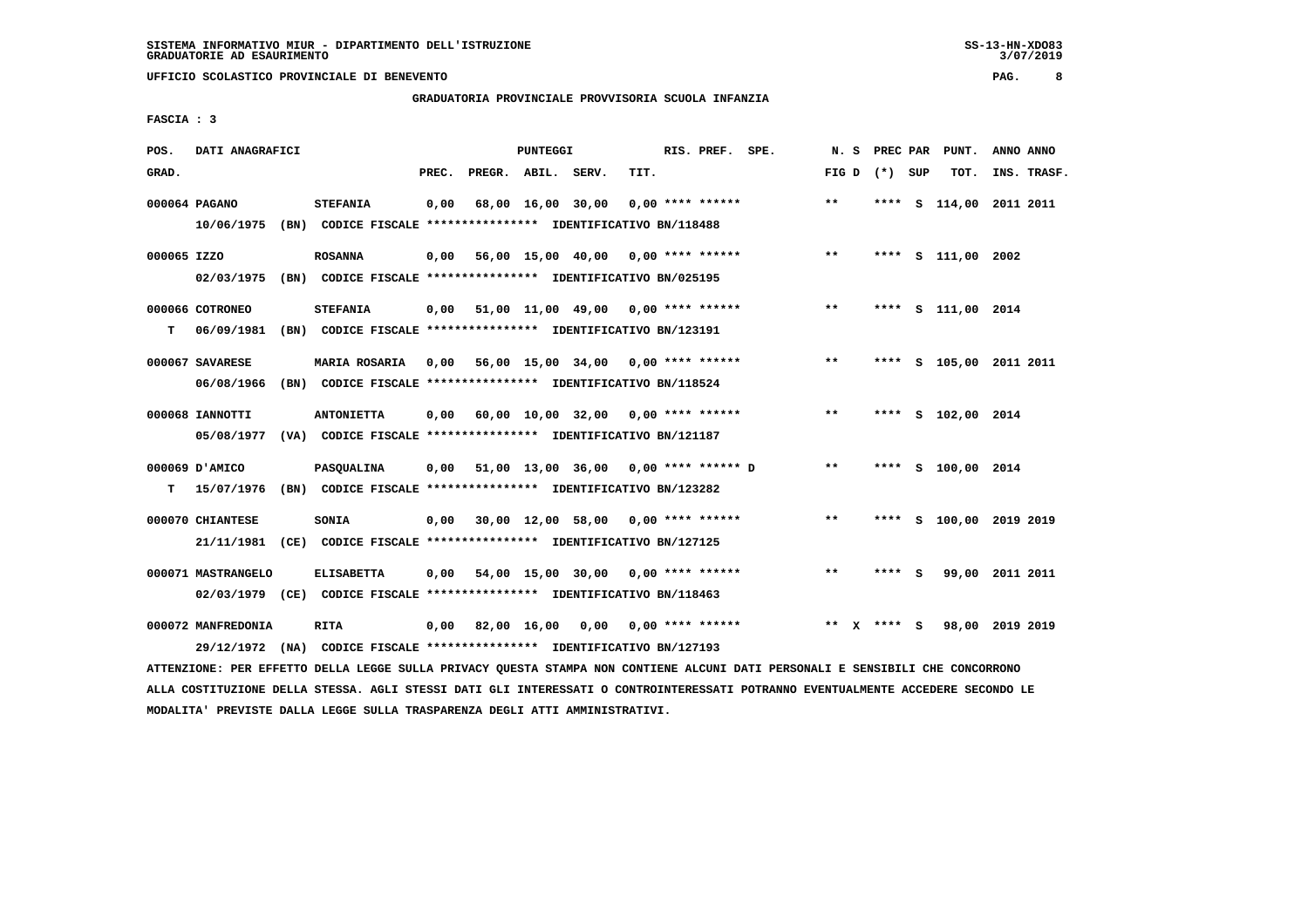# **GRADUATORIA PROVINCIALE PROVVISORIA SCUOLA INFANZIA**

 **FASCIA : 3**

| POS.  | DATI ANAGRAFICI   |                                                                                                                               |       |                    | PUNTEGGI |                                           |      | RIS. PREF. SPE.           | N.S               |        | PREC PAR PUNT.  | ANNO ANNO |             |
|-------|-------------------|-------------------------------------------------------------------------------------------------------------------------------|-------|--------------------|----------|-------------------------------------------|------|---------------------------|-------------------|--------|-----------------|-----------|-------------|
| GRAD. |                   |                                                                                                                               | PREC. | PREGR. ABIL. SERV. |          |                                           | TIT. |                           | FIG $D$ $(*)$ SUP |        | TOT.            |           | INS. TRASF. |
|       | 000073 DAMIANO    | ADRIANA                                                                                                                       | 0,00  |                    |          | 0,00 11,00 84,00                          |      | 3,00 **** ******          | $* *$             | **** S | 98,00           | 2019 2019 |             |
|       | 24/01/1981        | (BN) CODICE FISCALE **************** IDENTIFICATIVO BN/127141                                                                 |       |                    |          |                                           |      |                           |                   |        |                 |           |             |
|       | 000074 RUGGIERO   | <b>GIUSEPPINA</b>                                                                                                             | 0,00  |                    |          | $3,00$ 13,00 76,00 3,00 **** ******       |      |                           | $***$             | **** S | 95,00 2014      |           |             |
| т     |                   | 18/02/1979 (BN) CODICE FISCALE **************** IDENTIFICATIVO BN/120974                                                      |       |                    |          |                                           |      |                           |                   |        |                 |           |             |
|       | 000075 SORRENTINO | ANNA RITA                                                                                                                     | 0,00  |                    |          | 41,00 15,00 38,00 0,00 **** ****** F      |      |                           | $* *$             | **** S | 94,00 2007 2007 |           |             |
|       |                   | 25/07/1964 (BN) CODICE FISCALE *************** IDENTIFICATIVO BN/028833                                                       |       |                    |          |                                           |      |                           |                   |        |                 |           |             |
|       | 000076 CALIFRI    | <b>FIORELLA</b>                                                                                                               |       |                    |          | $0,00$ 51,00 15,00 24,00 0,00 **** ****** |      |                           | $***$             | **** S | 90,00 2002      |           |             |
|       | 09/06/1963        | (SA) CODICE FISCALE *************** IDENTIFICATIVO BN/024962                                                                  |       |                    |          |                                           |      |                           |                   |        |                 |           |             |
|       | 000077 TEDESCO    | <b>DORA</b>                                                                                                                   | 0,00  |                    |          | 66,00 17,00 6,00 0,00 **** ******         |      |                           | **                | **** S | 89,00 2002      |           |             |
|       | 03/11/1958        | (BN) CODICE FISCALE **************** IDENTIFICATIVO BN/025520                                                                 |       |                    |          |                                           |      |                           |                   |        |                 |           |             |
|       | 000078 MERCALDO   | <b>ANTONIETTA</b>                                                                                                             | 0,00  | 67,00 14,00        |          |                                           |      | $5,00$ $3,00$ **** ****** | $* *$             | **** S | 89,00 2019 2019 |           |             |
|       | 04/02/1960        | (BN) CODICE FISCALE **************** IDENTIFICATIVO BN/127153                                                                 |       |                    |          |                                           |      |                           |                   |        |                 |           |             |
|       | 000079 NARCISO    | <b>STEFANIA</b>                                                                                                               |       |                    |          | $0,00$ 64,00 14,00 8,00 3,00 **** ******  |      |                           | $***$             | **** S | 89,00 2019 2019 |           |             |
| т     | 09/05/1981        | (TO) CODICE FISCALE **************** IDENTIFICATIVO BN/127159                                                                 |       |                    |          |                                           |      |                           |                   |        |                 |           |             |
|       | 000080 MOLINARIO  | <b>MARINA</b>                                                                                                                 | 0,00  |                    |          | $3,00$ 16,00 65,00 3,00 **** ******       |      |                           | $* *$             | **** S | 87,00 2002      |           |             |
|       | 25/06/1973        | (NA) CODICE FISCALE **************** IDENTIFICATIVO BN/025266                                                                 |       |                    |          |                                           |      |                           |                   |        |                 |           |             |
|       | 000081 D'AGOSTINO | <b>BARBARA</b>                                                                                                                | 0,00  |                    |          | 44,00 16,00 24,00 0,00 **** ****** D      |      |                           | $***$             | **** S | 84,00 2014 2014 |           |             |
|       | 23/01/1975        | (BN) CODICE FISCALE **************** IDENTIFICATIVO BN/120484                                                                 |       |                    |          |                                           |      |                           |                   |        |                 |           |             |
|       |                   | ATTENZIONE: PER EFFETTO DELLA LEGGE SULLA PRIVACY QUESTA STAMPA NON CONTIENE ALCUNI DATI PERSONALI E SENSIBILI CHE CONCORRONO |       |                    |          |                                           |      |                           |                   |        |                 |           |             |

 **ALLA COSTITUZIONE DELLA STESSA. AGLI STESSI DATI GLI INTERESSATI O CONTROINTERESSATI POTRANNO EVENTUALMENTE ACCEDERE SECONDO LE MODALITA' PREVISTE DALLA LEGGE SULLA TRASPARENZA DEGLI ATTI AMMINISTRATIVI.**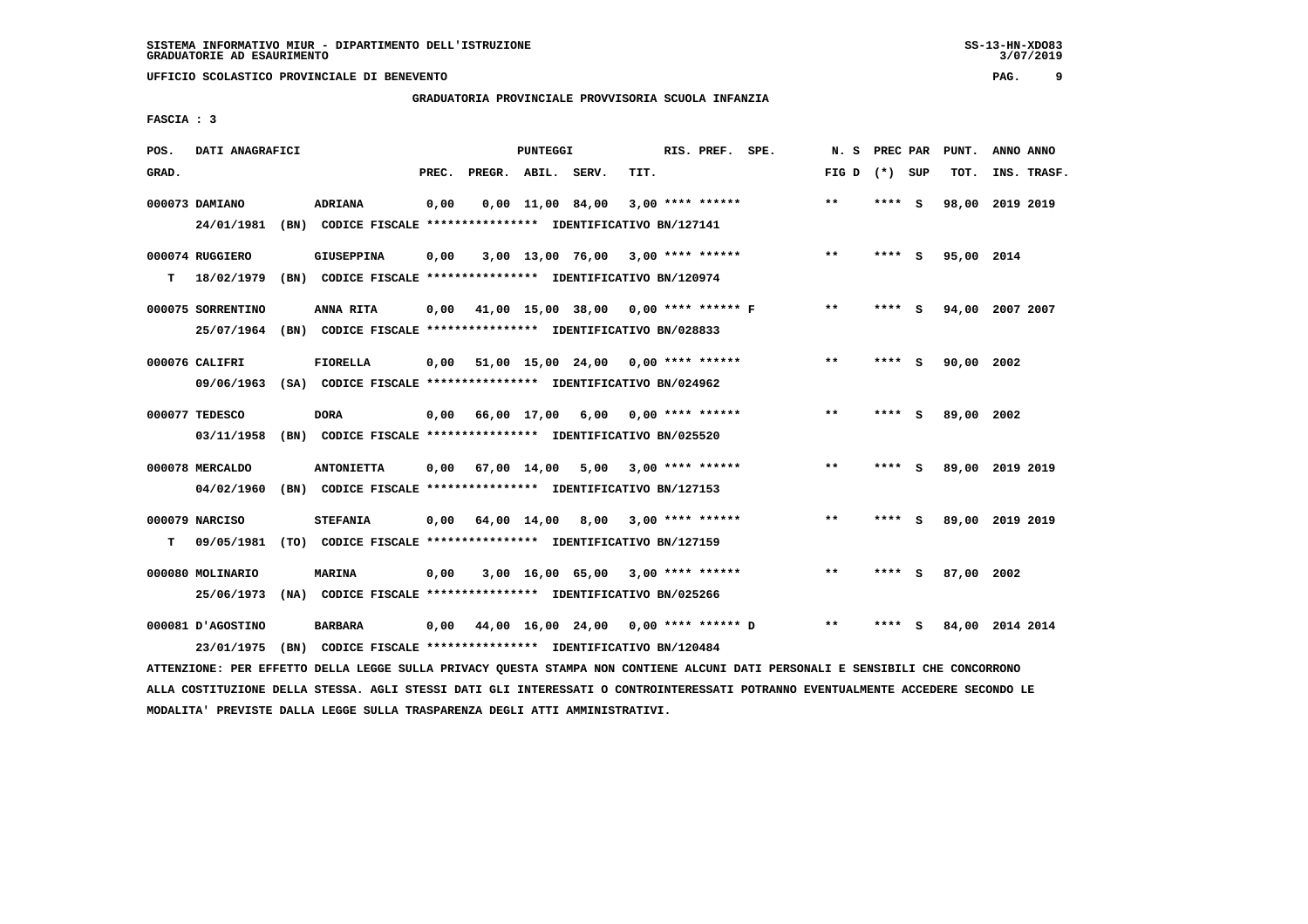$3/07/2019$ 

 **UFFICIO SCOLASTICO PROVINCIALE DI BENEVENTO PAG. 10**

# **GRADUATORIA PROVINCIALE PROVVISORIA SCUOLA INFANZIA**

 **FASCIA : 3**

| POS.        | DATI ANAGRAFICI  |                                                               |       |                    | PUNTEGGI |                                            |      | RIS. PREF. SPE.    | N.S          | PREC PAR |     | PUNT.      | ANNO ANNO       |  |
|-------------|------------------|---------------------------------------------------------------|-------|--------------------|----------|--------------------------------------------|------|--------------------|--------------|----------|-----|------------|-----------------|--|
| GRAD.       |                  |                                                               | PREC. | PREGR. ABIL. SERV. |          |                                            | TIT. |                    | FIG D        | (*) SUP  |     | TOT.       | INS. TRASF.     |  |
|             | 000082 MANCINO   | <b>ELENA</b>                                                  | 0,00  |                    |          | 18,00 13,00 48,00                          |      | $0.00$ **** ****** | $* *$        | ****     | - S | 79,00      | 2000            |  |
|             | 22/11/1962       | (BN) CODICE FISCALE **************** IDENTIFICATIVO BN/020064 |       |                    |          |                                            |      |                    |              |          |     |            |                 |  |
| 000083 BOVE |                  | <b>GIUSEPPINA</b>                                             | 0,00  |                    |          | $0,00 \quad 16,00 \quad 62,00$             |      | 0,00 **** ****** D | $* *$        | ****     | - S |            | 78,00 2019 2019 |  |
|             | 15/11/1979       | (BN) CODICE FISCALE **************** IDENTIFICATIVO BN/127109 |       |                    |          |                                            |      |                    |              |          |     |            |                 |  |
|             | 000084 LOMBARDI  | <b>ANTONIETTA</b>                                             | 0,00  |                    |          | 36,00 13,00 24,00 3,00 **** ****** EF      |      |                    | **           | **** S   |     | 76,00      | 2007 2007       |  |
|             | 10/06/1971       | (CE) CODICE FISCALE **************** IDENTIFICATIVO BN/028558 |       |                    |          |                                            |      |                    |              |          |     |            |                 |  |
|             | 000085 MASSARO   | <b>NICOLETTA</b>                                              | 0,00  |                    |          | $26,00$ $16,00$ $34,00$ $0,00$ **** ****** |      |                    | $***$        | ****     | - 5 | 76,00      | 2011 2011       |  |
|             | 30/07/1956       | (PT) CODICE FISCALE **************** IDENTIFICATIVO BN/118462 |       |                    |          |                                            |      |                    |              |          |     |            |                 |  |
|             | 000086 COZZOLINO | <b>LOREDANA</b>                                               | 0,00  |                    |          | 32,00 15,00 28,00 0,00 **** ******         |      |                    | $\star\star$ | ****     | - S | 75,00      | 2007 2007       |  |
|             | 25/08/1977       | (NA) CODICE FISCALE **************** IDENTIFICATIVO BN/028318 |       |                    |          |                                            |      |                    |              |          |     |            |                 |  |
|             | 000087 VERRUSO   | <b>ALFONSINA</b>                                              | 0,00  |                    |          | $0,00$ 11,00 64,00 0,00 **** ******        |      |                    | $* *$        | ****     | - S |            | 75,00 2019 2019 |  |
| т           | 28/09/1978       | (BN) CODICE FISCALE **************** IDENTIFICATIVO BN/127130 |       |                    |          |                                            |      |                    |              |          |     |            |                 |  |
|             | 000088 VISCUSI   | LUCIA                                                         | 0,00  |                    |          | 12,00 14,00 48,00 0,00 **** ******         |      |                    | $* *$        | ****     | - S |            | 74,00 2019 2019 |  |
|             | 13/12/1981       | (CE) CODICE FISCALE **************** IDENTIFICATIVO BN/127127 |       |                    |          |                                            |      |                    |              |          |     |            |                 |  |
|             | 000089 CATULLO   | <b>SILVANA</b>                                                | 0,00  |                    |          | $0.00$ 17.00 46.00 10.00 **** ******       |      |                    | $**$         |          | s   | 73,00 2007 |                 |  |
|             | 20/08/1984       | (FG) CODICE FISCALE **************** IDENTIFICATIVO BN/028268 |       |                    |          |                                            |      |                    |              |          |     |            |                 |  |
|             | 000090 MORGILLO  | <b>DANIELA</b>                                                | 0,00  |                    |          | $18,00$ $16,00$ $36,00$ $0,00$ **** ****** |      |                    | $* *$        |          |     | 70,00      | 2019 2019       |  |
|             | 15/01/1983       | (CE) CODICE FISCALE **************** IDENTIFICATIVO BN/127158 |       |                    |          |                                            |      |                    |              |          |     |            |                 |  |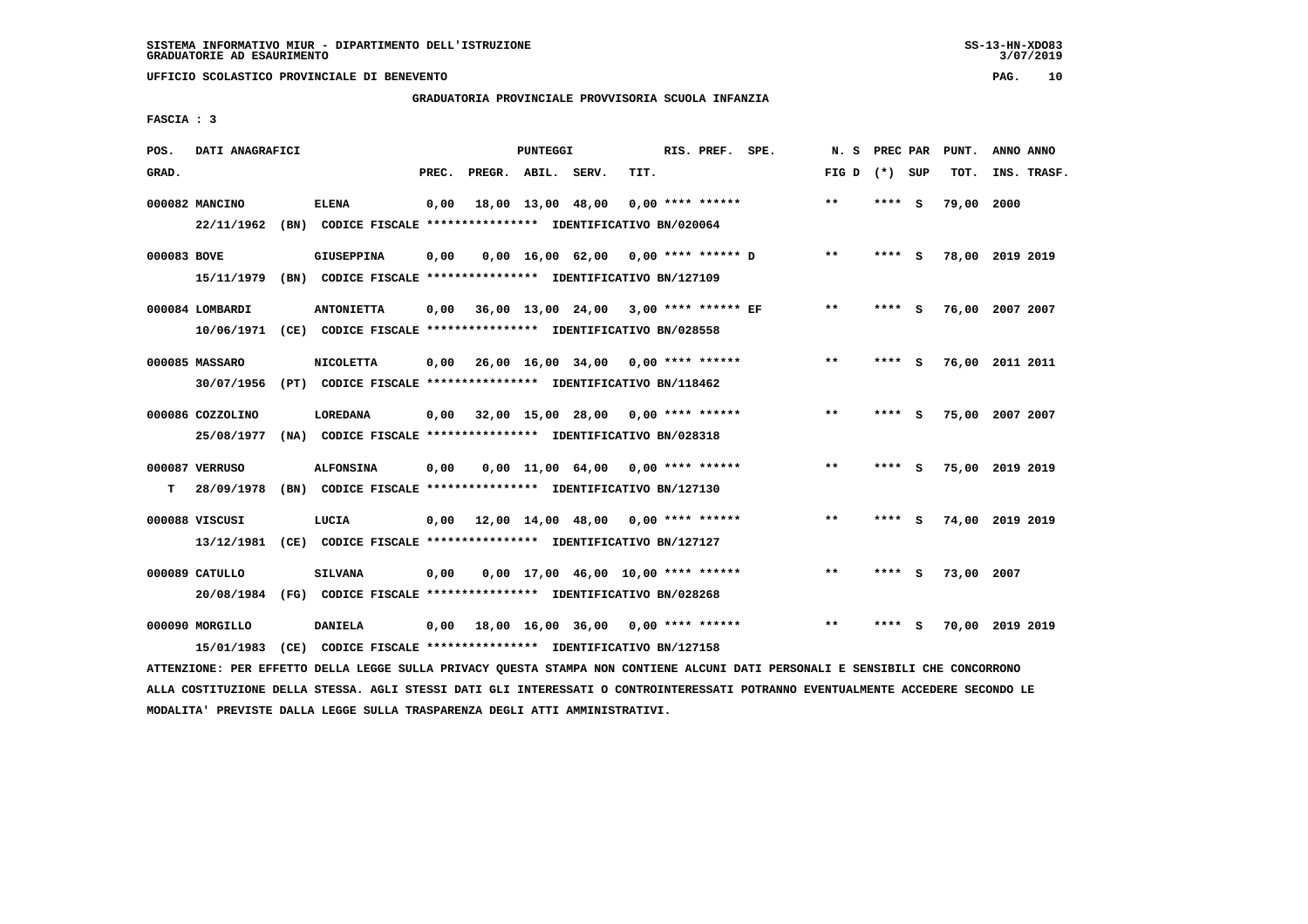# **GRADUATORIA PROVINCIALE PROVVISORIA SCUOLA INFANZIA**

 **FASCIA : 3**

| POS.         | DATI ANAGRAFICI   |                                                                         |       |                    | PUNTEGGI |                   |                                                         | RIS. PREF. SPE. | N.S             | PREC PAR |     | PUNT.      | ANNO ANNO       |
|--------------|-------------------|-------------------------------------------------------------------------|-------|--------------------|----------|-------------------|---------------------------------------------------------|-----------------|-----------------|----------|-----|------------|-----------------|
| GRAD.        |                   |                                                                         | PREC. | PREGR. ABIL. SERV. |          |                   | TIT.                                                    |                 | FIG D $(*)$ SUP |          |     | TOT.       | INS. TRASF.     |
|              | 000091 CIARLEGLIO | <b>DALINA</b>                                                           | 0,00  |                    |          | 35,00 15,00 18,00 | 0,00 **** ******                                        |                 | $***$           | **** S   |     | 68,00      | 2007 2007       |
|              | 09/07/1979        | (BN) CODICE FISCALE **************** IDENTIFICATIVO BN/028288           |       |                    |          |                   |                                                         |                 |                 |          |     |            |                 |
|              | 000092 NAPOLITANO | <b>CARMELA</b>                                                          | 0,00  |                    |          |                   | 51,00 13,00 0,00 3,00 **** ******                       |                 | $***$           | ****     | - S | 67,00 2014 |                 |
| т            | 18/01/1982        | (BN) CODICE FISCALE **************** IDENTIFICATIVO BN/123425           |       |                    |          |                   |                                                         |                 |                 |          |     |            |                 |
|              | 000093 GAMBUTI    | <b>ANGELA</b>                                                           | 0,00  |                    |          |                   | $0.00$ 15.00 42.00 9.00 **** ******                     |                 | $* *$           | ****     | - S |            | 66,00 2019 2019 |
| т            | 25/12/1962        | (BN) CODICE FISCALE **************** IDENTIFICATIVO BN/127177           |       |                    |          |                   |                                                         |                 |                 |          |     |            |                 |
| 000094 TROFA |                   | <b>SABATINA</b>                                                         |       |                    |          |                   | $0,00$ $24,00$ $16,00$ $24,00$ $0,00$ $***$ **** ****** |                 | $**$            | **** S   |     | 64,00 2002 |                 |
|              | 23/10/1955        | (BN) CODICE FISCALE *************** IDENTIFICATIVO BN/025514            |       |                    |          |                   |                                                         |                 |                 |          |     |            |                 |
|              | 000095 SAGNELLA   | <b>CATERINA</b>                                                         |       |                    |          |                   | $0,00$ 31,00 15,00 18,00 0,00 **** ******               |                 | $* *$           | **** S   |     |            | 64,00 2011 2011 |
|              | 07/10/1963        | (BN) CODICE FISCALE **************** IDENTIFICATIVO BN/118518           |       |                    |          |                   |                                                         |                 |                 |          |     |            |                 |
|              | 000096 SILVANO    | <b>TERESA</b>                                                           | 0,00  |                    |          |                   | $9.00$ 11.00 36.00 6.00 **** ******                     |                 | $* *$           | **** S   |     | 62,00 2014 |                 |
| т            | 07/05/1962        | (NA) CODICE FISCALE **************** IDENTIFICATIVO BN/123370           |       |                    |          |                   |                                                         |                 |                 |          |     |            |                 |
|              | 000097 ZAMPELLI   | <b>DOLORES</b>                                                          | 0,00  |                    |          |                   | $0,00$ 10,00 48,00 0,00 **** ******                     |                 | $***$           | **** S   |     | 58,00 2007 |                 |
|              | 10/05/1962        | (BN) CODICE FISCALE **************** IDENTIFICATIVO BN/028893           |       |                    |          |                   |                                                         |                 |                 |          |     |            |                 |
| 000098 LUISI |                   | <b>GIUSEPPINA</b>                                                       | 0.00  |                    |          |                   | $11,00$ $16,00$ $30,00$ $0,00$ $***$ **** ******        |                 | $**$            |          | S.  | 57,00 2002 |                 |
|              | 19/03/1968        | (BN) CODICE FISCALE **************** IDENTIFICATIVO BN/025225           |       |                    |          |                   |                                                         |                 |                 |          |     |            |                 |
|              | 000099 PASTORE    | <b>ADALGISA</b>                                                         | 0,00  |                    |          |                   | 22,00 16,00 18,00 0,00 **** ******                      |                 | $* *$           | ****     | - 5 | 56,00 2000 |                 |
|              |                   | 15/10/1964 (BN) CODICE FISCALE *************** IDENTIFICATIVO BN/020773 |       |                    |          |                   |                                                         |                 |                 |          |     |            |                 |

 **ATTENZIONE: PER EFFETTO DELLA LEGGE SULLA PRIVACY QUESTA STAMPA NON CONTIENE ALCUNI DATI PERSONALI E SENSIBILI CHE CONCORRONO ALLA COSTITUZIONE DELLA STESSA. AGLI STESSI DATI GLI INTERESSATI O CONTROINTERESSATI POTRANNO EVENTUALMENTE ACCEDERE SECONDO LE MODALITA' PREVISTE DALLA LEGGE SULLA TRASPARENZA DEGLI ATTI AMMINISTRATIVI.**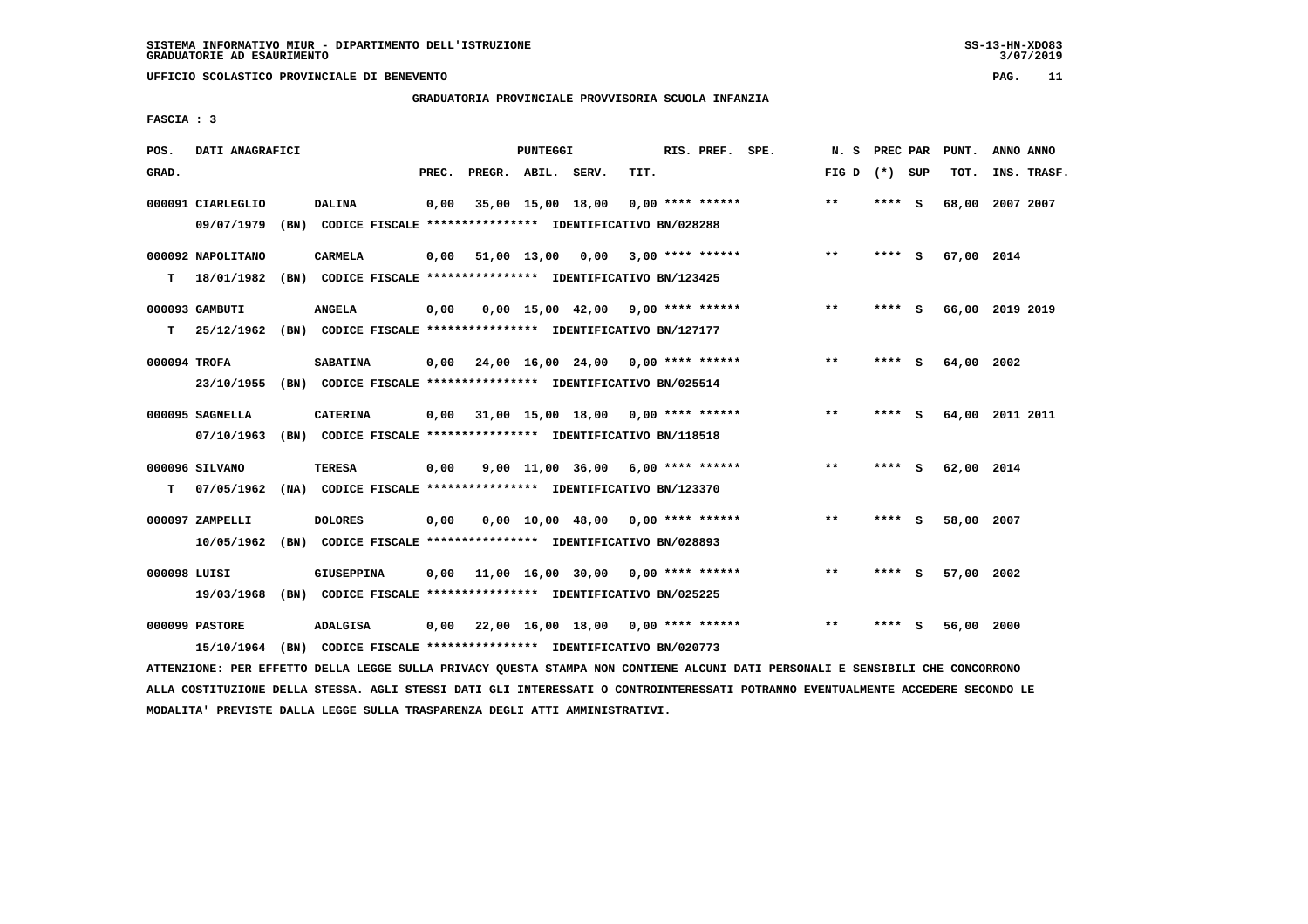$3/07/2019$ 

 **UFFICIO SCOLASTICO PROVINCIALE DI BENEVENTO PAG. 12**

# **GRADUATORIA PROVINCIALE PROVVISORIA SCUOLA INFANZIA**

 **FASCIA : 3**

| POS.              | DATI ANAGRAFICI               |                                                                                              |       |                    | PUNTEGGI         |                                     |      | RIS. PREF. SPE.           | N.S             |         |     | PREC PAR PUNT. | ANNO ANNO       |
|-------------------|-------------------------------|----------------------------------------------------------------------------------------------|-------|--------------------|------------------|-------------------------------------|------|---------------------------|-----------------|---------|-----|----------------|-----------------|
| GRAD.             |                               |                                                                                              | PREC. | PREGR. ABIL. SERV. |                  |                                     | TIT. |                           | FIG D $(*)$ SUP |         |     | TOT.           | INS. TRASF.     |
|                   | 000100 NADDEO<br>09/07/1959   | <b>ANTONIETTA</b><br>(CE) CODICE FISCALE **************** IDENTIFICATIVO BN/027501           | 0,00  |                    | 8,00 15,00 32,00 |                                     |      | $0.00$ **** ****** EF     | $***$           | **** S  |     | 55,00          | 2005 2005       |
| 000101 RUSSO<br>т | 04/06/1968                    | PIERINA ANTON<br>(BN) CODICE FISCALE **************** IDENTIFICATIVO BN/122772               | 0,00  |                    |                  | 10,00 13,00 28,00 3,00 **** ******  |      |                           | $**$            | $***$ S |     | 54,00 2014     |                 |
|                   | 000102 MIGNONE                | <b>ELISABETTA</b><br>04/07/1978 (BN) CODICE FISCALE *************** IDENTIFICATIVO BN/127156 | 0,00  |                    |                  | 37,00 16,00 0,00 0,00 **** ******   |      |                           | $***$           | **** S  |     |                | 53,00 2019 2019 |
| 000103 GUIDA      |                               | <b>PAOLA</b><br>06/05/1964 (CE) CODICE FISCALE *************** IDENTIFICATIVO BN/028509      | 0,00  | 37,00 15,00        |                  |                                     |      | 0,00 0,00 **** ******     | $***$           | **** S  |     |                | 52,00 2007 2007 |
| 000104 IZZO<br>т  |                               | PELLEGRINA<br>16/06/1979 (BN) CODICE FISCALE *************** IDENTIFICATIVO BN/121126        | 0,00  |                    |                  | $9.00$ 14.00 24.00 3.00 **** ****** |      |                           | $* *$           | ****    | - S | 50,00 2014     |                 |
| т                 | 000105 MIGLIACCIO             | <b>SEVERINA</b><br>26/04/1965 (BN) CODICE FISCALE *************** IDENTIFICATIVO BN/127155   | 0,00  |                    |                  | 38,00 12,00 0,00 0,00 **** ******   |      |                           | $***$           | ****    | - S |                | 50,00 2019 2019 |
|                   | 000106 MASTROPIETRO           | <b>ANTONIETTA</b><br>27/09/1973 (EE) CODICE FISCALE *************** IDENTIFICATIVO BN/127151 | 0,00  |                    |                  | 13,00 15,00 18,00 0,00 **** ******  |      |                           | $***$           | **** S  |     |                | 46,00 2019 2019 |
|                   | 000107 MARTUCCI<br>13/07/1978 | <b>MARINA</b><br>(BN) CODICE FISCALE **************** IDENTIFICATIVO BN/025260               | 0,00  |                    | 30,00 15,00      |                                     |      | $0.00$ $0.00$ **** ****** | ** x **** S     |         |     | 45,00 2002     |                 |
| 000108 ROSSI      | 21/02/1970                    | <b>RITA</b><br>(BN) CODICE FISCALE **************** IDENTIFICATIVO BN/025445                 | 0,00  | 29,00 15,00        |                  | 0,00                                |      | 0,00 **** ******          | $* *$           |         | s   | 44,00 2002     |                 |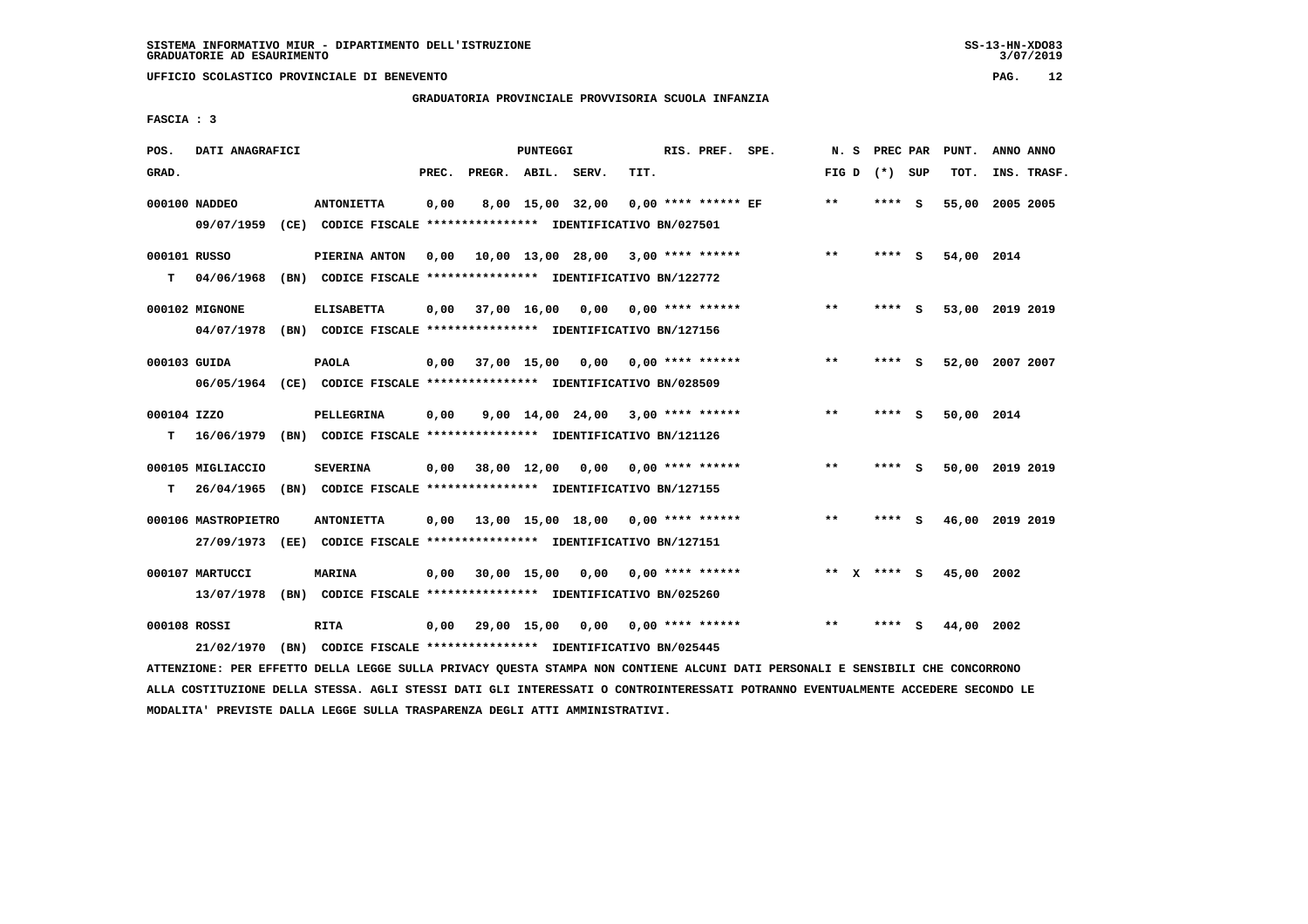### **GRADUATORIA PROVINCIALE PROVVISORIA SCUOLA INFANZIA**

 **FASCIA : 3**

| POS.         | DATI ANAGRAFICI   |                                                                                                                             |       |                        | PUNTEGGI   |      |                                          | RIS. PREF. SPE. |                    |       |                   |          | N. S PREC PAR PUNT. | ANNO ANNO       |
|--------------|-------------------|-----------------------------------------------------------------------------------------------------------------------------|-------|------------------------|------------|------|------------------------------------------|-----------------|--------------------|-------|-------------------|----------|---------------------|-----------------|
| GRAD.        |                   |                                                                                                                             | PREC. | PREGR. ABIL. SERV.     |            |      | TIT.                                     |                 |                    |       | FIG $D$ $(*)$ SUP |          | TOT.                | INS. TRASF.     |
|              | 000109 LONGOBARDI | ELEONORA PINA                                                                                                               | 0,00  |                        |            |      | 17,00 14,00 10,00 3,00 **** ******       |                 |                    |       | ** $X$ **** S     |          | 44,00 2014          |                 |
| т            | 03/09/1983        | (BN) CODICE FISCALE **************** IDENTIFICATIVO BN/123475                                                               |       |                        |            |      |                                          |                 |                    |       |                   |          |                     |                 |
|              |                   |                                                                                                                             |       |                        |            |      |                                          |                 |                    |       |                   |          |                     |                 |
|              | 000110 CURCIO     | SILVANA CATER                                                                                                               | 0,00  |                        |            |      | 6,00 15,00 22,00 0,00 **** ******        |                 |                    | $* *$ | ****              | - S      | 43,00 2007          |                 |
|              |                   | 02/10/1961 (CZ) CODICE FISCALE *************** IDENTIFICATIVO BN/024994                                                     |       |                        |            |      |                                          |                 |                    |       |                   |          |                     |                 |
|              | 000111 GIARDULLO  | <b>MARINA</b>                                                                                                               | 0,00  |                        |            |      | 6,00 15,00 21,00 0,00 **** ******        |                 |                    | $***$ | ****              | - 5      |                     | 42,00 2007 2007 |
|              |                   | 23/10/1964 (NA) CODICE FISCALE *************** IDENTIFICATIVO BN/028495                                                     |       |                        |            |      |                                          |                 |                    |       |                   |          |                     |                 |
|              |                   |                                                                                                                             |       |                        |            |      | 0,00 27,00 15,00 0,00 0,00 **** ******   |                 |                    | $***$ | ****              | <b>S</b> |                     | 42,00 2019 2019 |
| 000112 IZZO  |                   | IMMACOLATA                                                                                                                  |       |                        |            |      |                                          |                 |                    |       |                   |          |                     |                 |
|              |                   | 30/10/1966 (BN) CODICE FISCALE *************** IDENTIFICATIVO BN/127199                                                     |       |                        |            |      |                                          |                 |                    |       |                   |          |                     |                 |
| 000113 MANZO |                   | <b>NUNZIA</b>                                                                                                               | 0,00  |                        |            |      | $0.00$ 11.00 24.00 6.00 **** ******      |                 |                    | $***$ | ****              | <b>S</b> | 41,00 2014          |                 |
| т            |                   | 10/11/1974 (SA) CODICE FISCALE **************** IDENTIFICATIVO BN/120826                                                    |       |                        |            |      |                                          |                 |                    |       |                   |          |                     |                 |
|              | 000114 CAVUOTO    | IMMACOLATA                                                                                                                  |       |                        |            |      | $0,00$ 23,00 17,00 0,00 0,00 **** ****** |                 |                    | $**$  | ****              | - 5      | 40,00 2002          |                 |
|              |                   |                                                                                                                             |       |                        |            |      |                                          |                 |                    |       |                   |          |                     |                 |
|              |                   | 18/12/1977 (BN) CODICE FISCALE *************** IDENTIFICATIVO BN/024955                                                     |       |                        |            |      |                                          |                 |                    |       |                   |          |                     |                 |
|              | 000115 CROCCO     | MARIA CRISTIN                                                                                                               |       | $0,00$ $24,00$ $16,00$ |            |      | $0,00$ 0,00 **** ******                  |                 |                    | $***$ | ****              | - 5      | 40,00 2007          |                 |
|              | 09/11/1971        | (BN) CODICE FISCALE **************** IDENTIFICATIVO BN/020488                                                               |       |                        |            |      |                                          |                 |                    |       |                   |          |                     |                 |
|              | 000116 MIRANDA    | <b>MICHELA</b>                                                                                                              | 0,00  |                        | 0,00 40,00 | 0,00 |                                          |                 | $0.00$ **** ****** | $***$ | **** S            |          | 40,00               | 2011 2011       |
|              |                   |                                                                                                                             |       |                        |            |      |                                          |                 |                    |       |                   |          |                     |                 |
|              | 31/01/1988        | (NA) CODICE FISCALE **************** IDENTIFICATIVO BN/118469                                                               |       |                        |            |      |                                          |                 |                    |       |                   |          |                     |                 |
|              | 000117 IASSOGNA   | CRISTINA                                                                                                                    | 0,00  |                        |            |      | 7,00 15,00 18,00 0,00 **** ******        |                 |                    | $* *$ | **** S            |          |                     | 40,00 2019 2019 |
|              | 18/10/1975        | (NA) CODICE FISCALE **************** IDENTIFICATIVO BN/127184                                                               |       |                        |            |      |                                          |                 |                    |       |                   |          |                     |                 |
|              |                   | PROVERANT AND PROGREA AREIS ERACH AUELL ANTHLAU AUGARI ARIUAI VAN AANREDIG IEAUIE AIRE APAAANIEF IN APVAEATE AUG AANAAAAANA |       |                        |            |      |                                          |                 |                    |       |                   |          |                     |                 |

 **ATTENZIONE: PER EFFETTO DELLA LEGGE SULLA PRIVACY QUESTA STAMPA NON CONTIENE ALCUNI DATI PERSONALI E SENSIBILI CHE CONCORRONO ALLA COSTITUZIONE DELLA STESSA. AGLI STESSI DATI GLI INTERESSATI O CONTROINTERESSATI POTRANNO EVENTUALMENTE ACCEDERE SECONDO LE MODALITA' PREVISTE DALLA LEGGE SULLA TRASPARENZA DEGLI ATTI AMMINISTRATIVI.**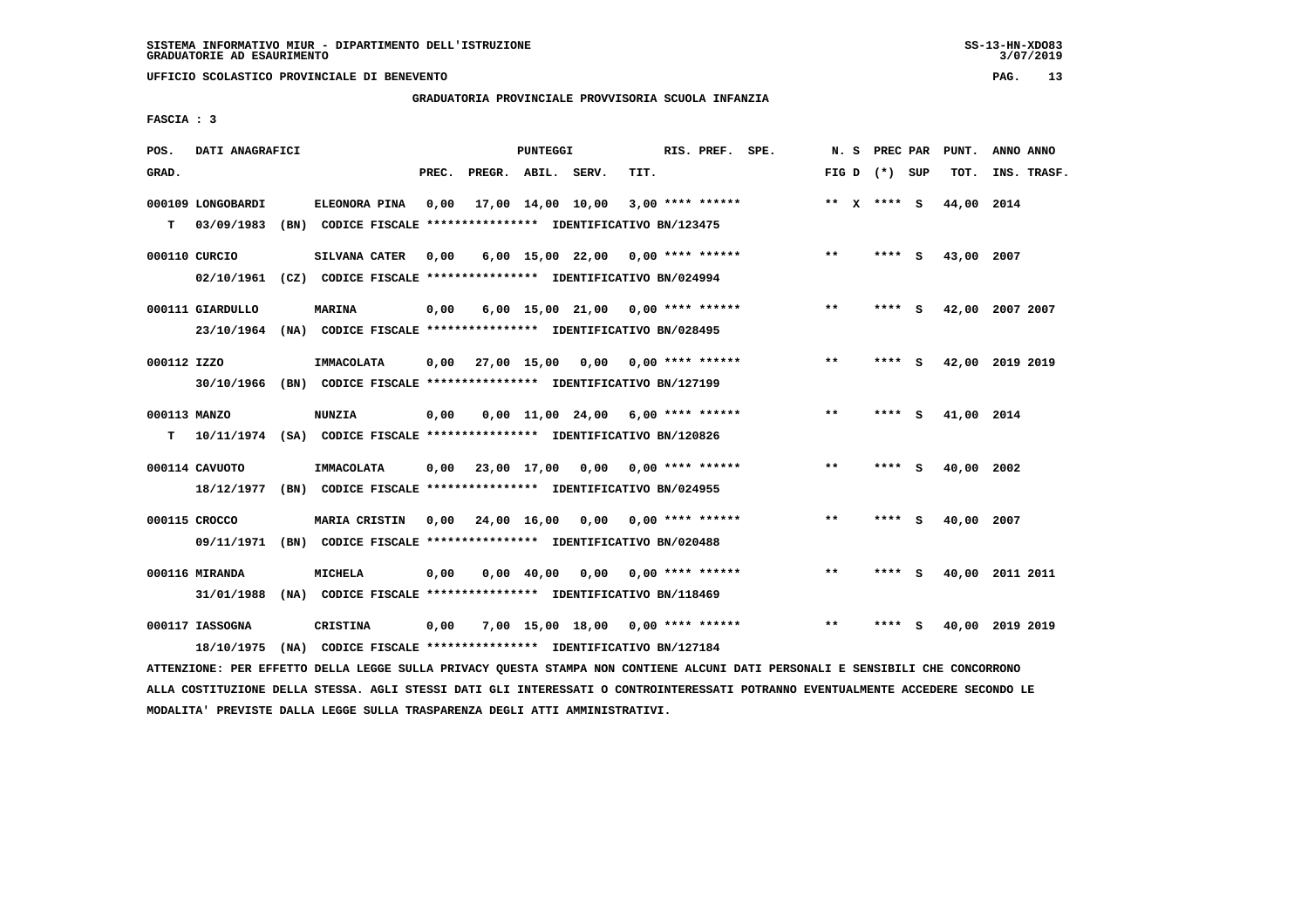**GRADUATORIA PROVINCIALE PROVVISORIA SCUOLA INFANZIA**

 **FASCIA : 3**

| POS.        | DATI ANAGRAFICI   |                                                                          |       |                                   | <b>PUNTEGGI</b> |                                |                                       | RIS. PREF. | SPE. | N. S         | PREC PAR |     | PUNT.      | ANNO ANNO       |
|-------------|-------------------|--------------------------------------------------------------------------|-------|-----------------------------------|-----------------|--------------------------------|---------------------------------------|------------|------|--------------|----------|-----|------------|-----------------|
| GRAD.       |                   |                                                                          | PREC. | PREGR. ABIL. SERV.                |                 |                                | TIT.                                  |            |      | FIG D        | $(*)$    | SUP | TOT.       | INS. TRASF.     |
|             | 000118 GOGLIA     | <b>ISABELLA</b>                                                          | 0,00  |                                   |                 | $0,00 \quad 11,00 \quad 29,00$ | 0,00 **** ******                      |            |      | $***$        | ****     | - S | 40,00 2019 |                 |
| т           | 01/08/1978        | (BN) CODICE FISCALE **************** IDENTIFICATIVO BN/123471            |       |                                   |                 |                                |                                       |            |      |              |          |     |            |                 |
|             | 000119 MOLINARIO  | <b>ISABELLA</b>                                                          | 0,00  |                                   |                 |                                | $3,00$ 17,00 16,00 3,00 **** ******   |            |      | $***$        | ****     | - S | 39,00 2002 |                 |
|             | 25/06/1973        | (NA) CODICE FISCALE **************** IDENTIFICATIVO BN/025269            |       |                                   |                 |                                |                                       |            |      |              |          |     |            |                 |
|             | 000120 SCARDINO   | <b>SERAFINA</b>                                                          | 0,00  |                                   |                 |                                | $0,00$ 18,00 0,00 21,00 **** ******   |            |      | $* *$        | **** S   |     |            | 39,00 2019 2019 |
| т           | 10/07/1975        | (AV) CODICE FISCALE **************** IDENTIFICATIVO BN/127147            |       |                                   |                 |                                |                                       |            |      |              |          |     |            |                 |
| 000121 IZZO |                   | <b>MARIANNA</b>                                                          | 0,00  |                                   |                 |                                | $0,00$ 18,00 14,00 6,00 **** ****** D |            |      | $\star\star$ | **** S   |     |            | 38,00 2019 2019 |
|             | 01/11/1981        | (BN) CODICE FISCALE *************** IDENTIFICATIVO BN/127192             |       |                                   |                 |                                |                                       |            |      |              |          |     |            |                 |
|             | 000122 VESSECCHIA | <b>ADRIANA</b>                                                           | 0,00  |                                   |                 |                                | $6,00$ 12,00 16,00 3,00 **** ******   |            |      | $* *$        | **** S   |     | 37,00 2019 |                 |
| т           |                   | 09/04/1974 (EE) CODICE FISCALE **************** IDENTIFICATIVO BN/121621 |       |                                   |                 |                                |                                       |            |      |              |          |     |            |                 |
|             | 000123 SABATINO   | <b>ROSALIA</b>                                                           | 0,00  |                                   |                 |                                | $3,00$ 15,00 18,00 0,00 **** ******   |            |      | **           | **** S   |     | 36,00 2002 |                 |
|             | 04/09/1979        | (BN) CODICE FISCALE **************** IDENTIFICATIVO BN/025472            |       |                                   |                 |                                |                                       |            |      |              |          |     |            |                 |
| 000124 PACE |                   | <b>ANNACHIARA</b>                                                        | 0,00  |                                   |                 |                                | $0,00$ 15,00 18,00 3,00 **** ******   |            |      | $***$        | ****     | - 5 |            | 36,00 2018 2018 |
|             | 20/10/1974        | (BN) CODICE FISCALE **************** IDENTIFICATIVO BN/127096            |       |                                   |                 |                                |                                       |            |      |              |          |     |            |                 |
|             | 000125 OROPALLO   | <b>ALESSANDRA</b>                                                        | 0,00  | 19,00 13,00 0,00 3,00 **** ****** |                 |                                |                                       |            |      | $\star\star$ | **** S   |     | 35,00 2014 |                 |
| T.          | 04/02/1983        | (BN) CODICE FISCALE **************** IDENTIFICATIVO BN/123497            |       |                                   |                 |                                |                                       |            |      |              |          |     |            |                 |
|             | 000126 FELEPPA    | <b>GIOVANNA</b>                                                          | 0,00  |                                   |                 |                                | $0,00$ 11,00 24,00 0,00 **** ******   |            |      | $* *$        | ****     | - S | 35,00 2014 |                 |
| т           | 06/09/1969        | (BN) CODICE FISCALE **************** IDENTIFICATIVO BN/123357            |       |                                   |                 |                                |                                       |            |      |              |          |     |            |                 |
|             |                   |                                                                          |       |                                   |                 |                                |                                       |            |      |              |          |     |            |                 |

 **ATTENZIONE: PER EFFETTO DELLA LEGGE SULLA PRIVACY QUESTA STAMPA NON CONTIENE ALCUNI DATI PERSONALI E SENSIBILI CHE CONCORRONO ALLA COSTITUZIONE DELLA STESSA. AGLI STESSI DATI GLI INTERESSATI O CONTROINTERESSATI POTRANNO EVENTUALMENTE ACCEDERE SECONDO LE MODALITA' PREVISTE DALLA LEGGE SULLA TRASPARENZA DEGLI ATTI AMMINISTRATIVI.**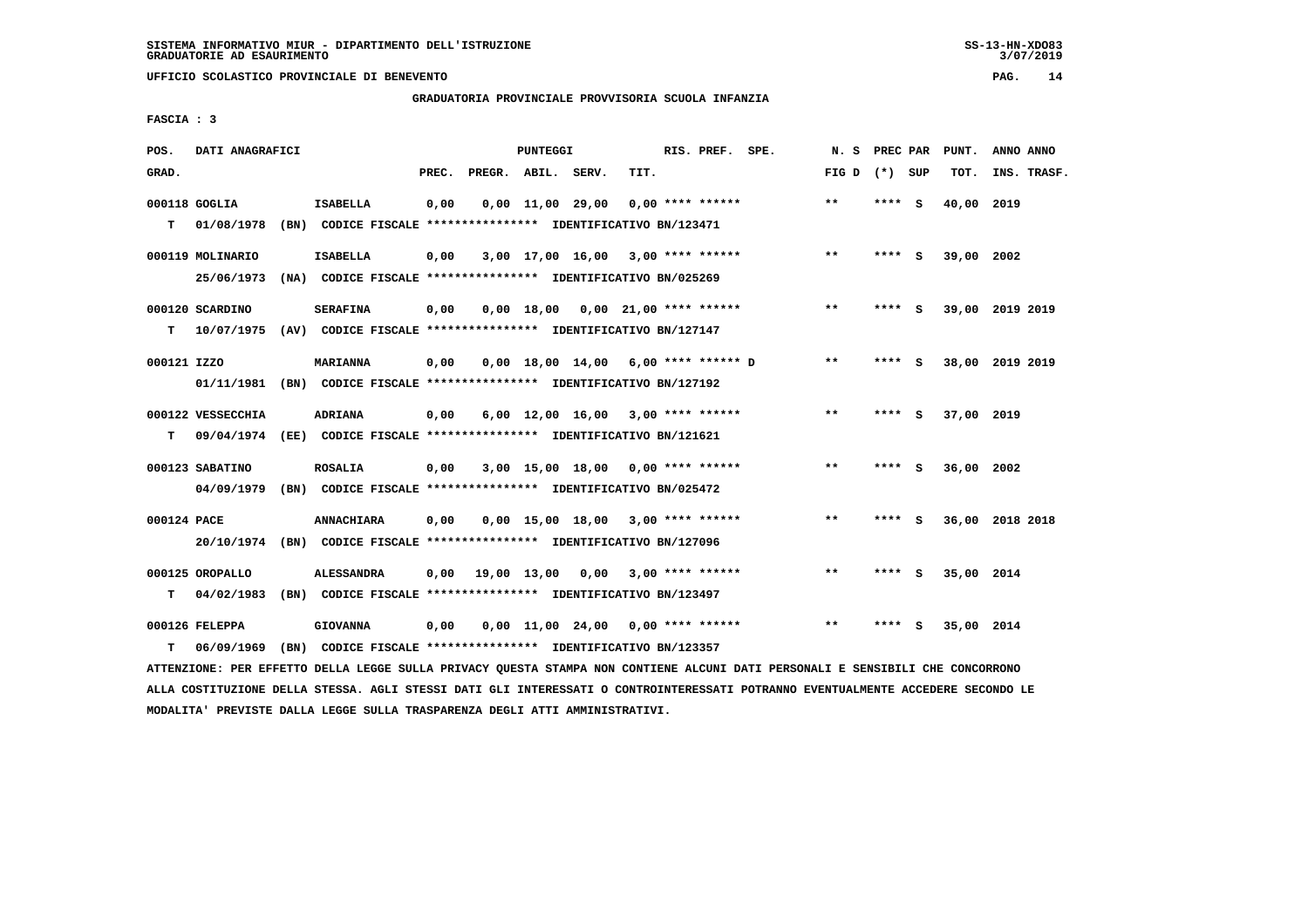# **GRADUATORIA PROVINCIALE PROVVISORIA SCUOLA INFANZIA**

 **FASCIA : 3**

| POS.         | DATI ANAGRAFICI   |                                                                          |       |                    | PUNTEGGI    |      |                                       | RIS. PREF. SPE.    | N.S   | <b>PREC PAR</b> | PUNT.      | ANNO ANNO       |
|--------------|-------------------|--------------------------------------------------------------------------|-------|--------------------|-------------|------|---------------------------------------|--------------------|-------|-----------------|------------|-----------------|
| GRAD.        |                   |                                                                          | PREC. | PREGR. ABIL. SERV. |             |      | TIT.                                  |                    |       | FIG D $(*)$ SUP | TOT.       | INS. TRASF.     |
|              | 000127 CASIERO    | <b>MARIA GRAZIA</b>                                                      | 0,00  |                    | 15,00 16,00 | 0,00 |                                       | $3,00$ **** ****** |       | ** X **** S     |            | 34,00 2011 2011 |
|              | 02/07/1969        | (BN) CODICE FISCALE **************** IDENTIFICATIVO BN/118344            |       |                    |             |      |                                       |                    |       |                 |            |                 |
|              | 000128 ANTOLINI   | LIDIA                                                                    | 0,00  |                    |             |      | 15,00 16,00 0,00 3,00 **** ******     |                    | $**$  | **** S          |            | 34,00 2014 2014 |
|              | 25/09/1975        | (NA) CODICE FISCALE **************** IDENTIFICATIVO BN/120488            |       |                    |             |      |                                       |                    |       |                 |            |                 |
|              | 000129 TRETOLA    | <b>SERENA</b>                                                            | 0,00  |                    |             |      | $3,00$ 11,00 20,00 0,00 **** ******   |                    | $* *$ | **** S          | 34,00 2014 |                 |
| т            | 29/10/1970        | (BN) CODICE FISCALE **************** IDENTIFICATIVO BN/123368            |       |                    |             |      |                                       |                    |       |                 |            |                 |
|              | 000130 SANTAGATA  | <b>FILOMENA</b>                                                          | 0,00  | 20,00 12,00 2,00   |             |      | 0,00 **** ******                      |                    | $* *$ | **** S          |            | 34,00 2019 2019 |
| т            | 23/07/1981        | (CE) CODICE FISCALE **************** IDENTIFICATIVO BN/127169            |       |                    |             |      |                                       |                    |       |                 |            |                 |
|              | 000131 LAVORGNA   | <b>ROSANNA</b>                                                           | 0,00  |                    |             |      | $6,00$ 13,00 14,00 0,00 **** ******   |                    | $***$ | $***$ S         | 33,00 2000 |                 |
|              | 05/01/1967        | (BN) CODICE FISCALE **************** IDENTIFICATIVO BN/020045            |       |                    |             |      |                                       |                    |       |                 |            |                 |
|              | 000132 MASSARO    | PAOLA                                                                    | 0,00  |                    |             |      | $3,00$ 18,00 9,00 3,00 **** ******    |                    |       | ** X **** S     | 33,00 2014 |                 |
| T.           |                   | 30/06/1977 (BA) CODICE FISCALE **************** IDENTIFICATIVO BN/121002 |       |                    |             |      |                                       |                    |       |                 |            |                 |
|              | 000133 PIACQUADIO | LINA                                                                     | 0,00  | 33,00              | 0,00        |      | $0.00$ $0.00$ **** ******             |                    | $***$ | **** S          | 33,00 2014 |                 |
| т            |                   | 30/08/1970 (BN) CODICE FISCALE *************** IDENTIFICATIVO BN/121202  |       |                    |             |      |                                       |                    |       |                 |            |                 |
| 000134 FOLLO |                   | <b>KATIA</b>                                                             | 0,00  |                    |             |      | $0,00$ 15,00 12,00 6,00 **** ****** F |                    |       | ** x **** S     | 33,00 2019 |                 |
|              | 13/07/1973        | (BN) CODICE FISCALE **************** IDENTIFICATIVO BN/025117            |       |                    |             |      |                                       |                    |       |                 |            |                 |
|              | 000135 GEROSO     | <b>RAIMONDA</b>                                                          | 0,00  | 13,00 16,00 0,00   |             |      |                                       | $3,00$ **** ****** | $***$ | **** S          |            | 32,00 2019 2019 |
|              | 07/01/1967        | (BN) CODICE FISCALE **************** IDENTIFICATIVO BN/127103            |       |                    |             |      |                                       |                    |       |                 |            |                 |

 **ATTENZIONE: PER EFFETTO DELLA LEGGE SULLA PRIVACY QUESTA STAMPA NON CONTIENE ALCUNI DATI PERSONALI E SENSIBILI CHE CONCORRONO ALLA COSTITUZIONE DELLA STESSA. AGLI STESSI DATI GLI INTERESSATI O CONTROINTERESSATI POTRANNO EVENTUALMENTE ACCEDERE SECONDO LE MODALITA' PREVISTE DALLA LEGGE SULLA TRASPARENZA DEGLI ATTI AMMINISTRATIVI.**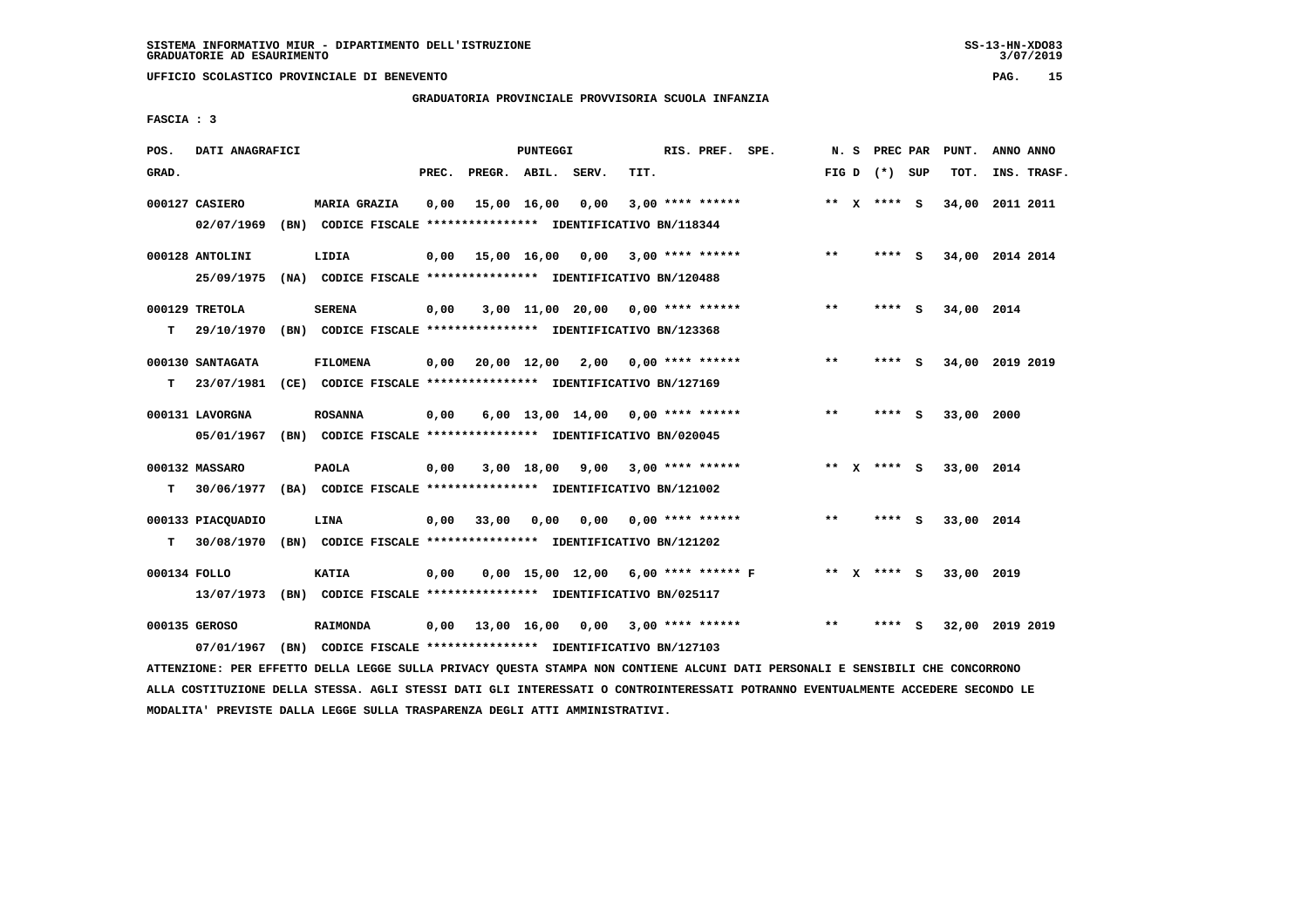# **GRADUATORIA PROVINCIALE PROVVISORIA SCUOLA INFANZIA**

 **FASCIA : 3**

| POS.         | DATI ANAGRAFICI    |                                                                                                                               |       |                                   | PUNTEGGI |                                     |                  | RIS. PREF. SPE. |       | N. S PREC PAR   | PUNT.      | ANNO ANNO       |  |
|--------------|--------------------|-------------------------------------------------------------------------------------------------------------------------------|-------|-----------------------------------|----------|-------------------------------------|------------------|-----------------|-------|-----------------|------------|-----------------|--|
| GRAD.        |                    |                                                                                                                               | PREC. | PREGR. ABIL. SERV.                |          |                                     | TIT.             |                 |       | FIG D $(*)$ SUP | TOT.       | INS. TRASF.     |  |
|              | 000136 CALABRESE   | INES GIUSEPPI                                                                                                                 | 0,00  | 15,00 15,00 0,00                  |          |                                     | 0,00 **** ****** |                 |       | ** x **** S     |            | 30,00 2003 2003 |  |
|              | 19/08/1970         | (BN) CODICE FISCALE **************** IDENTIFICATIVO BN/025944                                                                 |       |                                   |          |                                     |                  |                 |       |                 |            |                 |  |
|              | 000137 SABINO      | ANNA                                                                                                                          | 0,00  | 18,00 12,00 0,00 0,00 **** ****** |          |                                     |                  |                 | $***$ | **** S          | 30,00 2014 |                 |  |
| т            | 26/09/1960         | (BN) CODICE FISCALE **************** IDENTIFICATIVO BN/121363                                                                 |       |                                   |          |                                     |                  |                 |       |                 |            |                 |  |
|              | 000138 AZZARUOLO   | <b>DANIELA</b>                                                                                                                | 0,00  |                                   |          | $9,00$ 18,00 0,00 3,00 **** ******  |                  |                 | $***$ | $***$ S         | 30,00 2014 |                 |  |
| т            |                    | 12/10/1983 (BN) CODICE FISCALE *************** IDENTIFICATIVO BN/121568                                                       |       |                                   |          |                                     |                  |                 |       |                 |            |                 |  |
|              | 000139 DELLOIACOVO | ANNA                                                                                                                          | 0,00  |                                   |          | 3,00 12,00 12,00 3,00 **** ****** D |                  |                 | $***$ | $***$ S         | 30,00 2014 |                 |  |
|              | T 20/09/1978       | (NA) CODICE FISCALE **************** IDENTIFICATIVO BN/121160                                                                 |       |                                   |          |                                     |                  |                 |       |                 |            |                 |  |
|              | 000140 PALMIERI    | ANNACHIARA                                                                                                                    | 0,00  |                                   |          | $0,00$ 15,00 0,00 15,00 **** ****** |                  |                 |       | ** x **** s     | 30,00 2019 |                 |  |
|              | 26/03/1978         | (BN) CODICE FISCALE *************** IDENTIFICATIVO BN/025401                                                                  |       |                                   |          |                                     |                  |                 |       |                 |            |                 |  |
|              | 000141 COLANGELO   | <b>MARIANNA</b>                                                                                                               | 0,00  |                                   |          | 3,00 14,00 12,00 0,00 **** ****** D |                  |                 | $***$ | **** S          | 29,00 2014 |                 |  |
| т            |                    | 07/01/1979 (BN) CODICE FISCALE *************** IDENTIFICATIVO BN/123386                                                       |       |                                   |          |                                     |                  |                 |       |                 |            |                 |  |
| 000142 MEOLA |                    | <b>MILENA</b>                                                                                                                 | 0,00  |                                   |          | $9,00$ 13,00 0,00 7,00 **** ******  |                  |                 | $***$ | **** S          | 29,00 2014 |                 |  |
| т            |                    | 14/03/1974 (BN) CODICE FISCALE **************** IDENTIFICATIVO BN/122688                                                      |       |                                   |          |                                     |                  |                 |       |                 |            |                 |  |
|              | 000143 MARTINI     | <b>SONIA</b>                                                                                                                  | 0,00  |                                   |          | $3,00$ 14,00 12,00 0,00 **** ****** |                  |                 |       | ** x **** s     | 29,00 2014 |                 |  |
|              |                    | T 19/08/1977 (BN) CODICE FISCALE *************** IDENTIFICATIVO BN/123358                                                     |       |                                   |          |                                     |                  |                 |       |                 |            |                 |  |
|              | 000144 SANTAMARIA  | ELENA                                                                                                                         | 0,00  |                                   |          | 9,00 15,00 2,00 3,00 **** ******    |                  |                 | $* *$ | **** S          |            | 29,00 2019 2019 |  |
|              | 03/07/1969         | (BN) CODICE FISCALE **************** IDENTIFICATIVO BN/127149                                                                 |       |                                   |          |                                     |                  |                 |       |                 |            |                 |  |
|              |                    | ATTENZIONE: PER EFFETTO DELLA LEGGE SULLA PRIVACY QUESTA STAMPA NON CONTIENE ALCUNI DATI PERSONALI E SENSIBILI CHE CONCORRONO |       |                                   |          |                                     |                  |                 |       |                 |            |                 |  |

 **ALLA COSTITUZIONE DELLA STESSA. AGLI STESSI DATI GLI INTERESSATI O CONTROINTERESSATI POTRANNO EVENTUALMENTE ACCEDERE SECONDO LE MODALITA' PREVISTE DALLA LEGGE SULLA TRASPARENZA DEGLI ATTI AMMINISTRATIVI.**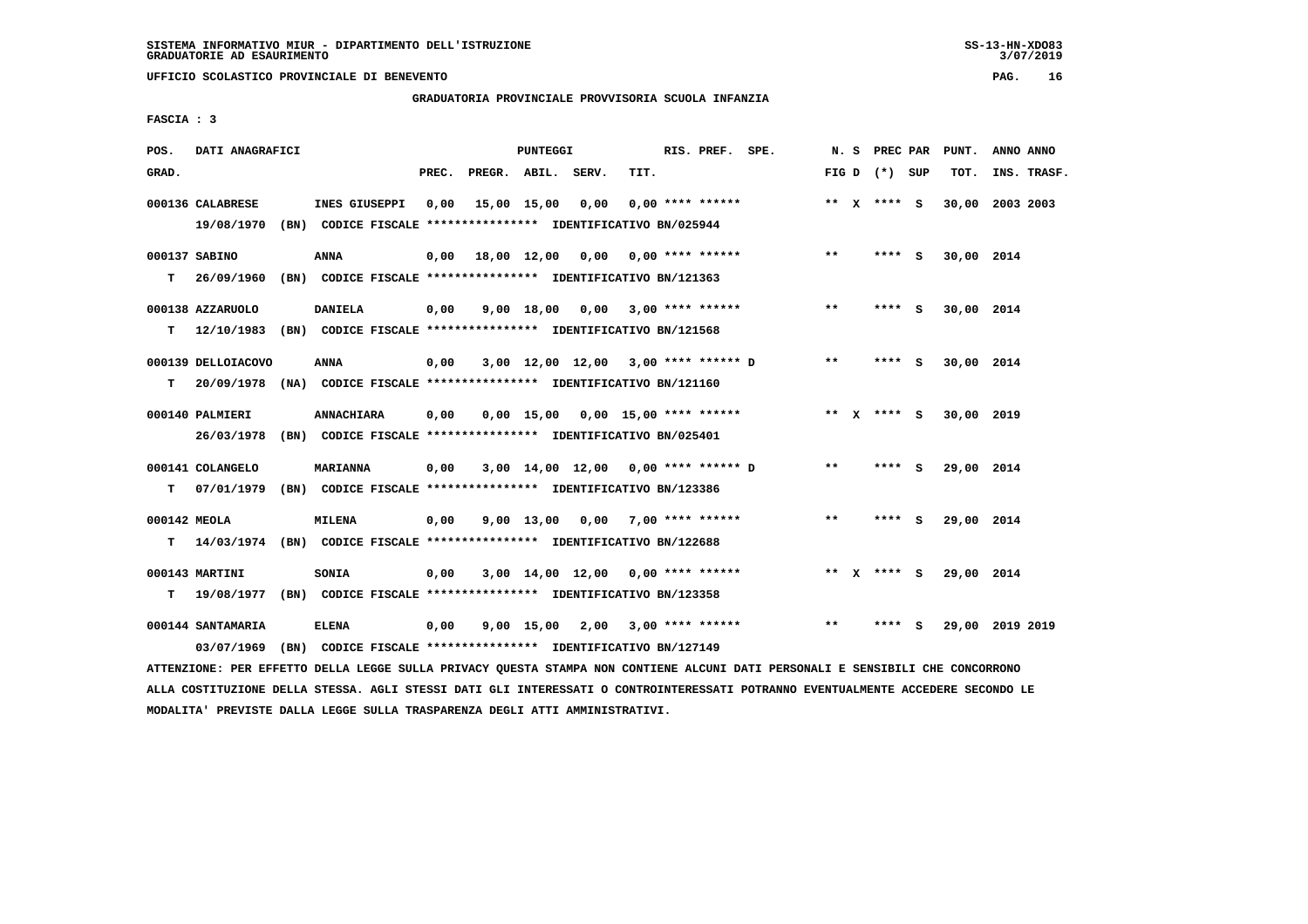# **GRADUATORIA PROVINCIALE PROVVISORIA SCUOLA INFANZIA**

 **FASCIA : 3**

| POS.         | DATI ANAGRAFICI    |                                                                         |       |                               | PUNTEGGI |                                          | RIS. PREF. | SPE.                                     | N.S   | PREC PAR        | PUNT.      | ANNO ANNO       |
|--------------|--------------------|-------------------------------------------------------------------------|-------|-------------------------------|----------|------------------------------------------|------------|------------------------------------------|-------|-----------------|------------|-----------------|
| GRAD.        |                    |                                                                         | PREC. | PREGR. ABIL. SERV.            |          | TIT.                                     |            |                                          |       | FIG D $(*)$ SUP | TOT.       | INS. TRASF.     |
| 000145 PICA  |                    | <b>CONCETTA</b>                                                         | 0,00  |                               |          | $0,00$ 14,00 14,00 0,00 **** ******      |            |                                          | $***$ | $***$ S         | 28,00 2014 |                 |
| T.           | 30/01/1977         | (BN) CODICE FISCALE **************** IDENTIFICATIVO BN/123480           |       |                               |          |                                          |            |                                          |       |                 |            |                 |
| 000146 ZOLLO |                    | MARGHERITA                                                              | 0,00  |                               |          | 12,00 16,00 0,00 0,00 **** ******        |            |                                          | **    | **** S          | 28,00 2019 |                 |
|              | 12/03/1957         | (BN) CODICE FISCALE **************** IDENTIFICATIVO BN/021370           |       |                               |          |                                          |            |                                          |       |                 |            |                 |
|              | 000147 SORICELLI   | <b>RAFFAELLA</b>                                                        |       |                               |          | $0,00$ 11,00 16,00 0,00 0,00 **** ****** |            |                                          | $* *$ | **** S          | 27,00 2000 |                 |
|              |                    | 10/06/1962 (AV) CODICE FISCALE *************** IDENTIFICATIVO BN/020266 |       |                               |          |                                          |            |                                          |       |                 |            |                 |
| 000148 SPADA |                    | MARIALUISA                                                              | 0,00  |                               |          | $9,00$ 15,00 0,00 3,00 **** ******       |            |                                          | $***$ | **** S          | 27,00 2002 |                 |
|              |                    | 02/05/1973 (BN) CODICE FISCALE *************** IDENTIFICATIVO BN/025463 |       |                               |          |                                          |            |                                          |       |                 |            |                 |
|              | $000149$ ZERELLA   | <b>SAMANTHA</b>                                                         | 0,00  |                               |          | $3,00$ 15,00 0,00 9,00 **** ******       |            |                                          | $***$ | **** S          | 27,00 2007 |                 |
|              |                    | 21/03/1973 (BN) CODICE FISCALE *************** IDENTIFICATIVO BN/025570 |       |                               |          |                                          |            |                                          |       |                 |            |                 |
|              | 000150 VESSICHELLI | NICOLINA                                                                |       |                               |          |                                          |            | 0,00 12,00 15,00 0,00 0,00 **** ****** F | $***$ | **** S          |            | 27,00 2014 2014 |
|              |                    | 18/07/1970 (BN) CODICE FISCALE *************** IDENTIFICATIVO BN/120515 |       |                               |          |                                          |            |                                          |       |                 |            |                 |
|              | 000151 TIRINO      | <b>GIOVANNA</b>                                                         | 0,00  |                               |          | $0,00$ 15,00 0,00 12,00 **** ******      |            |                                          |       | ** x **** s     |            | 27,00 2019 2019 |
| т            |                    | 04/03/1984 (NA) CODICE FISCALE *************** IDENTIFICATIVO BN/127115 |       |                               |          |                                          |            |                                          |       |                 |            |                 |
| 000152 TOPO  |                    | <b>GIOVANNA</b>                                                         | 0,00  |                               |          | $0.00$ 12.00 12.00 3.00 **** ******      |            |                                          | $* *$ | **** S          | 27,00 2019 |                 |
|              | 22/06/1968         | (BN) CODICE FISCALE **************** IDENTIFICATIVO BN/116182           |       |                               |          |                                          |            |                                          |       |                 |            |                 |
|              | 000153 D'AGOSTINO  | <b>RITA</b>                                                             |       | $0,00$ $12,00$ $14,00$ $0,00$ |          | 0,00 **** ******                         |            |                                          | **    | **** S          | 26,00 2014 |                 |
| т            | 22/05/1981         | (BN) CODICE FISCALE **************** IDENTIFICATIVO BN/123248           |       |                               |          |                                          |            |                                          |       |                 |            |                 |
|              |                    |                                                                         |       |                               |          |                                          |            |                                          |       |                 |            |                 |

 **ATTENZIONE: PER EFFETTO DELLA LEGGE SULLA PRIVACY QUESTA STAMPA NON CONTIENE ALCUNI DATI PERSONALI E SENSIBILI CHE CONCORRONO ALLA COSTITUZIONE DELLA STESSA. AGLI STESSI DATI GLI INTERESSATI O CONTROINTERESSATI POTRANNO EVENTUALMENTE ACCEDERE SECONDO LE MODALITA' PREVISTE DALLA LEGGE SULLA TRASPARENZA DEGLI ATTI AMMINISTRATIVI.**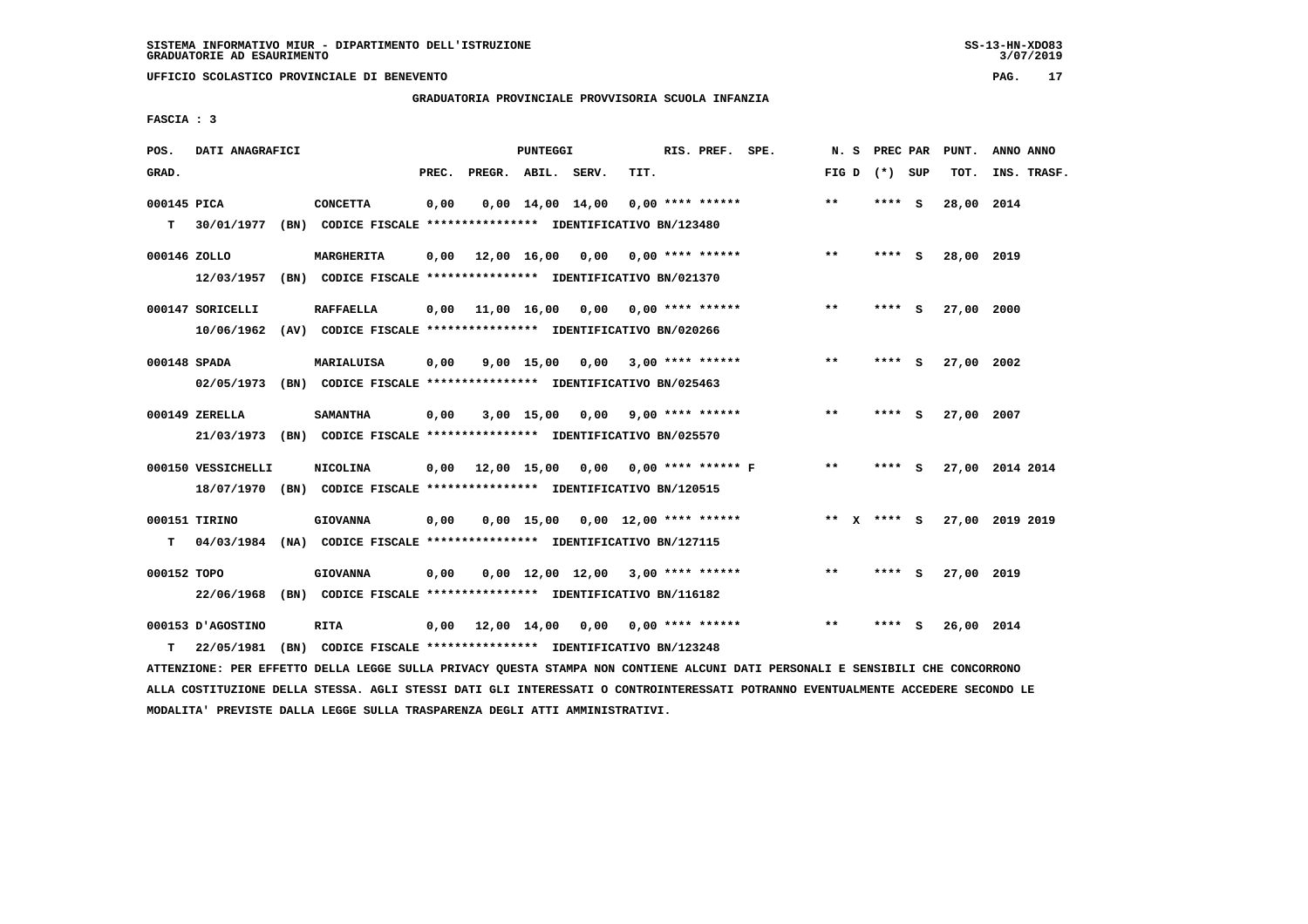### **GRADUATORIA PROVINCIALE PROVVISORIA SCUOLA INFANZIA**

 **FASCIA : 3**

| POS.  | DATI ANAGRAFICI  |                                                                         |       |                    | PUNTEGGI   |              |                                       | RIS. PREF. SPE. | N.S   |              | PREC PAR        |     | PUNT.      | ANNO ANNO       |
|-------|------------------|-------------------------------------------------------------------------|-------|--------------------|------------|--------------|---------------------------------------|-----------------|-------|--------------|-----------------|-----|------------|-----------------|
| GRAD. |                  |                                                                         | PREC. | PREGR. ABIL. SERV. |            |              | TIT.                                  |                 |       |              | FIG D $(*)$ SUP |     | TOT.       | INS. TRASF.     |
|       | 000154 STRIANI   | <b>BEATRICE</b>                                                         | 0,00  | 11,00              |            | $0,00$ 12,00 | $3,00$ **** ******                    |                 | $* *$ |              | **** S          |     | 26,00 2014 |                 |
| т     | 14/05/1980       | (BN) CODICE FISCALE **************** IDENTIFICATIVO BN/123460           |       |                    |            |              |                                       |                 |       |              |                 |     |            |                 |
|       | 000155 BIASCO    | <b>LAURA</b>                                                            | 0,00  |                    |            |              | $0,00$ 12,00 2,00 12,00 **** ******   |                 |       |              | ** $X$ **** S   |     | 26,00 2014 |                 |
| т     |                  | 01/11/1974 (BN) CODICE FISCALE *************** IDENTIFICATIVO BN/123434 |       |                    |            |              |                                       |                 |       |              |                 |     |            |                 |
|       | 000156 CERCHIA   | <b>GRAZIA</b>                                                           | 0,00  |                    | 0,00 17,00 |              | $0,00$ 9,00 **** ******               |                 | $* *$ |              | **** S          |     | 26,00 2014 |                 |
| т     | 07/08/1983       | (BN) CODICE FISCALE **************** IDENTIFICATIVO BN/123280           |       |                    |            |              |                                       |                 |       |              |                 |     |            |                 |
|       | 000157 CARUSO    | LAURA                                                                   | 0,00  |                    |            |              | $6,00$ 16,00 4,00 0,00 **** ******    |                 | $* *$ |              | **** S          |     | 26,00 2014 |                 |
| т     | 25/03/1967       | (BN) CODICE FISCALE **************** IDENTIFICATIVO BN/123140           |       |                    |            |              |                                       |                 |       |              |                 |     |            |                 |
|       | 000158 BOVINO    | <b>ROMINA</b>                                                           | 0,00  |                    |            |              | $0,00$ 16,00 0,00 10,00 **** ******   |                 | $* *$ |              | **** S          |     | 26,00 2019 |                 |
|       | 12/05/1970       | (BN) CODICE FISCALE **************** IDENTIFICATIVO BN/025862           |       |                    |            |              |                                       |                 |       |              |                 |     |            |                 |
|       | 000159 MARRONE   | ANTONELLA MAR                                                           | 0,00  |                    |            |              | $0,00$ 15,00 10,00 0,00 **** ****** F |                 | $* *$ |              | **** S          |     | 25,00 2000 |                 |
|       | 12/09/1968       | (BN) CODICE FISCALE **************** IDENTIFICATIVO BN/020602           |       |                    |            |              |                                       |                 |       |              |                 |     |            |                 |
|       | 000160 ZERELLA   | <b>FIORINA</b>                                                          | 0,00  |                    |            |              | $0.00$ 15.00 10.00 0.00 **** ******   |                 | **    |              | **** S          |     | 25,00 2002 |                 |
|       | 08/02/1963       | (BN) CODICE FISCALE **************** IDENTIFICATIVO BN/025562           |       |                    |            |              |                                       |                 |       |              |                 |     |            |                 |
|       | 000161 BONTIEMPO | LUCIA                                                                   | 0,00  |                    | 9,00 16,00 |              | 0,00 0,00 **** ******                 |                 | $* *$ |              | ****            | - S |            | 25,00 2007 2007 |
|       | 13/12/1965       | (BN) CODICE FISCALE **************** IDENTIFICATIVO BN/028222           |       |                    |            |              |                                       |                 |       |              |                 |     |            |                 |
|       | 000162 ZICCARDI  | ROSSANA CONSU                                                           | 0,00  |                    |            |              | $0,00$ 15,00 10,00 0,00 **** ******   |                 | $* *$ | $\mathbf{x}$ | **** S          |     | 25,00 2007 |                 |
|       | 22/02/1970       | (NA) CODICE FISCALE **************** IDENTIFICATIVO BN/025569           |       |                    |            |              |                                       |                 |       |              |                 |     |            |                 |

 **ATTENZIONE: PER EFFETTO DELLA LEGGE SULLA PRIVACY QUESTA STAMPA NON CONTIENE ALCUNI DATI PERSONALI E SENSIBILI CHE CONCORRONO ALLA COSTITUZIONE DELLA STESSA. AGLI STESSI DATI GLI INTERESSATI O CONTROINTERESSATI POTRANNO EVENTUALMENTE ACCEDERE SECONDO LE MODALITA' PREVISTE DALLA LEGGE SULLA TRASPARENZA DEGLI ATTI AMMINISTRATIVI.**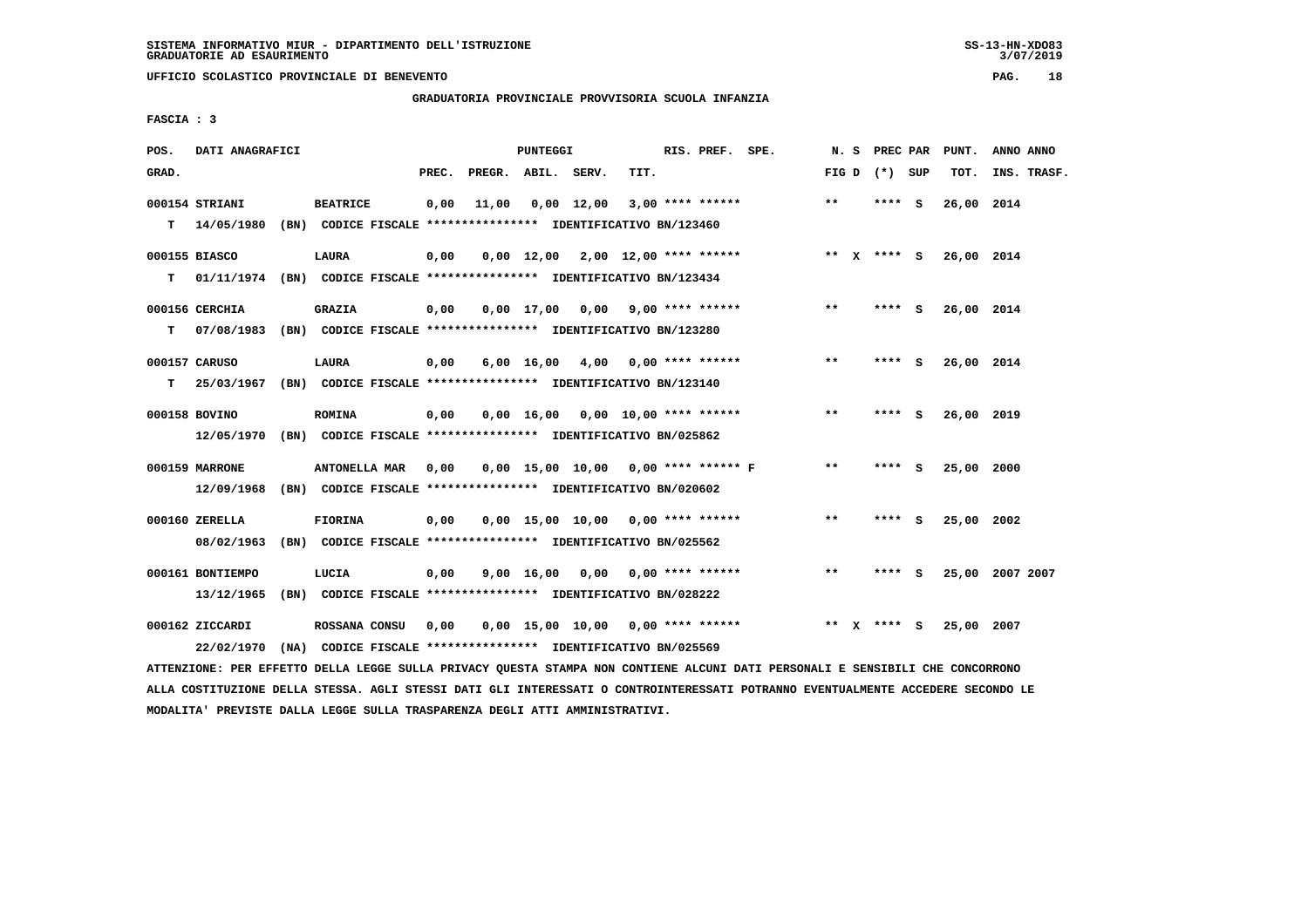# **GRADUATORIA PROVINCIALE PROVVISORIA SCUOLA INFANZIA**

 **FASCIA : 3**

| POS.        | DATI ANAGRAFICI  |                                                                          |       |                    | PUNTEGGI    |      |                                    | RIS. PREF. SPE. | N.S          | PREC PAR    |     | PUNT.           | ANNO ANNO |             |
|-------------|------------------|--------------------------------------------------------------------------|-------|--------------------|-------------|------|------------------------------------|-----------------|--------------|-------------|-----|-----------------|-----------|-------------|
| GRAD.       |                  |                                                                          | PREC. | PREGR. ABIL. SERV. |             |      | TIT.                               |                 | FIG D        | (*) SUP     |     | TOT.            |           | INS. TRASF. |
|             | 000163 TORRENTE  | <b>MARISA</b>                                                            | 0,00  |                    | 7,00 18,00  | 0,00 | $0,00$ **** ******                 |                 | $* *$        | ****        | - S | 25,00 2014      |           |             |
| т           | 23/04/1983       | (BN) CODICE FISCALE **************** IDENTIFICATIVO BN/123334            |       |                    |             |      |                                    |                 |              |             |     |                 |           |             |
|             | 000164 CATURANO  | MARIANGELA                                                               | 0,00  |                    | 6,00 16,00  | 0,00 | 3,00 **** ******                   |                 | $* *$        | ****        | - S | 25,00 2019 2019 |           |             |
|             | 12/12/1981       | (NA) CODICE FISCALE **************** IDENTIFICATIVO BN/127121            |       |                    |             |      |                                    |                 |              |             |     |                 |           |             |
|             | 000165 AVELLA    | LUIGIA                                                                   | 0,00  |                    | 9,00 16,00  |      | $0,00$ $0,00$ **** ******          |                 | $\star\star$ | **** S      |     | 25,00 2019 2019 |           |             |
|             | 30/03/1976       | (NA) CODICE FISCALE **************** IDENTIFICATIVO BN/127105            |       |                    |             |      |                                    |                 |              |             |     |                 |           |             |
|             | 000166 VILLACCI  | <b>MIRABILE</b>                                                          | 0,00  |                    | 6,00 13,00  | 0,00 | $6,00$ **** ******                 |                 |              | ** x **** S |     | 25,00 2019 2019 |           |             |
|             | 23/03/1966       | (BN) CODICE FISCALE **************** IDENTIFICATIVO BN/127128            |       |                    |             |      |                                    |                 |              |             |     |                 |           |             |
|             | 000167 IAMPIETRO | ANNA MARIA                                                               | 0,00  |                    |             |      | $9,00$ 16,00 0,00 0,00 **** ****** |                 |              | ** X **** S |     | 25,00 2019 2019 |           |             |
|             | 15/06/1960       | (BN) CODICE FISCALE **************** IDENTIFICATIVO BN/127182            |       |                    |             |      |                                    |                 |              |             |     |                 |           |             |
|             | 000168 FEDERICI  | <b>VERUSKA</b>                                                           | 0,00  |                    | 3,00 13,00  |      | $0.00$ 9.00 **** ******            |                 | $* *$        | **** S      |     | 25,00 2019 2019 |           |             |
| т           | 25/07/1980       | (BN) CODICE FISCALE **************** IDENTIFICATIVO BN/127172            |       |                    |             |      |                                    |                 |              |             |     |                 |           |             |
|             |                  |                                                                          |       |                    |             |      |                                    |                 |              |             |     |                 |           |             |
| 000169 MAIO | 05/07/1968       | LUIGINA<br>(BN) CODICE FISCALE **************** IDENTIFICATIVO BN/020044 | 0,00  |                    | 11,00 14,00 |      | $0.00$ $0.00$ **** ******          |                 | $* *$        | ****        | - S | 25,00 2019      |           |             |
|             |                  |                                                                          |       |                    |             |      |                                    |                 |              |             |     |                 |           |             |
|             | 000170 RUSSO     | <b>RITA</b>                                                              | 0,00  |                    | 0,00 16,00  | 6,00 | $3.00$ **** ****** EF              |                 | **           | ****        | - S | 25,00 2019      |           |             |
|             | 24/01/1972       | (BN) CODICE FISCALE **************** IDENTIFICATIVO BN/021249            |       |                    |             |      |                                    |                 |              |             |     |                 |           |             |
|             | 000171 D'ANDREA  | <b>CONCETTINA</b>                                                        | 0,00  |                    | 9,00 15,00  | 0,00 | 0,00 **** ******                   |                 | $* *$        | ****        | s   | 24,00 2000      |           |             |
|             | 21/11/1962       | (BN) CODICE FISCALE **************** IDENTIFICATIVO BN/020805            |       |                    |             |      |                                    |                 |              |             |     |                 |           |             |

 **ATTENZIONE: PER EFFETTO DELLA LEGGE SULLA PRIVACY QUESTA STAMPA NON CONTIENE ALCUNI DATI PERSONALI E SENSIBILI CHE CONCORRONO ALLA COSTITUZIONE DELLA STESSA. AGLI STESSI DATI GLI INTERESSATI O CONTROINTERESSATI POTRANNO EVENTUALMENTE ACCEDERE SECONDO LE MODALITA' PREVISTE DALLA LEGGE SULLA TRASPARENZA DEGLI ATTI AMMINISTRATIVI.**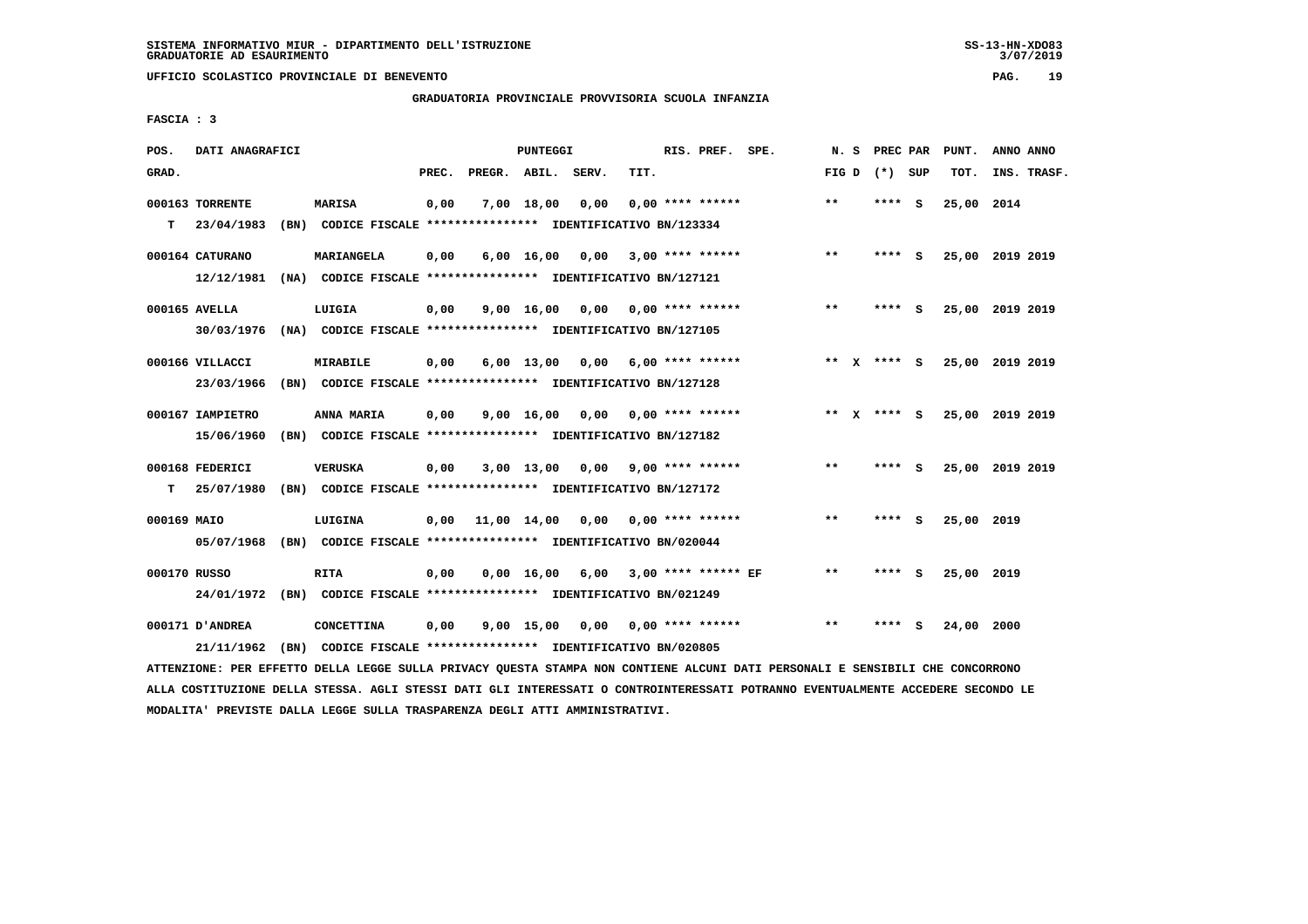**GRADUATORIA PROVINCIALE PROVVISORIA SCUOLA INFANZIA**

 **FASCIA : 3**

| POS.         | DATI ANAGRAFICI  |                                                                                                                               |       |              | PUNTEGGI           |                                     |                           | RIS. PREF. SPE. |  | N.S             | PREC PAR |     | PUNT.           | ANNO ANNO   |  |
|--------------|------------------|-------------------------------------------------------------------------------------------------------------------------------|-------|--------------|--------------------|-------------------------------------|---------------------------|-----------------|--|-----------------|----------|-----|-----------------|-------------|--|
| GRAD.        |                  |                                                                                                                               | PREC. | PREGR. ABIL. |                    | SERV.                               | TIT.                      |                 |  | FIG D $(*)$ SUP |          |     | TOT.            | INS. TRASF. |  |
|              | 000172 FALLARINO | <b>EMANUELA</b>                                                                                                               | 0,00  |              | $0,00 \quad 16,00$ | 8,00                                | $0.00$ **** ******        |                 |  | **              | ****     | - S | 24,00 2004      |             |  |
|              | 26/03/1965       | (BN) CODICE FISCALE **************** IDENTIFICATIVO BN/026415                                                                 |       |              |                    |                                     |                           |                 |  |                 |          |     |                 |             |  |
|              | 000173 MAIONE    | LUCIA                                                                                                                         | 0,00  |              | 8,00 16,00         |                                     | $0,00$ $0,00$ **** ****** |                 |  | $* *$           | **** S   |     | 24,00 2011 2011 |             |  |
|              | 07/08/1965       | (BN) CODICE FISCALE **************** IDENTIFICATIVO BN/118451                                                                 |       |              |                    |                                     |                           |                 |  |                 |          |     |                 |             |  |
|              | 000174 VARRONE   | ANGIOLINA                                                                                                                     | 0,00  |              |                    | $0,00 \quad 16,00 \quad 8,00$       | 0,00 **** ******          |                 |  | $* *$           | **** S   |     | 24,00 2011 2011 |             |  |
|              | 16/03/1968       | (BN) CODICE FISCALE **************** IDENTIFICATIVO BN/118548                                                                 |       |              |                    |                                     |                           |                 |  |                 |          |     |                 |             |  |
|              | 000175 COMPARE   | <b>GIOVANNA</b>                                                                                                               | 0,00  |              |                    | $3,00$ 18,00 0,00 3,00 **** ******  |                           |                 |  | $* *$           | **** S   |     | 24,00 2014      |             |  |
| т            | 10/01/1979       | (BN) CODICE FISCALE **************** IDENTIFICATIVO BN/122277                                                                 |       |              |                    |                                     |                           |                 |  |                 |          |     |                 |             |  |
|              | 000176 IEVOLELLA | <b>GIUSEPPINA</b>                                                                                                             | 0,00  |              |                    | $3,00$ 11,00 0,00 10,00 **** ****** |                           |                 |  | $* *$           | **** S   |     | 24,00 2014      |             |  |
| т            | 18/03/1965       | (BN) CODICE FISCALE **************** IDENTIFICATIVO BN/123378                                                                 |       |              |                    |                                     |                           |                 |  |                 |          |     |                 |             |  |
|              | 000177 PESCATORE | GIUSEPPINA                                                                                                                    | 0.00  |              |                    | 12,00 12,00 0,00 0,00 **** ******   |                           |                 |  | $* *$           | **** S   |     | 24,00 2014      |             |  |
| т            | 27/11/1967       | (AV) CODICE FISCALE **************** IDENTIFICATIVO BN/123295                                                                 |       |              |                    |                                     |                           |                 |  |                 |          |     |                 |             |  |
|              | 000178 SANGIUOLO | MARIANGELA                                                                                                                    | 0,00  |              |                    | $9,00$ 15,00 0,00 0,00 **** ******  |                           |                 |  | $***$           | **** S   |     | 24,00 2019 2004 |             |  |
|              | 09/07/1974       | (BN) CODICE FISCALE *************** IDENTIFICATIVO BN/026354                                                                  |       |              |                    |                                     |                           |                 |  |                 |          |     |                 |             |  |
|              | 000179 SCARINZI  | <b>MARIA</b>                                                                                                                  | 0,00  |              |                    | 10,00 14,00 0,00 0,00 **** ******   |                           |                 |  | **              | **** S   |     | 24,00 2019 2005 |             |  |
|              | 30/06/1963       | (BN) CODICE FISCALE **************** IDENTIFICATIVO BN/027431                                                                 |       |              |                    |                                     |                           |                 |  |                 |          |     |                 |             |  |
| 000180 VOTTO |                  | <b>ALESSANDRA</b>                                                                                                             | 0,00  | 24,00        | 0,00               | 0,00                                | 0,00 **** ******          |                 |  | $***$           | ****     | - S | 24,00 2019 2019 |             |  |
| т            | 23/02/1978       | (BR) CODICE FISCALE **************** IDENTIFICATIVO BN/127126                                                                 |       |              |                    |                                     |                           |                 |  |                 |          |     |                 |             |  |
|              |                  | ATTENZIONE: PER EFFETTO DELLA LEGGE SULLA PRIVACY QUESTA STAMPA NON CONTIENE ALCUNI DATI PERSONALI E SENSIBILI CHE CONCORRONO |       |              |                    |                                     |                           |                 |  |                 |          |     |                 |             |  |

 **ALLA COSTITUZIONE DELLA STESSA. AGLI STESSI DATI GLI INTERESSATI O CONTROINTERESSATI POTRANNO EVENTUALMENTE ACCEDERE SECONDO LE MODALITA' PREVISTE DALLA LEGGE SULLA TRASPARENZA DEGLI ATTI AMMINISTRATIVI.**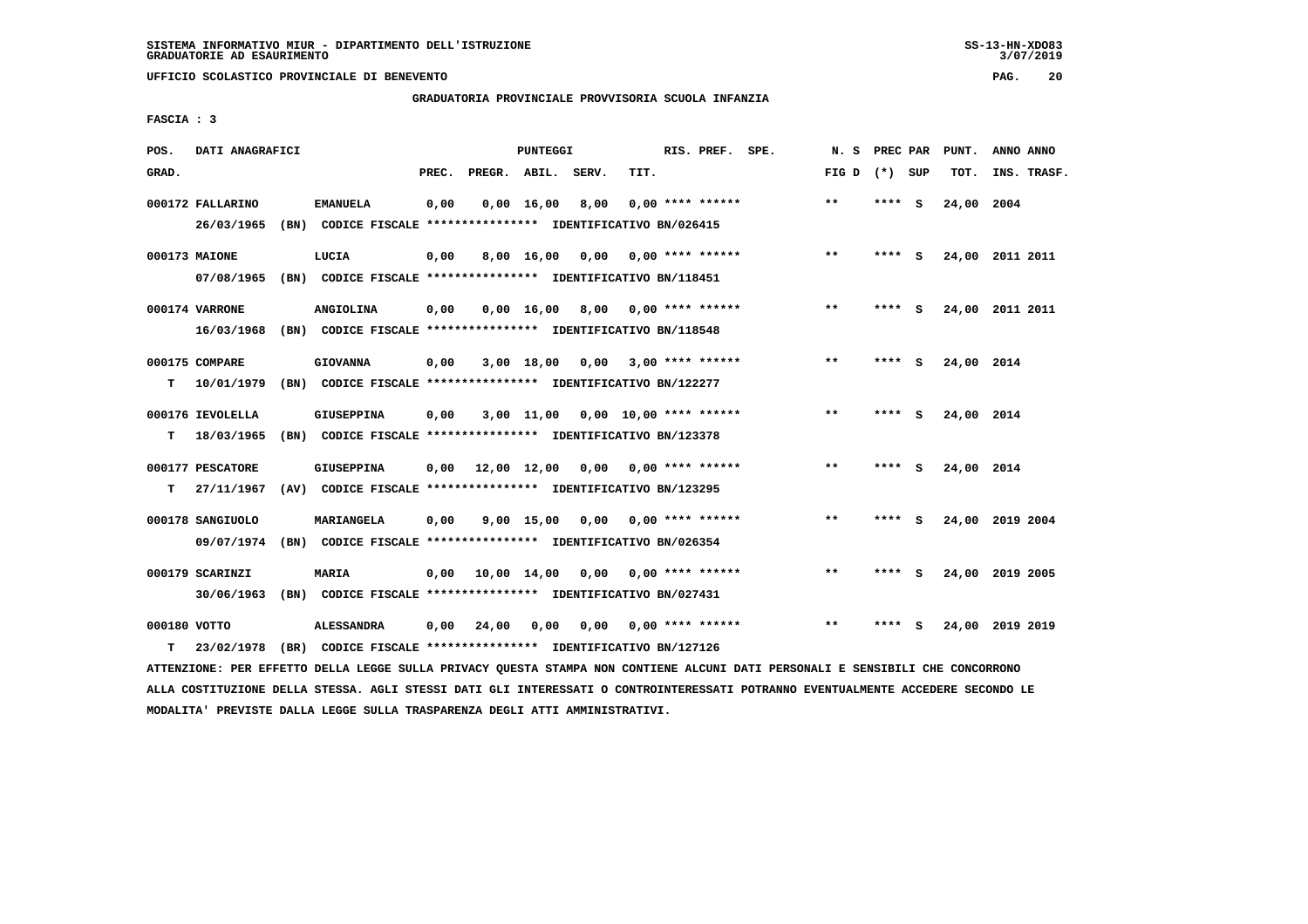# **GRADUATORIA PROVINCIALE PROVVISORIA SCUOLA INFANZIA**

 **FASCIA : 3**

| POS.         | DATI ANAGRAFICI   |                                                               |       |                    | PUNTEGGI           |                       |                    | RIS. PREF. SPE. | N.S          | PREC PAR        |     | PUNT.      | ANNO ANNO       |
|--------------|-------------------|---------------------------------------------------------------|-------|--------------------|--------------------|-----------------------|--------------------|-----------------|--------------|-----------------|-----|------------|-----------------|
| GRAD.        |                   |                                                               | PREC. | PREGR. ABIL. SERV. |                    |                       | TIT.               |                 |              | FIG D $(*)$ SUP |     | TOT.       | INS. TRASF.     |
|              | 000181 GUARINO    | <b>TERESA</b>                                                 | 0,00  |                    | $0,00$ 18,00       | 0,00                  | $6,00$ **** ****** |                 | $***$        | ****            | - S | 24,00      | 2019 2019       |
|              | 10/08/1982        | (BN) CODICE FISCALE **************** IDENTIFICATIVO BN/127129 |       |                    |                    |                       |                    |                 |              |                 |     |            |                 |
|              | 000182 FERRAVANTE | <b>CARMELA</b>                                                | 0,00  |                    | 9,00 15,00         | 0,00                  | $0.00$ **** ****** |                 | ** X         | **** S          |     |            | 24,00 2019 2019 |
|              | 07/03/1964        | (BN) CODICE FISCALE **************** IDENTIFICATIVO BN/127174 |       |                    |                    |                       |                    |                 |              |                 |     |            |                 |
|              |                   |                                                               |       |                    |                    |                       |                    |                 |              |                 |     |            |                 |
| 000183 BUONO |                   | <b>ROSANNA</b>                                                | 0,00  |                    | $9,00$ 15,00       | 0,00                  | 0,00 **** ******   |                 | $**$         | $***$ S         |     | 24,00 2019 |                 |
|              | 30/04/1972        | (BN) CODICE FISCALE **************** IDENTIFICATIVO BN/020213 |       |                    |                    |                       |                    |                 |              |                 |     |            |                 |
|              | 000184 DANIELLO   | GIUSY                                                         | 0,00  |                    | 3,00 17,00         | 0,00                  | $3,00$ **** ****** |                 |              | ** X **** S     |     | 23,00 2014 |                 |
| т            | 07/10/1983        | (BN) CODICE FISCALE **************** IDENTIFICATIVO BN/123392 |       |                    |                    |                       |                    |                 |              |                 |     |            |                 |
|              | 000185 ITALIANO   | <b>GIOVANNA</b>                                               | 0,00  |                    |                    | $0,00$ $14,00$ $0,00$ | 9,00 **** ******   |                 | **           | **** S          |     | 23,00 2014 |                 |
|              | 01/04/1982        | (BN) CODICE FISCALE **************** IDENTIFICATIVO BN/123284 |       |                    |                    |                       |                    |                 |              |                 |     |            |                 |
| т            |                   |                                                               |       |                    |                    |                       |                    |                 |              |                 |     |            |                 |
|              | 000186 SIMEONE    | <b>ANTONELLA</b>                                              | 0,00  |                    | $9,00 \quad 14,00$ | 0,00                  | 0,00 **** ******   |                 |              | ** X **** S     |     |            | 23,00 2019 2019 |
|              | 06/10/1970        | (PV) CODICE FISCALE **************** IDENTIFICATIVO BN/127114 |       |                    |                    |                       |                    |                 |              |                 |     |            |                 |
| 000187 GUIDA |                   | LUISA                                                         | 0,00  |                    | $0.00 \quad 14.00$ | 0,00                  | $9,00$ **** ****** |                 | $* *$        | **** S          |     |            | 23,00 2019 2019 |
| т            | 16/07/1971        | (NA) CODICE FISCALE **************** IDENTIFICATIVO BN/127181 |       |                    |                    |                       |                    |                 |              |                 |     |            |                 |
|              |                   |                                                               |       |                    |                    |                       |                    |                 |              |                 |     |            |                 |
|              | 000188 CASALE     | MICHELA ILARI                                                 | 0,00  |                    | $0,00 \quad 17,00$ | 0,00                  | $6,00$ **** ****** |                 | $* *$        | ****            | - S |            | 23,00 2019 2019 |
|              | 20/05/1981        | (BN) CODICE FISCALE **************** IDENTIFICATIVO BN/127118 |       |                    |                    |                       |                    |                 |              |                 |     |            |                 |
|              | 000189 LOMBARDI   | MADDALENA                                                     | 0,00  |                    |                    | 8,00 15,00 0,00       | 0,00 **** ******   |                 | $\star\star$ | ****            | - 5 |            | 23,00 2019 2019 |
|              | 03/01/1970        | (EE) CODICE FISCALE **************** IDENTIFICATIVO BN/127190 |       |                    |                    |                       |                    |                 |              |                 |     |            |                 |
|              |                   |                                                               |       |                    |                    |                       |                    |                 |              |                 |     |            |                 |

 **ATTENZIONE: PER EFFETTO DELLA LEGGE SULLA PRIVACY QUESTA STAMPA NON CONTIENE ALCUNI DATI PERSONALI E SENSIBILI CHE CONCORRONO ALLA COSTITUZIONE DELLA STESSA. AGLI STESSI DATI GLI INTERESSATI O CONTROINTERESSATI POTRANNO EVENTUALMENTE ACCEDERE SECONDO LE MODALITA' PREVISTE DALLA LEGGE SULLA TRASPARENZA DEGLI ATTI AMMINISTRATIVI.**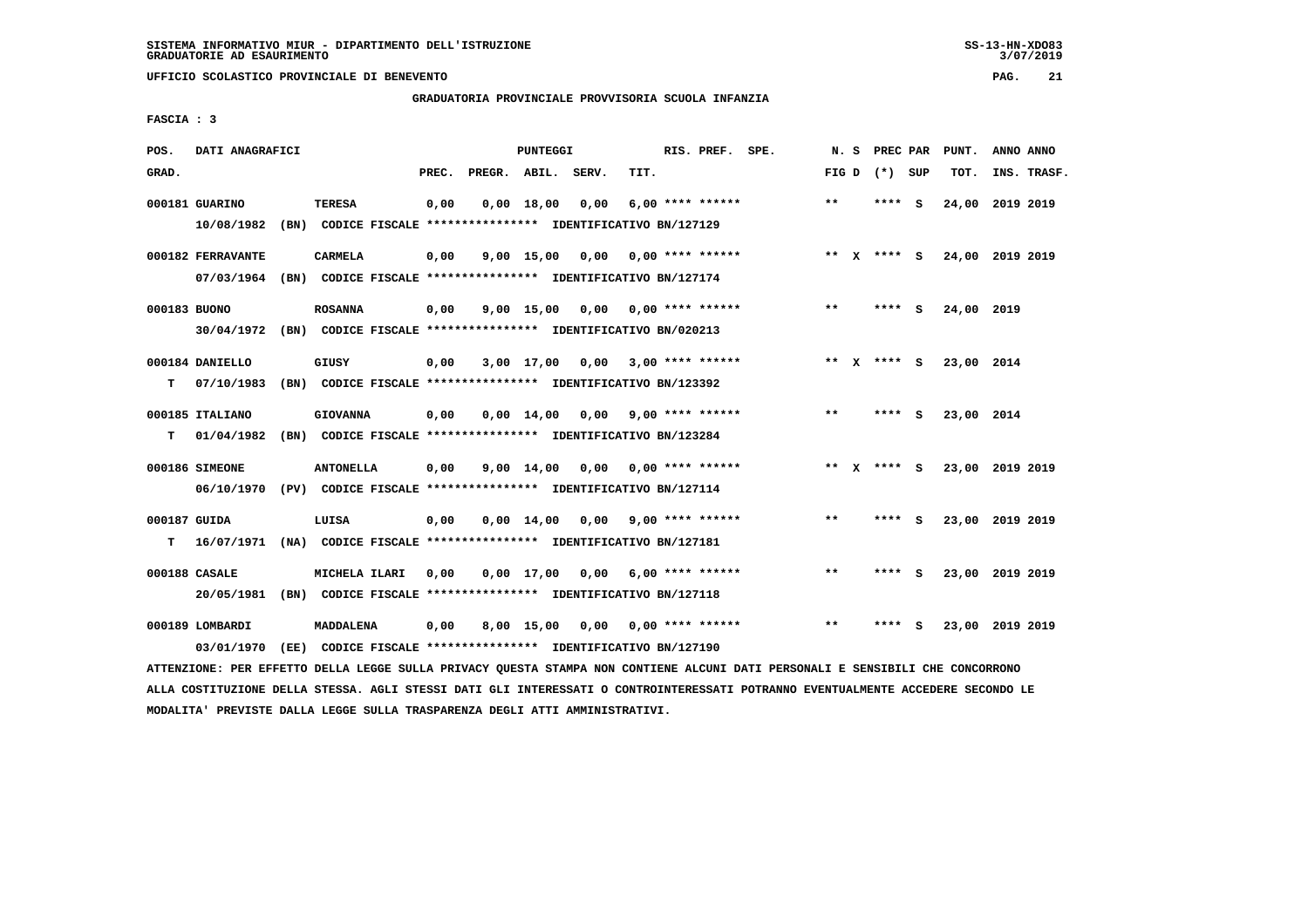$3/07/2019$ 

 **UFFICIO SCOLASTICO PROVINCIALE DI BENEVENTO PAG. 22**

# **GRADUATORIA PROVINCIALE PROVVISORIA SCUOLA INFANZIA**

 **FASCIA : 3**

| POS.         | DATI ANAGRAFICI   |                                                                          |       |                    | <b>PUNTEGGI</b> |                                    |      | RIS. PREF. SPE.           | N.S                      | PREC PAR |          | PUNT.           | ANNO ANNO   |  |
|--------------|-------------------|--------------------------------------------------------------------------|-------|--------------------|-----------------|------------------------------------|------|---------------------------|--------------------------|----------|----------|-----------------|-------------|--|
| GRAD.        |                   |                                                                          | PREC. | PREGR. ABIL. SERV. |                 |                                    | TIT. |                           | FIG D $(*)$ SUP          |          |          | TOT.            | INS. TRASF. |  |
| 000190 MAIO  |                   | <b>ANGELA</b>                                                            | 0,00  |                    | 2,00 17,00      | 4,00                               |      | $0.00$ **** ******        | $***$                    | $***$ S  |          | 23,00           | 2019        |  |
|              | 03/01/1964        | (BN) CODICE FISCALE *************** IDENTIFICATIVO BN/025963             |       |                    |                 |                                    |      |                           |                          |          |          |                 |             |  |
|              | 000191 CALANDRO   | <b>ROSSELLA</b>                                                          | 0,00  |                    |                 | $3,00$ 15,00 4,00 0,00 **** ****** |      |                           | $***$                    | ****     | - S      | 22,00 2002      |             |  |
|              |                   | 09/12/1979 (PA) CODICE FISCALE **************** IDENTIFICATIVO BN/024945 |       |                    |                 |                                    |      |                           |                          |          |          |                 |             |  |
| 000192 FUSCO |                   | PATRIZIA                                                                 | 0,00  |                    |                 | $6,00$ 16,00 0,00 0,00 **** ****** |      |                           | $***$                    | ****     |          | 22,00 2003      |             |  |
|              |                   | 10/01/1966 (BN) CODICE FISCALE *************** IDENTIFICATIVO BN/025928  |       |                    |                 |                                    |      |                           |                          |          |          |                 |             |  |
| 000193 RENZI |                   | <b>ANGELA</b>                                                            | 0,00  |                    | 6,00 16,00      |                                    |      | $0,00$ $0,00$ **** ****** | **                       | **** S   |          | 22,00 2007 2007 |             |  |
|              |                   | 26/04/1974 (CE) CODICE FISCALE *************** IDENTIFICATIVO BN/028746  |       |                    |                 |                                    |      |                           |                          |          |          |                 |             |  |
|              | 000194 GIAQUINTO  | <b>ANTONIETTA</b>                                                        | 0,00  |                    |                 | $3,00$ 16,00 0,00 3,00 **** ****** |      |                           | $* *$                    | **** S   |          | 22,00 2007      |             |  |
|              | 25/12/1969        | (BN) CODICE FISCALE **************** IDENTIFICATIVO BN/028493            |       |                    |                 |                                    |      |                           |                          |          |          |                 |             |  |
|              | 000195 FRANCO     | ALESSANDRA                                                               | 0,00  |                    | 0,00 13,00      |                                    |      | $0,00$ 9,00 **** ******   | **                       | ****     | <b>S</b> | 22,00 2014      |             |  |
| т            |                   | 24/08/1973 (BN) CODICE FISCALE *************** IDENTIFICATIVO BN/123491  |       |                    |                 |                                    |      |                           |                          |          |          |                 |             |  |
|              | 000196 PISCITELLI | <b>MARIA</b>                                                             | 0,00  |                    |                 | $0,00$ 16,00 0,00 6,00 **** ****** |      |                           | $\pmb{\star}\pmb{\star}$ | ****     | - S      | 22,00 2014      |             |  |
| т            | 09/03/1979        | (CE) CODICE FISCALE **************** IDENTIFICATIVO BN/123293            |       |                    |                 |                                    |      |                           |                          |          |          |                 |             |  |
|              | 000197 TRETOLA    | PATRIZIA                                                                 | 0,00  |                    |                 | $0.00$ 13.00 0.00 9.00 **** ****** |      |                           | $***$                    | **** S   |          | 22,00 2014      |             |  |
| т            | 04/05/1975        | (BN) CODICE FISCALE *************** IDENTIFICATIVO BN/123428             |       |                    |                 |                                    |      |                           |                          |          |          |                 |             |  |
|              | 000198 PANNELLA   | <b>ANGELA</b>                                                            | 0,00  |                    |                 | $6,00$ 16,00 0,00 0,00 **** ****** |      |                           | $* *$                    | ****     | - S      | 22,00 2014      |             |  |
| т            | 29/01/1979        | (EE) CODICE FISCALE **************** IDENTIFICATIVO BN/123440            |       |                    |                 |                                    |      |                           |                          |          |          |                 |             |  |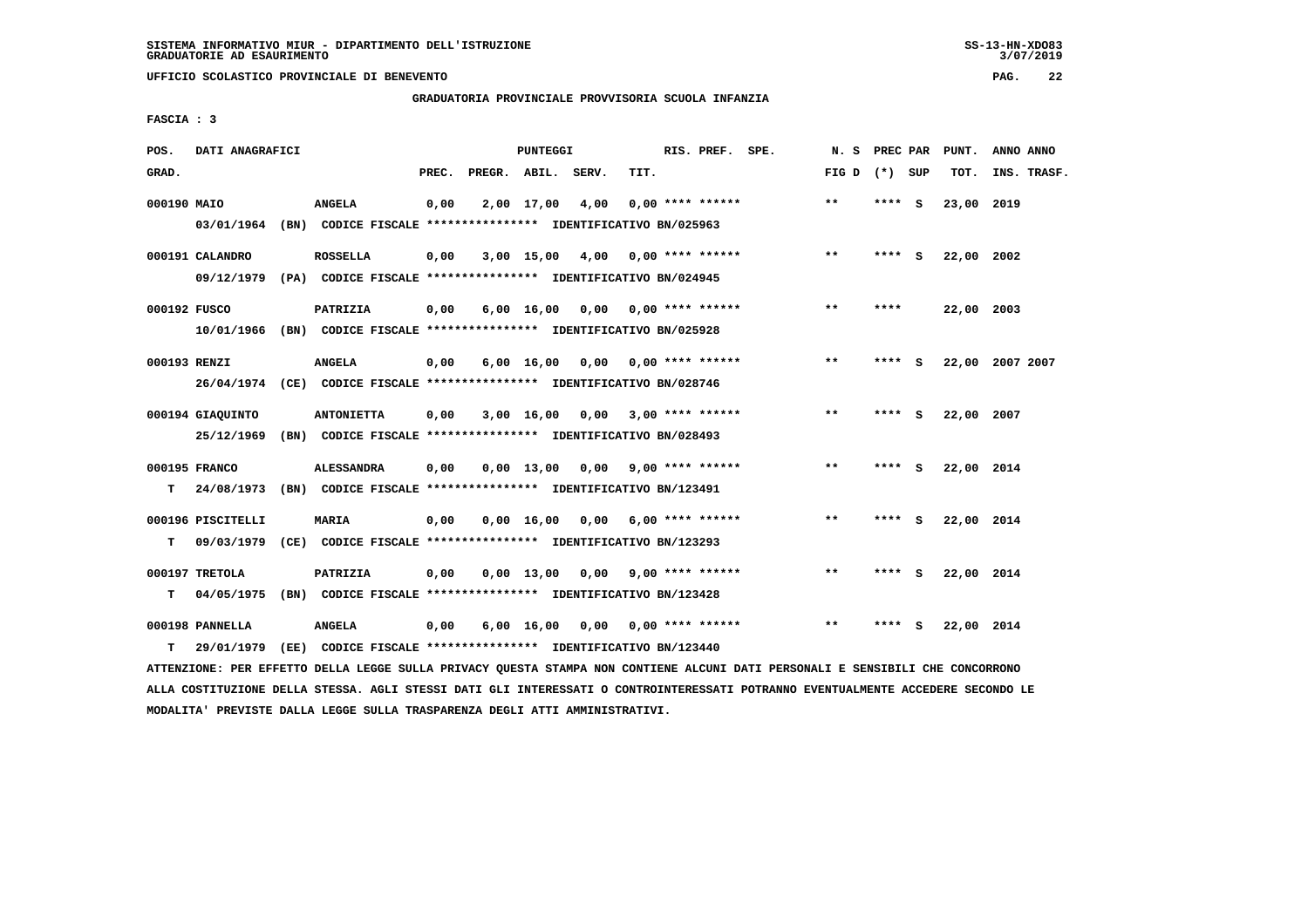$3/07/2019$ 

 **UFFICIO SCOLASTICO PROVINCIALE DI BENEVENTO PAG. 23**

# **GRADUATORIA PROVINCIALE PROVVISORIA SCUOLA INFANZIA**

 **FASCIA : 3**

| POS.         | DATI ANAGRAFICI  |                                                                           |       |                    | PUNTEGGI           |                                    |      | RIS. PREF. SPE.    |              | N. S PREC PAR   |   | PUNT.           | ANNO ANNO   |  |
|--------------|------------------|---------------------------------------------------------------------------|-------|--------------------|--------------------|------------------------------------|------|--------------------|--------------|-----------------|---|-----------------|-------------|--|
| GRAD.        |                  |                                                                           | PREC. | PREGR. ABIL. SERV. |                    |                                    | TIT. |                    |              | FIG D $(*)$ SUP |   | TOT.            | INS. TRASF. |  |
|              | 000199 PETITO    | <b>DEBORAH</b>                                                            | 0,00  |                    | 3,00 13,00         | 0,00                               |      | $6.00$ **** ****** |              | ** $X$ **** S   |   | 22,00 2014      |             |  |
|              |                  | T 24/04/1977 (BN) CODICE FISCALE *************** IDENTIFICATIVO BN/120899 |       |                    |                    |                                    |      |                    |              |                 |   |                 |             |  |
|              | 000200 MASONE    | LAURA                                                                     | 0,00  |                    |                    | $3,00$ 15,00 0,00 3,00 **** ****** |      |                    | $***$        | $***$ S         |   | 21,00 2004 2004 |             |  |
|              |                  | 21/04/1972 (BN) CODICE FISCALE *************** IDENTIFICATIVO BN/026357   |       |                    |                    |                                    |      |                    |              |                 |   |                 |             |  |
|              | 000201 BARBUTO   | <b>ROSA</b>                                                               | 0,00  |                    |                    | $5,00$ 13,00 0,00 3,00 **** ****** |      |                    | $* *$        | **** S          |   | 21,00 2014      |             |  |
|              |                  | T 27/06/1964 (CZ) CODICE FISCALE *************** IDENTIFICATIVO BN/122128 |       |                    |                    |                                    |      |                    |              |                 |   |                 |             |  |
| 000202 LEO   |                  | <b>ALESSANDRA</b>                                                         | 0,00  |                    |                    | 3,00 12,00 0,00 6,00 **** ****** D |      |                    | $* *$        | **** S          |   | 21,00 2014      |             |  |
|              | $T = 21/01/1980$ | (LE) CODICE FISCALE *************** IDENTIFICATIVO BN/123474              |       |                    |                    |                                    |      |                    |              |                 |   |                 |             |  |
| 000203 PACCA |                  | <b>TEODOSIA</b>                                                           | 0,00  |                    |                    | $3,00$ 18,00 0,00 0,00 **** ****** |      |                    | $\star\star$ | **** S          |   | 21,00 2014      |             |  |
|              |                  | T 19/06/1978 (BN) CODICE FISCALE *************** IDENTIFICATIVO BN/123502 |       |                    |                    |                                    |      |                    |              |                 |   |                 |             |  |
|              | 000204 DAMIANO   | <b>MARILENA</b>                                                           | 0,00  |                    |                    | $0,00$ 12,00 0,00 9,00 **** ****** |      |                    | $***$        | $***$ S         |   | 21,00 2014      |             |  |
| т            |                  | 08/03/1971 (AV) CODICE FISCALE **************** IDENTIFICATIVO BN/121062  |       |                    |                    |                                    |      |                    |              |                 |   |                 |             |  |
|              | 000205 DE MASI   | <b>MARILISA</b>                                                           | 0,00  |                    |                    | $0,00$ 18,00 0,00 3,00 **** ****** |      |                    | **           | **** S          |   | 21,00 2014      |             |  |
| т            |                  | 12/12/1983 (BN) CODICE FISCALE *************** IDENTIFICATIVO BN/121143   |       |                    |                    |                                    |      |                    |              |                 |   |                 |             |  |
|              | 000206 LOMBARDO  | <b>ANGELINA</b>                                                           | 0,00  |                    | $0.00 \quad 12.00$ | 0,00 9,00 **** ******              |      |                    | $* *$        | **** S          |   | 21,00 2014      |             |  |
| т            | 02/02/1965       | (BN) CODICE FISCALE **************** IDENTIFICATIVO BN/123432             |       |                    |                    |                                    |      |                    |              |                 |   |                 |             |  |
|              | 000207 POSSEMATO | <b>VINCENZA</b>                                                           | 0,00  |                    | 0,00 13,00         | 2,00                               |      | 6,00 **** ******   | $**$         | ****            | s | 21,00 2014      |             |  |
| т            |                  | 25/02/1984 (BN) CODICE FISCALE *************** IDENTIFICATIVO BN/121129   |       |                    |                    |                                    |      |                    |              |                 |   |                 |             |  |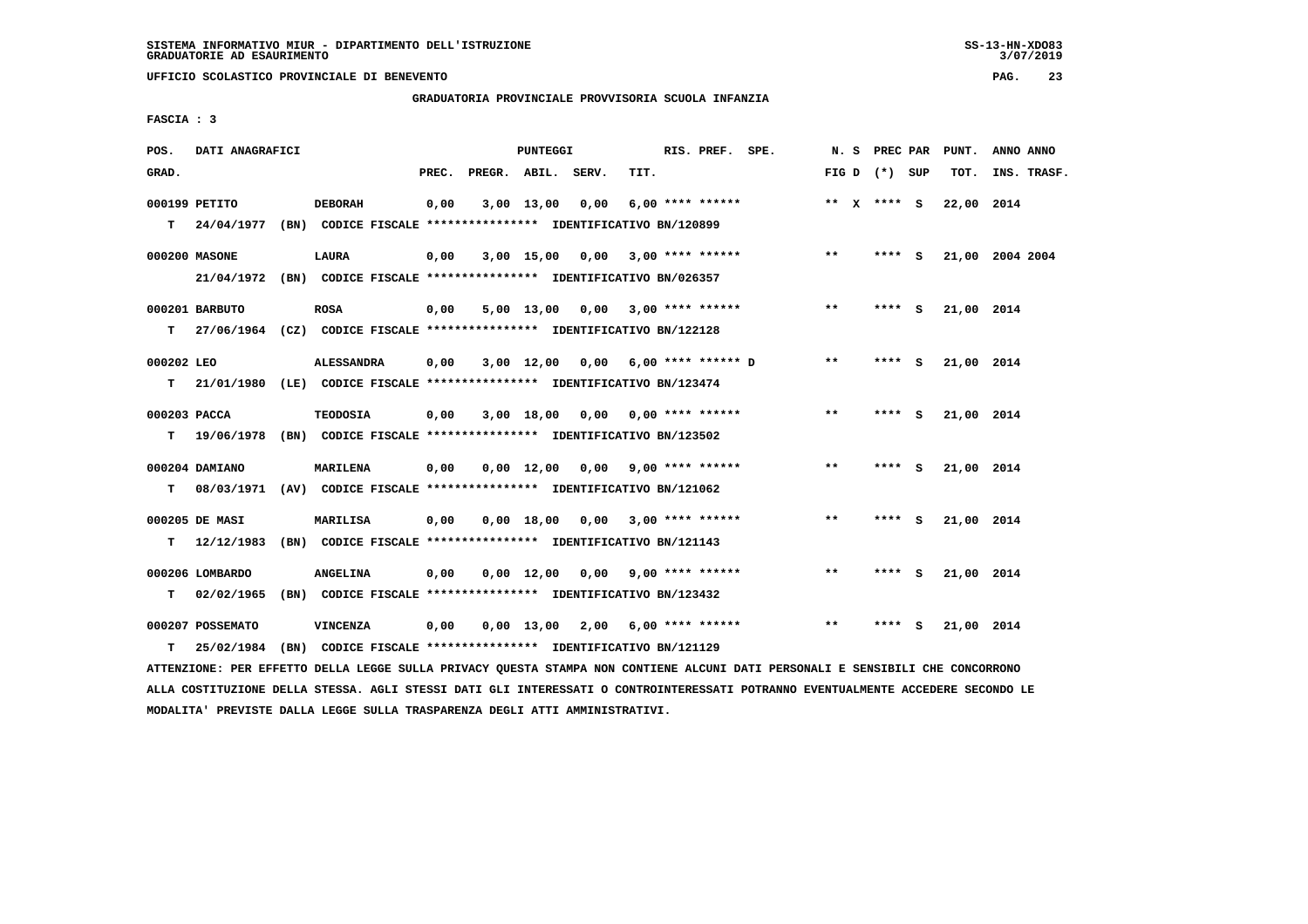# **GRADUATORIA PROVINCIALE PROVVISORIA SCUOLA INFANZIA**

 **FASCIA : 3**

| POS.         | DATI ANAGRAFICI              |                                                                              |       |                    | PUNTEGGI            |      |                                    | RIS. PREF. SPE.    | N.S             | PREC PAR |          | PUNT.      | ANNO ANNO       |
|--------------|------------------------------|------------------------------------------------------------------------------|-------|--------------------|---------------------|------|------------------------------------|--------------------|-----------------|----------|----------|------------|-----------------|
| GRAD.        |                              |                                                                              | PREC. | PREGR. ABIL. SERV. |                     |      | TIT.                               |                    | FIG D $(*)$ SUP |          |          | TOT.       | INS. TRASF.     |
|              | 000208 MASTROCOLA            | <b>MARIA FLAVIA</b>                                                          | 0,00  |                    | 3,00 18,00          | 0,00 |                                    | $0.00$ **** ****** | $***$           | ****     | <b>S</b> | 21,00 2014 |                 |
| т            | 14/10/1982                   | (BN) CODICE FISCALE **************** IDENTIFICATIVO BN/121065                |       |                    |                     |      |                                    |                    |                 |          |          |            |                 |
|              | 000209 SABATINO              | <b>GEMMA</b>                                                                 | 0,00  |                    |                     |      | $0,00$ 12,00 0,00 9,00 **** ****** |                    | $* *$           | $***$ S  |          | 21,00 2014 |                 |
| т            | 18/05/1981                   | (BN) CODICE FISCALE **************** IDENTIFICATIVO BN/121323                |       |                    |                     |      |                                    |                    |                 |          |          |            |                 |
| 000210 CORBO |                              | OLGA                                                                         | 0,00  |                    |                     |      | $0.00$ 15.00 0.00 6.00 **** ****** |                    | ** X **** S     |          |          |            | 21,00 2019 2019 |
|              | 29/06/1982                   | (BN) CODICE FISCALE **************** IDENTIFICATIVO BN/127135                |       |                    |                     |      |                                    |                    |                 |          |          |            |                 |
| 000211 MANGO |                              | <b>ENRICO</b>                                                                | 0,00  |                    | $3,00$ 12,00        | 0.00 |                                    | $6,00$ **** ****** | $***$           | $***5$   |          |            | 21,00 2019 2019 |
| т            | 03/05/1973                   | (NA) CODICE FISCALE **************** IDENTIFICATIVO BN/127189                |       |                    |                     |      |                                    |                    |                 |          |          |            |                 |
|              | 000212 MERCURIO              | <b>ANTONIETTA</b>                                                            | 0,00  |                    |                     |      | $0,00$ 15,00 6,00 0,00 **** ****** |                    | $***$           | **** S   |          | 21,00 2019 |                 |
|              | 24/11/1974                   | (BN) CODICE FISCALE *************** IDENTIFICATIVO BN/025276                 |       |                    |                     |      |                                    |                    |                 |          |          |            |                 |
|              | 000213 RAGONESE              | FIORINDA                                                                     | 0,00  |                    |                     |      | $0,00$ 14,00 6,00 0,00 **** ****** |                    | $***$           | **** S   |          |            | 20,00 2007 2007 |
|              | 10/12/1963                   | (CE) CODICE FISCALE **************** IDENTIFICATIVO BN/028730                |       |                    |                     |      |                                    |                    |                 |          |          |            |                 |
|              |                              |                                                                              |       |                    |                     |      |                                    |                    | $***$           |          |          |            |                 |
| т            | 000214 IULIANO<br>30/07/1969 | <b>RITA</b><br>(BN) CODICE FISCALE **************** IDENTIFICATIVO BN/122176 | 0,00  |                    | $9,00$ $11,00$ 0,00 |      | 0,00 **** ******                   |                    |                 | **** S   |          | 20,00 2014 |                 |
|              |                              |                                                                              |       |                    |                     |      |                                    |                    |                 |          |          |            |                 |
|              | 000215 CATILLO               | <b>ROSA</b>                                                                  | 0.00  |                    |                     |      | $3,00$ 11,00 0,00 6,00 **** ****** |                    | $***$           | ****     | - S      | 20,00 2014 |                 |
| т            | 08/04/1967                   | (EE) CODICE FISCALE **************** IDENTIFICATIVO BN/120817                |       |                    |                     |      |                                    |                    |                 |          |          |            |                 |
|              | 000216 VOTINO                | MARCELLA                                                                     | 0,00  |                    | 3,00 11,00          |      | $0,00$ 6,00 **** ******            |                    | $* *$           |          |          | 20,00 2014 |                 |
| т            | 04/10/1975                   | (BN) CODICE FISCALE **************** IDENTIFICATIVO BN/123498                |       |                    |                     |      |                                    |                    |                 |          |          |            |                 |

 **ATTENZIONE: PER EFFETTO DELLA LEGGE SULLA PRIVACY QUESTA STAMPA NON CONTIENE ALCUNI DATI PERSONALI E SENSIBILI CHE CONCORRONO ALLA COSTITUZIONE DELLA STESSA. AGLI STESSI DATI GLI INTERESSATI O CONTROINTERESSATI POTRANNO EVENTUALMENTE ACCEDERE SECONDO LE MODALITA' PREVISTE DALLA LEGGE SULLA TRASPARENZA DEGLI ATTI AMMINISTRATIVI.**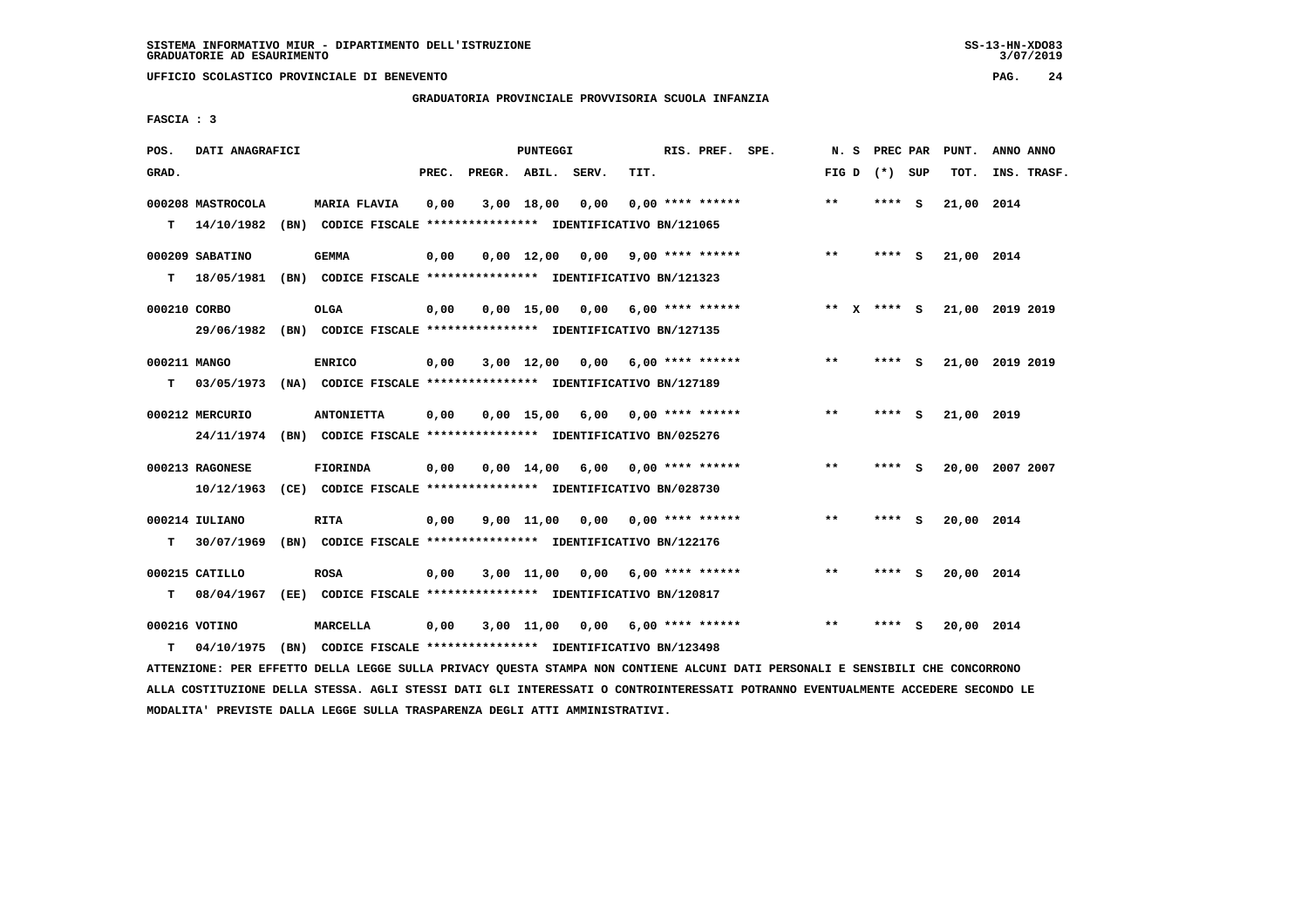# **GRADUATORIA PROVINCIALE PROVVISORIA SCUOLA INFANZIA**

 **FASCIA : 3**

| POS.  | DATI ANAGRAFICI      |      |                                                               |       |                    | PUNTEGGI       |                                    |                         | RIS. PREF. SPE. | N.S             | PREC PAR |     | PUNT.      | ANNO ANNO       |
|-------|----------------------|------|---------------------------------------------------------------|-------|--------------------|----------------|------------------------------------|-------------------------|-----------------|-----------------|----------|-----|------------|-----------------|
| GRAD. |                      |      |                                                               | PREC. | PREGR. ABIL. SERV. |                |                                    | TIT.                    |                 | FIG D $(*)$ SUP |          |     | TOT.       | INS. TRASF.     |
|       | 000217 MANCINI       |      | <b>GRAZIA</b>                                                 | 0,00  |                    | 3,00 17,00     | 0,00                               | $0.00$ **** ******      |                 | **              | **** S   |     | 20,00 2014 |                 |
| т     | 29/08/1974           |      | (MI) CODICE FISCALE **************** IDENTIFICATIVO BN/123422 |       |                    |                |                                    |                         |                 |                 |          |     |            |                 |
|       | 000218 CIOTTA        |      | <b>DANIELA</b>                                                | 0,00  |                    | $3,00$ $14,00$ | 0.00                               | $3,00$ **** ******      |                 | $***$           | **** S   |     | 20,00 2014 |                 |
| т     | 04/10/1980           |      | (BN) CODICE FISCALE **************** IDENTIFICATIVO BN/123409 |       |                    |                |                                    |                         |                 |                 |          |     |            |                 |
|       | 000219 CAPALDO       |      | TIZIANA                                                       | 0,00  |                    | 3,00 17,00     | $0,00$ $0,00$ **** ******          |                         |                 | $* *$           | **** S   |     | 20,00 2014 |                 |
| т     | 08/08/1982           |      | (EE) CODICE FISCALE **************** IDENTIFICATIVO BN/123488 |       |                    |                |                                    |                         |                 |                 |          |     |            |                 |
|       | 000220 SANTAMARIA    |      | MARIADOMENICA                                                 | 0,00  |                    | 3,00 14,00     |                                    | $0,00$ 3,00 **** ****** |                 | $***$           | ****     | - S | 20,00 2014 |                 |
| т     | 16/03/1978           |      | (BN) CODICE FISCALE **************** IDENTIFICATIVO BN/123262 |       |                    |                |                                    |                         |                 |                 |          |     |            |                 |
|       | 000221 TRUOCCHIO     |      | <b>ALFONSINA</b>                                              | 0,00  |                    | $0.00$ 13,00   | 4,00 3,00 **** ******              |                         |                 | $* *$           | ****     | - S |            | 20,00 2019 2019 |
|       | 18/08/1974           |      | (BN) CODICE FISCALE **************** IDENTIFICATIVO BN/127111 |       |                    |                |                                    |                         |                 |                 |          |     |            |                 |
|       |                      |      |                                                               |       |                    |                |                                    |                         |                 |                 |          |     |            |                 |
|       | 000222 CAVIASCA      |      | <b>IVANA</b>                                                  | 0,00  |                    | 3,00 14,00     |                                    | $0,00$ 3,00 **** ****** |                 | $* *$           | **** S   |     | 20,00 2019 |                 |
| T.    | 26/06/1973           |      | (BN) CODICE FISCALE **************** IDENTIFICATIVO BN/122400 |       |                    |                |                                    |                         |                 |                 |          |     |            |                 |
|       | 000223 DI NUZZO      |      | MARIA                                                         | 0,00  |                    | 3,00 16,00     | 0,00                               | $0.00$ **** ******      |                 | $* *$           | ****     | - S | 19,00      | 2002            |
|       | 09/05/1969           |      | (BN) CODICE FISCALE **************** IDENTIFICATIVO BN/025020 |       |                    |                |                                    |                         |                 |                 |          |     |            |                 |
|       | 000224 BOTTICELLA    |      | <b>ANNA</b>                                                   | 0,00  |                    | 3,00 16,00     | 0,00                               | 0,00 **** ******        |                 | $* *$           | ****     | - S | 19,00 2002 |                 |
|       | 04/09/1955           |      | (BN) CODICE FISCALE **************** IDENTIFICATIVO BN/024881 |       |                    |                |                                    |                         |                 |                 |          |     |            |                 |
|       | 000225 DE CRISTOFARO |      | <b>SARA</b>                                                   | 0,00  |                    |                | $3,00$ 16,00 0,00 0,00 **** ****** |                         |                 | $**$            | **** S   |     | 19,00 2014 |                 |
| т     | 17/05/1983           | (BN) | CODICE FISCALE **************** IDENTIFICATIVO BN/122355      |       |                    |                |                                    |                         |                 |                 |          |     |            |                 |

 **ATTENZIONE: PER EFFETTO DELLA LEGGE SULLA PRIVACY QUESTA STAMPA NON CONTIENE ALCUNI DATI PERSONALI E SENSIBILI CHE CONCORRONO ALLA COSTITUZIONE DELLA STESSA. AGLI STESSI DATI GLI INTERESSATI O CONTROINTERESSATI POTRANNO EVENTUALMENTE ACCEDERE SECONDO LE MODALITA' PREVISTE DALLA LEGGE SULLA TRASPARENZA DEGLI ATTI AMMINISTRATIVI.**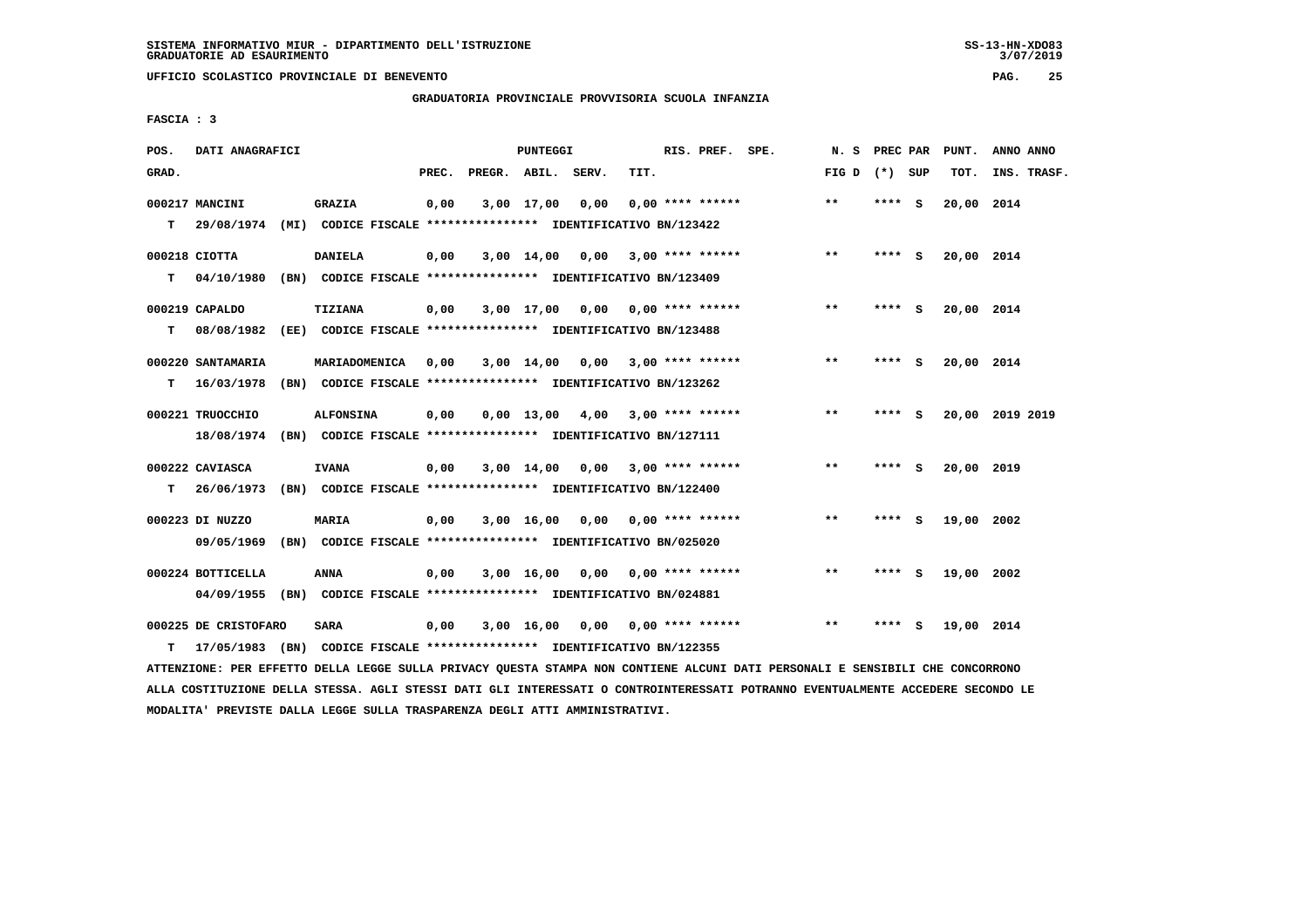# **GRADUATORIA PROVINCIALE PROVVISORIA SCUOLA INFANZIA**

 **FASCIA : 3**

| POS.        | DATI ANAGRAFICI   |                                                               |       |                    | PUNTEGGI     |                                    |      | RIS. PREF. SPE.           | N.S   |              | PREC PAR        |     | PUNT.           | ANNO ANNO |             |
|-------------|-------------------|---------------------------------------------------------------|-------|--------------------|--------------|------------------------------------|------|---------------------------|-------|--------------|-----------------|-----|-----------------|-----------|-------------|
| GRAD.       |                   |                                                               | PREC. | PREGR. ABIL. SERV. |              |                                    | TIT. |                           |       |              | FIG D $(*)$ SUP |     | TOT.            |           | INS. TRASF. |
| 000226 IZZO |                   | <b>EMIDDIA</b>                                                | 0,00  |                    | 1,00 18,00   | 0,00                               |      | $0.00$ **** ******        | $* *$ |              | ****            | - S | 19,00           | 2019 2019 |             |
| т           | 26/05/1978        | (BN) CODICE FISCALE **************** IDENTIFICATIVO BN/127187 |       |                    |              |                                    |      |                           |       |              |                 |     |                 |           |             |
|             | 000227 VATTIMO    | <b>ANNA</b>                                                   | 0,00  |                    | 3,00 16,00   | 0,00                               |      | 0,00 **** ******          | $* *$ |              | **** S          |     | 19,00 2019 2019 |           |             |
| т           | 16/02/1980        | (CS) CODICE FISCALE **************** IDENTIFICATIVO BN/127133 |       |                    |              |                                    |      |                           |       |              |                 |     |                 |           |             |
|             | 000228 IUORIO     | <b>ANTONELLA</b>                                              | 0,00  |                    | 0.00 18.00   |                                    |      | $0.00$ $0.00$ **** ****** | $* *$ |              | ****            | - S | 18,00 2014      |           |             |
| T.          | 13/06/1982        | (BN) CODICE FISCALE **************** IDENTIFICATIVO BN/121760 |       |                    |              |                                    |      |                           |       |              |                 |     |                 |           |             |
|             |                   |                                                               |       |                    |              |                                    |      |                           | $* *$ |              |                 |     |                 |           |             |
|             | 000229 ALBANO     | MARIA                                                         | 0,00  |                    | $3,00$ 15,00 | 0,00                               |      | 0,00 **** ******          |       |              | **** S          |     | 18,00 2014      |           |             |
| т           | 02/12/1967        | (BN) CODICE FISCALE **************** IDENTIFICATIVO BN/123061 |       |                    |              |                                    |      |                           |       |              |                 |     |                 |           |             |
|             | 000230 DI GENNARO | MICHELINA                                                     | 0,00  |                    |              | $3,00$ 15,00 0,00 0,00 **** ****** |      |                           | **    |              | **** S          |     | 18,00 2014      |           |             |
| т           | 22/03/1979        | (CE) CODICE FISCALE **************** IDENTIFICATIVO BN/122683 |       |                    |              |                                    |      |                           |       |              |                 |     |                 |           |             |
|             | 000231 PROCACCINI | <b>BARBARA MARIA</b>                                          | 0,00  |                    |              | $0,00$ 15,00 0,00 3,00 **** ****** |      |                           | $***$ |              | **** S          |     | 18,00 2014      |           |             |
| т           | 13/03/1971        | (BN) CODICE FISCALE **************** IDENTIFICATIVO BN/121838 |       |                    |              |                                    |      |                           |       |              |                 |     |                 |           |             |
|             | 000232 CENICCOLA  | <b>TERESA</b>                                                 | 0,00  |                    | 3,00 15,00   |                                    |      | $0,00$ $0,00$ **** ****** |       |              | ** X **** S     |     | 18,00 2019 2003 |           |             |
|             | 22/05/1965        | (BN) CODICE FISCALE **************** IDENTIFICATIVO BN/025899 |       |                    |              |                                    |      |                           |       |              |                 |     |                 |           |             |
|             |                   |                                                               |       |                    |              |                                    |      |                           |       |              |                 |     |                 |           |             |
|             | 000233 RADASSAO   | <b>GEMMA</b>                                                  | 0,00  |                    | $0.00$ 18.00 |                                    |      | $0.00$ $0.00$ **** ****** | **    |              | ****            | - S | 18,00 2019 2019 |           |             |
| т           | 16/03/1983        | (BN) CODICE FISCALE **************** IDENTIFICATIVO BN/127164 |       |                    |              |                                    |      |                           |       |              |                 |     |                 |           |             |
|             | 000234 POLLASTRO  | <b>CARMINE</b>                                                | 0,00  |                    | $0,00$ 15,00 | 0,00                               |      | $3,00$ **** ******        | $* *$ | $\mathbf{x}$ | **** S          |     | 18,00 2019 2019 |           |             |
|             | 07/11/1968        | (BN) CODICE FISCALE **************** IDENTIFICATIVO BN/127163 |       |                    |              |                                    |      |                           |       |              |                 |     |                 |           |             |
|             |                   |                                                               |       |                    |              |                                    |      |                           |       |              |                 |     |                 |           |             |

 **ATTENZIONE: PER EFFETTO DELLA LEGGE SULLA PRIVACY QUESTA STAMPA NON CONTIENE ALCUNI DATI PERSONALI E SENSIBILI CHE CONCORRONO ALLA COSTITUZIONE DELLA STESSA. AGLI STESSI DATI GLI INTERESSATI O CONTROINTERESSATI POTRANNO EVENTUALMENTE ACCEDERE SECONDO LE MODALITA' PREVISTE DALLA LEGGE SULLA TRASPARENZA DEGLI ATTI AMMINISTRATIVI.**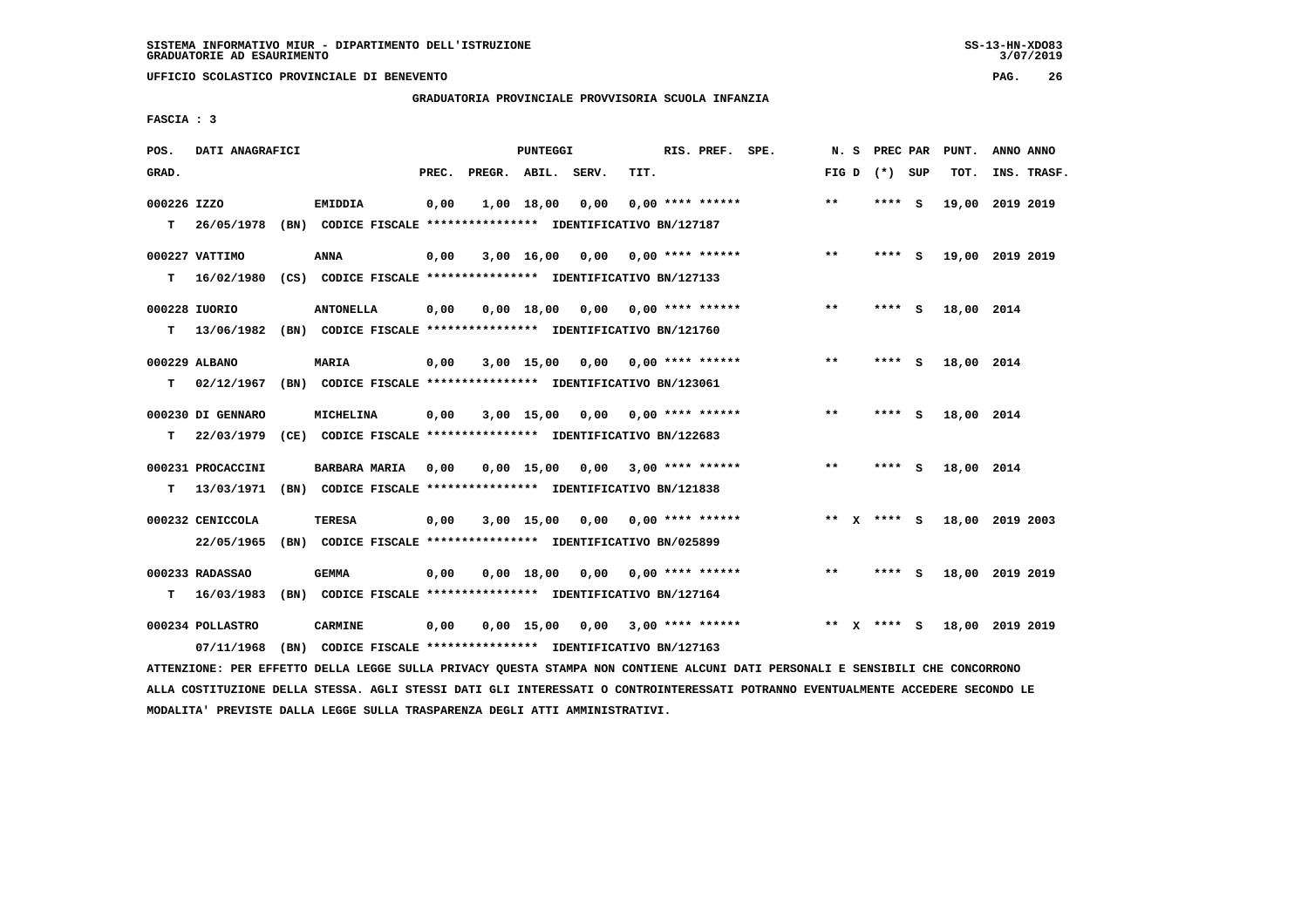# **GRADUATORIA PROVINCIALE PROVVISORIA SCUOLA INFANZIA**

 **FASCIA : 3**

| POS.         | DATI ANAGRAFICI      |      |                                                                         |       |              | <b>PUNTEGGI</b> |       |                           | RIS. PREF. SPE. | N.S   |              | PREC PAR |     | PUNT.      | ANNO ANNO       |
|--------------|----------------------|------|-------------------------------------------------------------------------|-------|--------------|-----------------|-------|---------------------------|-----------------|-------|--------------|----------|-----|------------|-----------------|
| GRAD.        |                      |      |                                                                         | PREC. | PREGR. ABIL. |                 | SERV. | TIT.                      |                 | FIG D |              | $(*)$    | SUP | TOT.       | INS. TRASF.     |
|              | 000235 SERINO        |      | <b>ANNA</b>                                                             | 0,00  |              | $0,00$ 15,00    | 0,00  | $3,00$ **** ******        |                 | $* *$ |              | ****     | - S |            | 18,00 2019 2019 |
|              | 17/07/1977           |      | (BN) CODICE FISCALE **************** IDENTIFICATIVO BN/127146           |       |              |                 |       |                           |                 |       |              |          |     |            |                 |
|              | 000236 D'ARONZO      |      | LUCIA                                                                   | 0,00  |              | 3,00 15,00      | 0,00  | 0,00 **** ******          |                 | $* *$ |              | **** S   |     |            | 18,00 2019 2019 |
|              | 19/06/1972           |      | (BN) CODICE FISCALE **************** IDENTIFICATIVO BN/127140           |       |              |                 |       |                           |                 |       |              |          |     |            |                 |
| 000237 LIZZA |                      |      | <b>VINCENZA</b>                                                         | 0,00  |              | $0.00$ 15.00    | 0,00  | 3,00 **** ******          |                 | **    |              | ****     | - S | 18,00      | 2019 2019       |
|              | 04/03/1972           |      | (BN) CODICE FISCALE **************** IDENTIFICATIVO BN/127191           |       |              |                 |       |                           |                 |       |              |          |     |            |                 |
|              | 000238 GIAMMETTI     |      | PATRIZIA                                                                | 0,00  |              | $3,00$ 15,00    | 0.00  | $0.00$ **** ******        |                 | $**$  |              |          | S.  |            | 18,00 2019 2019 |
|              | 23/03/1961           |      | (NA) CODICE FISCALE **************** IDENTIFICATIVO BN/127179           |       |              |                 |       |                           |                 |       |              |          |     |            |                 |
|              | 000239 IULIANI       |      | <b>MARIA CHIARA</b>                                                     | 0.00  |              | $3,00$ 15,00    |       | $0.00$ $0.00$ **** ****** |                 | $* *$ |              | ****     | - S | 18,00 2019 |                 |
|              | 13/01/1977           |      | (BN) CODICE FISCALE *************** IDENTIFICATIVO BN/025181            |       |              |                 |       |                           |                 |       |              |          |     |            |                 |
|              | 000240 MASTROGIACOMO |      | <b>MARIA PIA</b>                                                        | 0,00  |              | 3,00 15,00      | 0,00  | $0.00$ **** ******        |                 | $***$ |              | ****     | - S | 18,00      | 2019            |
|              |                      |      | 07/07/1966 (BN) CODICE FISCALE *************** IDENTIFICATIVO BN/025238 |       |              |                 |       |                           |                 |       |              |          |     |            |                 |
|              | 000241 PETTOROSSI    |      | <b>RITA</b>                                                             | 0,00  |              | 4,00 14,00      | 0,00  | $0.00$ **** ******        |                 | $**$  |              | ****     | - 5 | 18,00 2019 |                 |
|              | 10/11/1965           |      | (BN) CODICE FISCALE **************** IDENTIFICATIVO BN/020405           |       |              |                 |       |                           |                 |       |              |          |     |            |                 |
|              | 000242 GAUDINO       |      | <b>ANGELA</b>                                                           | 0,00  |              | $6,00$ 11,00    | 0,00  | 0,00 **** ******          |                 | $* *$ |              | ****     | - S | 17,00 2000 |                 |
|              | 06/10/1964           |      | (BN) CODICE FISCALE **************** IDENTIFICATIVO BN/020375           |       |              |                 |       |                           |                 |       |              |          |     |            |                 |
|              | 000243 RUGGIERO      |      | <b>ROSALBA</b>                                                          | 0,00  |              | $0,00$ 17,00    | 0,00  | 0,00 **** ******          |                 | $* *$ | $\mathbf{x}$ | **** S   |     | 17,00      | 2002            |
|              | 03/05/1961           | (BN) | CODICE FISCALE **************** IDENTIFICATIVO BN/025424                |       |              |                 |       |                           |                 |       |              |          |     |            |                 |

 **ATTENZIONE: PER EFFETTO DELLA LEGGE SULLA PRIVACY QUESTA STAMPA NON CONTIENE ALCUNI DATI PERSONALI E SENSIBILI CHE CONCORRONO ALLA COSTITUZIONE DELLA STESSA. AGLI STESSI DATI GLI INTERESSATI O CONTROINTERESSATI POTRANNO EVENTUALMENTE ACCEDERE SECONDO LE MODALITA' PREVISTE DALLA LEGGE SULLA TRASPARENZA DEGLI ATTI AMMINISTRATIVI.**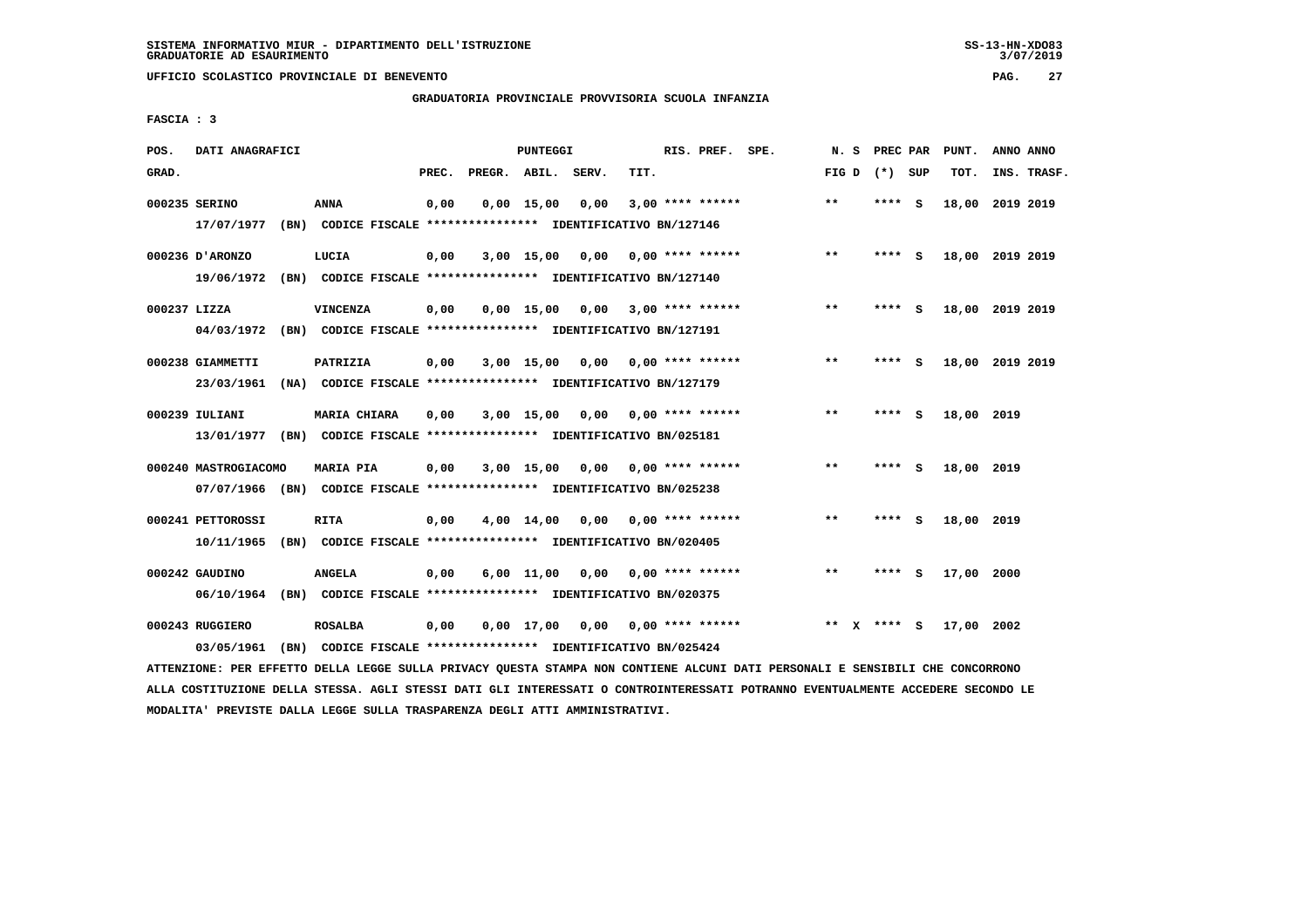$3/07/2019$ 

 **UFFICIO SCOLASTICO PROVINCIALE DI BENEVENTO PAG. 28**

### **GRADUATORIA PROVINCIALE PROVVISORIA SCUOLA INFANZIA**

 **FASCIA : 3**

| POS.        | DATI ANAGRAFICI  |                                                               |       |                    | PUNTEGGI           |                       |      | RIS. PREF. SPE.           | N.S   | PREC PAR |          | PUNT.      | ANNO ANNO       |
|-------------|------------------|---------------------------------------------------------------|-------|--------------------|--------------------|-----------------------|------|---------------------------|-------|----------|----------|------------|-----------------|
| GRAD.       |                  |                                                               | PREC. | PREGR. ABIL. SERV. |                    |                       | TIT. |                           | FIG D | (*) SUP  |          | TOT.       | INS. TRASF.     |
|             | 000244 FRAGOLA   | <b>MARIA ROSARIA</b>                                          | 0.00  |                    | $3,00$ 14,00       | 0.00                  |      | $0.00$ **** ******        | $***$ | **** S   |          | 17,00      | 2002            |
|             | 17/10/1958       | (BN) CODICE FISCALE **************** IDENTIFICATIVO BN/025127 |       |                    |                    |                       |      |                           |       |          |          |            |                 |
|             | 000245 MAFFEI    | <b>ANNA</b>                                                   | 0,00  |                    |                    | $0,00$ 15,00 2,00     |      | $0.00$ **** ******        | $***$ | **** S   |          |            | 17,00 2005 2005 |
|             | 11/07/1967       | (BN) CODICE FISCALE **************** IDENTIFICATIVO BN/027403 |       |                    |                    |                       |      |                           |       |          |          |            |                 |
|             | 000246 ESPOSITO  | <b>INCORONATA</b>                                             | 0,00  |                    | $0.00$ 13.00       |                       |      | $4,00$ 0,00 **** ******   | $***$ | **** S   |          | 17,00 2007 |                 |
|             | 02/04/1980       | (BN) CODICE FISCALE **************** IDENTIFICATIVO BN/025096 |       |                    |                    |                       |      |                           |       |          |          |            |                 |
|             | 000247 REFRUGA   | SILVANA                                                       | 0,00  |                    | $3,00 \quad 14,00$ |                       |      | $0,00$ $0,00$ **** ****** | $**$  | ****     | - S      | 17,00 2014 |                 |
| т           | 28/10/1980       | (BN) CODICE FISCALE **************** IDENTIFICATIVO BN/121477 |       |                    |                    |                       |      |                           |       |          |          |            |                 |
|             | 000248 D'ANIELLO | <b>STEFANIA</b>                                               | 0,00  |                    | $0.00 \quad 14.00$ |                       |      | $0,00$ 3,00 **** ******   | **    | **** S   |          | 17,00 2014 |                 |
| т           | 31/05/1980       | (BN) CODICE FISCALE **************** IDENTIFICATIVO BN/123249 |       |                    |                    |                       |      |                           |       |          |          |            |                 |
|             | 000249 CAPITANIO | <b>STEFANIA</b>                                               | 0,00  |                    | 3,00 14,00         | 0,00                  |      | $0.00$ **** ******        | $***$ | ****     | <b>S</b> | 17,00 2014 |                 |
| т           | 12/05/1980       | (BN) CODICE FISCALE **************** IDENTIFICATIVO BN/123241 |       |                    |                    |                       |      |                           |       |          |          |            |                 |
| 000250 PEPE |                  | LAURA                                                         | 0,00  |                    |                    | $0,00$ $11,00$ $0,00$ |      | $6,00$ **** ******        | $**$  | ****     | - S      | 17,00 2014 |                 |
|             | 11/03/1977       | (BN) CODICE FISCALE **************** IDENTIFICATIVO BN/121086 |       |                    |                    |                       |      |                           |       |          |          |            |                 |
|             | 000251 PAGNOZZI  | COSTANTINO                                                    | 0,00  |                    | $3,00$ 14,00       | 0,00                  |      | 0,00 **** ******          | **    | **** S   |          | 17,00 2014 |                 |
| т           | 23/05/1976       | (BN) CODICE FISCALE **************** IDENTIFICATIVO BN/120645 |       |                    |                    |                       |      |                           |       |          |          |            |                 |
|             | 000252 MAIORANI  | <b>ELENA</b>                                                  |       |                    | $3,00$ 14,00       |                       |      | $0.00$ **** ******        | $* *$ | ****     | s        | 17,00 2014 |                 |
|             |                  |                                                               | 0,00  |                    |                    | 0.00                  |      |                           |       |          |          |            |                 |
| т           | 31/07/1970       | (BN) CODICE FISCALE **************** IDENTIFICATIVO BN/123387 |       |                    |                    |                       |      |                           |       |          |          |            |                 |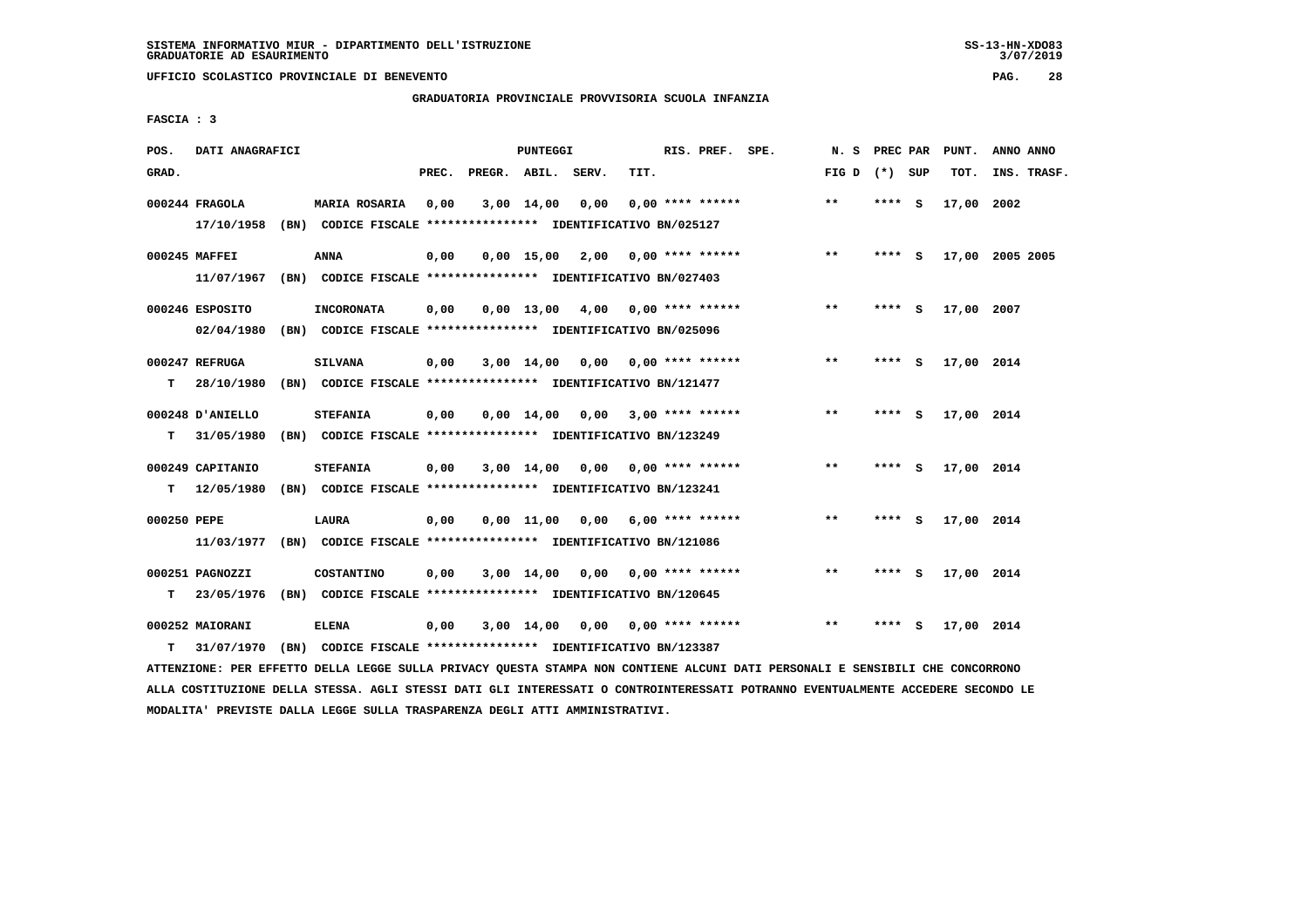# **GRADUATORIA PROVINCIALE PROVVISORIA SCUOLA INFANZIA**

 **FASCIA : 3**

| POS.  | DATI ANAGRAFICI    |                                                                                                                               |       |                    | PUNTEGGI           |      |                                    | RIS. PREF. SPE. | N. S              | <b>PREC PAR</b> | PUNT.      | ANNO ANNO       |
|-------|--------------------|-------------------------------------------------------------------------------------------------------------------------------|-------|--------------------|--------------------|------|------------------------------------|-----------------|-------------------|-----------------|------------|-----------------|
| GRAD. |                    |                                                                                                                               | PREC. | PREGR. ABIL. SERV. |                    |      | TIT.                               |                 | FIG $D$ $(*)$ SUP |                 | TOT.       | INS. TRASF.     |
|       | 000253 MANGIACAPRA | ROSARIA                                                                                                                       | 0,00  |                    | $0,00 \quad 11,00$ | 0,00 | $6,00$ **** ******                 |                 | $***$             | **** S          | 17,00 2014 |                 |
| T.    |                    | 22/11/1981 (CE) CODICE FISCALE **************** IDENTIFICATIVO BN/123417                                                      |       |                    |                    |      |                                    |                 |                   |                 |            |                 |
|       | 000254 PICCIRILLO  | <b>ASSUNTA</b>                                                                                                                | 0,00  |                    |                    |      | $0,00$ 17,00 0,00 0,00 **** ****** |                 | $***$             | **** S          | 17,00 2014 |                 |
| т     | 21/05/1978         | (BN) CODICE FISCALE *************** IDENTIFICATIVO BN/121266                                                                  |       |                    |                    |      |                                    |                 |                   |                 |            |                 |
|       | 000255 LOMBARDO    | <b>RAFFAELLA</b>                                                                                                              | 0,00  |                    |                    |      | $0,00$ 11,00 0,00 6,00 **** ****** |                 | $***$             | **** S          | 17,00 2014 |                 |
|       |                    | T 01/01/1976 (BN) CODICE FISCALE *************** IDENTIFICATIVO BN/121306                                                     |       |                    |                    |      |                                    |                 |                   |                 |            |                 |
|       | 000256 PALMIERI    | <b>NADIA</b>                                                                                                                  | 0,00  |                    |                    |      | $0,00$ 17,00 0,00 0,00 **** ****** |                 | $***$             | **** S          | 17,00 2014 |                 |
| T.    |                    | 08/05/1972 (EE) CODICE FISCALE *************** IDENTIFICATIVO BN/123395                                                       |       |                    |                    |      |                                    |                 |                   |                 |            |                 |
|       | 000257 BOTTICELLA  | <b>ANTONELLA</b>                                                                                                              | 0,00  |                    |                    |      | $3,00$ 14,00 0,00 0,00 **** ****** |                 | $***$             | $***$ S         | 17,00 2014 |                 |
| т     | 13/04/1968         | (BN) CODICE FISCALE **************** IDENTIFICATIVO BN/123448                                                                 |       |                    |                    |      |                                    |                 |                   |                 |            |                 |
|       | 000258 PENNUCCI    | <b>ELVIRA</b>                                                                                                                 | 0,00  |                    |                    |      | $0,00$ 17,00 0,00 0,00 **** ****** |                 | ** x **** S       |                 | 17,00 2014 |                 |
| т     | 09/11/1967         | (BN) CODICE FISCALE **************** IDENTIFICATIVO BN/123479                                                                 |       |                    |                    |      |                                    |                 |                   |                 |            |                 |
|       | 000259 MANSERRA    | MARIAELENA                                                                                                                    | 0,00  |                    |                    |      | $0,00$ 17,00 0,00 0,00 **** ****** |                 | $***$             | $***$ S         | 17,00 2014 |                 |
|       | $T = 22/11/1980$   | (BN) CODICE FISCALE **************** IDENTIFICATIVO BN/123271                                                                 |       |                    |                    |      |                                    |                 |                   |                 |            |                 |
|       | 000260 ZAPPAROLI   | <b>ORNELLA</b>                                                                                                                | 0,00  |                    |                    |      | $3,00$ 11,00 0,00 3,00 **** ****** |                 | $***$             | **** S          | 17,00 2014 |                 |
| т     | 06/12/1961         | (PV) CODICE FISCALE **************** IDENTIFICATIVO BN/121133                                                                 |       |                    |                    |      |                                    |                 |                   |                 |            |                 |
|       | 000261 D'AGOSTO    | <b>ANNA</b>                                                                                                                   | 0,00  |                    |                    |      | $0,00$ 11,00 0,00 6,00 **** ****** |                 | $**$              | $***$ S         |            | 17,00 2019 2019 |
| T.    | 25/11/1975         | (BN) CODICE FISCALE *************** IDENTIFICATIVO BN/127138                                                                  |       |                    |                    |      |                                    |                 |                   |                 |            |                 |
|       |                    | ATTENZIONE: PER EFFETTO DELLA LEGGE SULLA PRIVACY QUESTA STAMPA NON CONTIENE ALCUNI DATI PERSONALI E SENSIBILI CHE CONCORRONO |       |                    |                    |      |                                    |                 |                   |                 |            |                 |

 **ALLA COSTITUZIONE DELLA STESSA. AGLI STESSI DATI GLI INTERESSATI O CONTROINTERESSATI POTRANNO EVENTUALMENTE ACCEDERE SECONDO LE MODALITA' PREVISTE DALLA LEGGE SULLA TRASPARENZA DEGLI ATTI AMMINISTRATIVI.**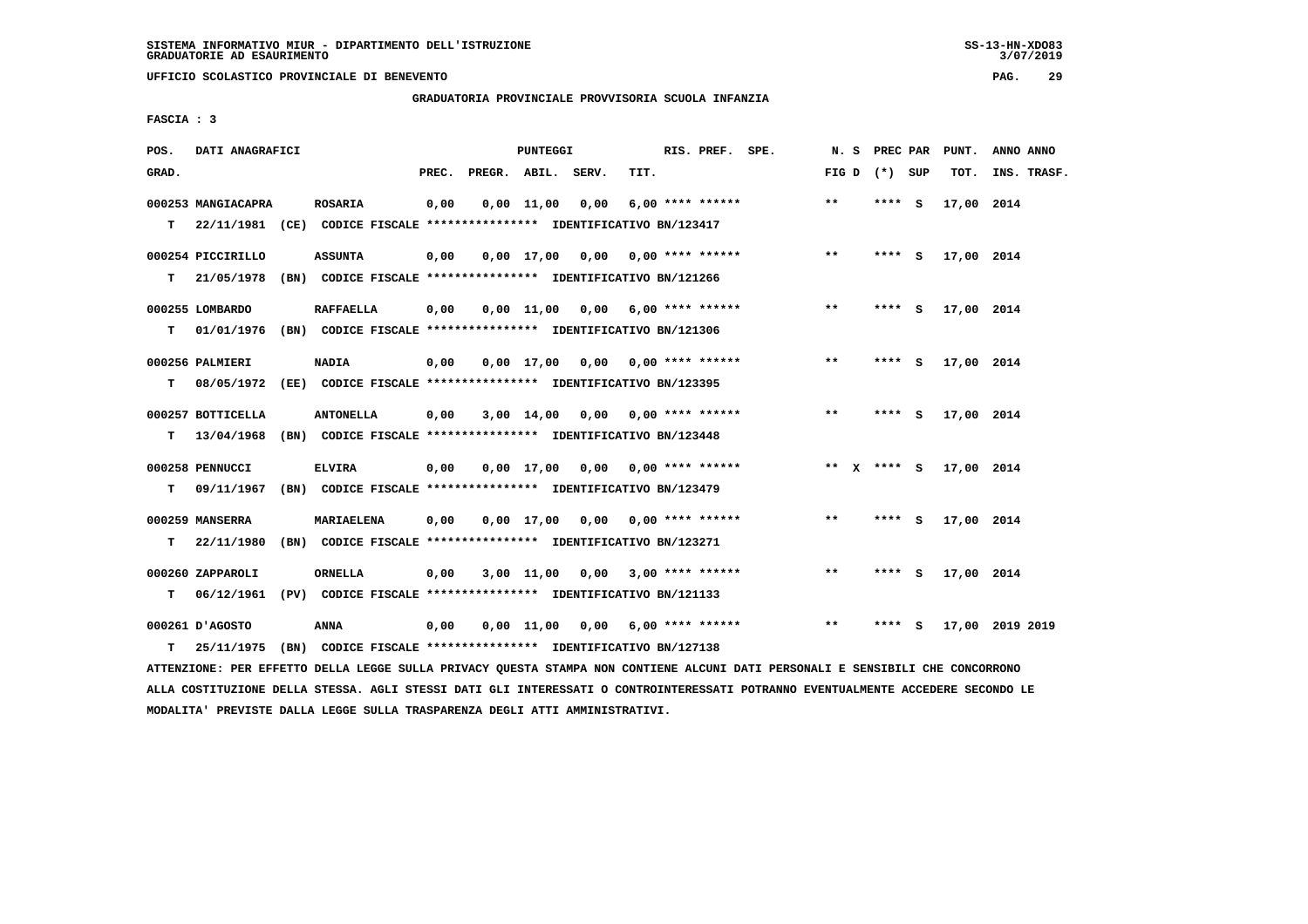# **GRADUATORIA PROVINCIALE PROVVISORIA SCUOLA INFANZIA**

 **FASCIA : 3**

| POS.  | DATI ANAGRAFICI      |                                                                          |       |                    | PUNTEGGI     |                                    |      | RIS. PREF. SPE.           |                 |         |     | N. S PREC PAR PUNT. | ANNO ANNO       |
|-------|----------------------|--------------------------------------------------------------------------|-------|--------------------|--------------|------------------------------------|------|---------------------------|-----------------|---------|-----|---------------------|-----------------|
| GRAD. |                      |                                                                          | PREC. | PREGR. ABIL. SERV. |              |                                    | TIT. |                           | FIG D $(*)$ SUP |         |     | TOT.                | INS. TRASF.     |
|       | 000262 DE IASIO      | <b>BERTILLA</b>                                                          | 0,00  |                    | $0,00$ 17,00 | 0,00                               |      | $0.00$ **** ******        | $***$           | **** S  |     |                     | 17,00 2019 2019 |
| т     | 11/01/1981           | (BN) CODICE FISCALE **************** IDENTIFICATIVO BN/127143            |       |                    |              |                                    |      |                           |                 |         |     |                     |                 |
|       | 000263 COLANTUONI    | <b>FRANCESCA</b>                                                         | 0,00  |                    |              | 3,00 14,00 0,00                    |      | 0,00 **** ******          | $***$           | $***$ S |     | 17,00 2019          |                 |
|       |                      | 04/10/1964 (BN) CODICE FISCALE *************** IDENTIFICATIVO BN/020699  |       |                    |              |                                    |      |                           |                 |         |     |                     |                 |
|       | 000264 LAVORGNA      | <b>CONCETTA</b>                                                          | 0,00  |                    | 0,00 16,00   |                                    |      | $0,00$ $0,00$ **** ****** | $***$           | **** S  |     |                     | 16,00 2003 2003 |
|       | 01/06/1970           | (RM) CODICE FISCALE **************** IDENTIFICATIVO BN/025956            |       |                    |              |                                    |      |                           |                 |         |     |                     |                 |
|       | 000265 PUZELLA       | ANNA                                                                     | 0,00  |                    | 0,00 13,00   |                                    |      | $0.00$ 3.00 **** ******   | $* *$           | ****    | - S | 16,00 2014          |                 |
| т     |                      | 21/07/1982 (BN) CODICE FISCALE **************** IDENTIFICATIVO BN/123337 |       |                    |              |                                    |      |                           |                 |         |     |                     |                 |
|       | 000266 BELPERIO      | <b>DANIELA</b>                                                           | 0,00  |                    |              | $0,00$ 13,00 0,00 3,00 **** ****** |      |                           | $**$            | $***5$  |     | 16,00 2014          |                 |
| т     |                      | 23/11/1979 (BN) CODICE FISCALE *************** IDENTIFICATIVO BN/121252  |       |                    |              |                                    |      |                           |                 |         |     |                     |                 |
|       | 000267 FUSCO ORLANDO | <b>LOREDANA</b>                                                          | 0,00  |                    |              | $0,00$ 14,00 2,00 0,00 **** ****** |      |                           | ** $X$ **** S   |         |     | 16,00 2014          |                 |
| T.    |                      | 11/02/1980 (BN) CODICE FISCALE **************** IDENTIFICATIVO BN/122440 |       |                    |              |                                    |      |                           |                 |         |     |                     |                 |
|       | 000268 GRAMAZIO      | <b>RITA</b>                                                              | 0,00  |                    |              | $0.00 \quad 12.00 \quad 4.00$      |      | 0,00 **** ******          | $***$           | **** S  |     | 16,00 2014          |                 |
| т     | 11/04/1980           | (BN) CODICE FISCALE **************** IDENTIFICATIVO BN/121591            |       |                    |              |                                    |      |                           |                 |         |     |                     |                 |
|       | 000269 DE PAOLA      | ANNA LUCIA                                                               | 0,00  |                    |              | $0,00$ 16,00 0,00 0,00 **** ****** |      |                           | $* *$           | $***$ S |     | 16,00 2014          |                 |
| т     | 10/05/1976           | (BN) CODICE FISCALE **************** IDENTIFICATIVO BN/123385            |       |                    |              |                                    |      |                           |                 |         |     |                     |                 |
|       | 000270 POZZUTO       | <b>MARISA</b>                                                            | 0,00  |                    | 3,00 13,00   |                                    |      | $0,00$ $0,00$ **** ****** | $* *$           |         | S   | 16,00 2014          |                 |
| т     | 18/10/1974           | (EE) CODICE FISCALE **************** IDENTIFICATIVO BN/123182            |       |                    |              |                                    |      |                           |                 |         |     |                     |                 |

 **ATTENZIONE: PER EFFETTO DELLA LEGGE SULLA PRIVACY QUESTA STAMPA NON CONTIENE ALCUNI DATI PERSONALI E SENSIBILI CHE CONCORRONO ALLA COSTITUZIONE DELLA STESSA. AGLI STESSI DATI GLI INTERESSATI O CONTROINTERESSATI POTRANNO EVENTUALMENTE ACCEDERE SECONDO LE MODALITA' PREVISTE DALLA LEGGE SULLA TRASPARENZA DEGLI ATTI AMMINISTRATIVI.**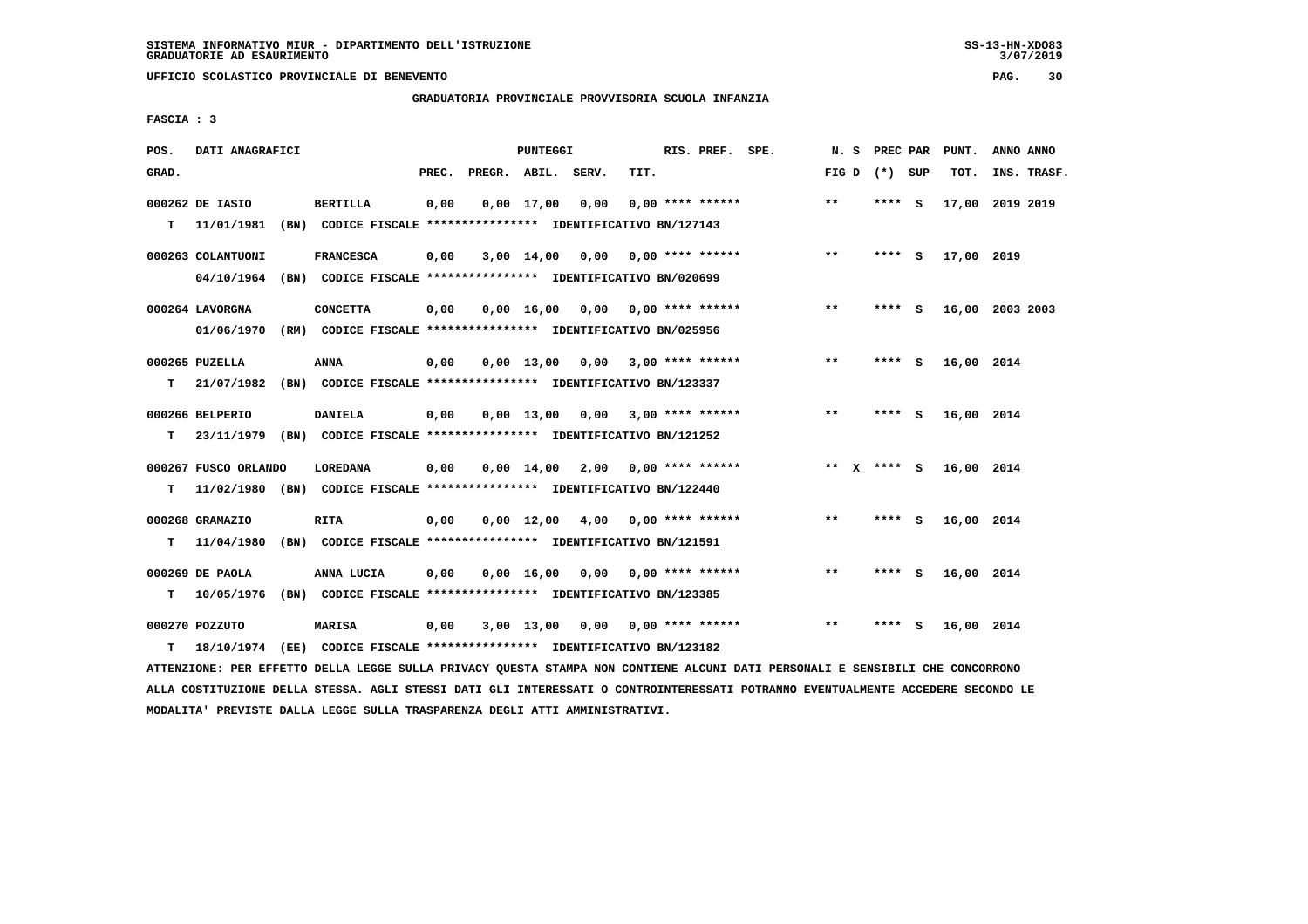# **GRADUATORIA PROVINCIALE PROVVISORIA SCUOLA INFANZIA**

 $3/07/2019$ 

 **FASCIA : 3**

| POS.        | DATI ANAGRAFICI    |                                                                                                                               |       |                    | PUNTEGGI |                                     |      | RIS. PREF. SPE.    | N.S               |         | PREC PAR PUNT. | ANNO ANNO       |
|-------------|--------------------|-------------------------------------------------------------------------------------------------------------------------------|-------|--------------------|----------|-------------------------------------|------|--------------------|-------------------|---------|----------------|-----------------|
| GRAD.       |                    |                                                                                                                               | PREC. | PREGR. ABIL. SERV. |          |                                     | TIT. |                    | FIG $D$ $(*)$ SUP |         | TOT.           | INS. TRASF.     |
|             | 000271 CARUSO      | VERONICA                                                                                                                      | 0,00  |                    |          | $0,00$ 13,00 0,00                   |      | $3,00$ **** ****** | $* *$             | **** S  | 16,00 2014     |                 |
| т           |                    | 08/03/1983 (BN) CODICE FISCALE **************** IDENTIFICATIVO BN/122984                                                      |       |                    |          |                                     |      |                    |                   |         |                |                 |
|             | 000272 TERRACCIANO | <b>ROSARIA</b>                                                                                                                | 0,00  |                    |          | $0.00$ 13.00 0.00 3.00 **** ******  |      |                    | **                | $***$ S | 16,00 2014     |                 |
| т           |                    | 24/06/1982 (NA) CODICE FISCALE *************** IDENTIFICATIVO BN/120852                                                       |       |                    |          |                                     |      |                    |                   |         |                |                 |
|             | 000273 SIGNORE     | <b>ANNARITA</b>                                                                                                               | 0,00  |                    |          | $3,00$ 13,00 0,00 0,00 **** ******  |      |                    | **                | **** S  | 16,00 2014     |                 |
|             |                    | 18/05/1980 (BN) CODICE FISCALE *************** IDENTIFICATIVO BN/121749                                                       |       |                    |          |                                     |      |                    |                   |         |                |                 |
|             | 000274 IORILLO     | <b>KATIA</b>                                                                                                                  | 0,00  |                    |          | $0,00$ 16,00 0,00 0,00 **** ******  |      |                    | $***$             | $***$ S |                | 16,00 2019 2019 |
|             | 15/04/1983         | (BN) CODICE FISCALE *************** IDENTIFICATIVO BN/127186                                                                  |       |                    |          |                                     |      |                    |                   |         |                |                 |
| 000275 IZZO |                    | LUCIA                                                                                                                         | 0,00  |                    |          | $3,00$ 13,00 0,00 0,00 **** ******  |      |                    | $***$             | **** S  |                | 16,00 2019 2019 |
|             |                    | 10/08/1970 (BN) CODICE FISCALE *************** IDENTIFICATIVO BN/127198                                                       |       |                    |          |                                     |      |                    |                   |         |                |                 |
| 000276 IELE |                    | <b>RITA</b>                                                                                                                   | 0,00  |                    |          | 0,00 16,00 0,00 0,00 **** ****** EF |      |                    | $* *$             | **** S  | 16,00 2019     |                 |
|             |                    | 18/09/1957 (BN) CODICE FISCALE *************** IDENTIFICATIVO BN/025293                                                       |       |                    |          |                                     |      |                    |                   |         |                |                 |
|             | 000277 MESSERE     | <b>ORIETTA</b>                                                                                                                | 0,00  |                    |          | $0,00$ 15,00 0,00 0,00 **** ******  |      |                    | $***$             | **** S  | 15,00 2002     |                 |
|             | 05/02/1969         | (BN) CODICE FISCALE **************** IDENTIFICATIVO BN/025280                                                                 |       |                    |          |                                     |      |                    |                   |         |                |                 |
|             | 000278 PARADISI    | <b>ALBERTA</b>                                                                                                                | 0,00  |                    |          | $3,00$ 12,00 0,00 0,00 **** ******  |      |                    | $***$             | **** S  |                | 15,00 2007 2007 |
|             | 22/01/1966         | (NA) CODICE FISCALE **************** IDENTIFICATIVO BN/028683                                                                 |       |                    |          |                                     |      |                    |                   |         |                |                 |
|             | 000279 ASCIONE     | <b>STEFANIA</b>                                                                                                               | 0,00  |                    |          | 0,00 15,00 0,00 0,00 **** ******    |      |                    | $***$             | **** S  |                | 15,00 2011 2011 |
|             |                    | 22/11/1974 (BS) CODICE FISCALE *************** IDENTIFICATIVO BN/118312                                                       |       |                    |          |                                     |      |                    |                   |         |                |                 |
|             |                    | ATTENZIONE: PER EFFETTO DELLA LEGGE SULLA PRIVACY QUESTA STAMPA NON CONTIENE ALCUNI DATI PERSONALI E SENSIBILI CHE CONCORRONO |       |                    |          |                                     |      |                    |                   |         |                |                 |

 **ALLA COSTITUZIONE DELLA STESSA. AGLI STESSI DATI GLI INTERESSATI O CONTROINTERESSATI POTRANNO EVENTUALMENTE ACCEDERE SECONDO LE MODALITA' PREVISTE DALLA LEGGE SULLA TRASPARENZA DEGLI ATTI AMMINISTRATIVI.**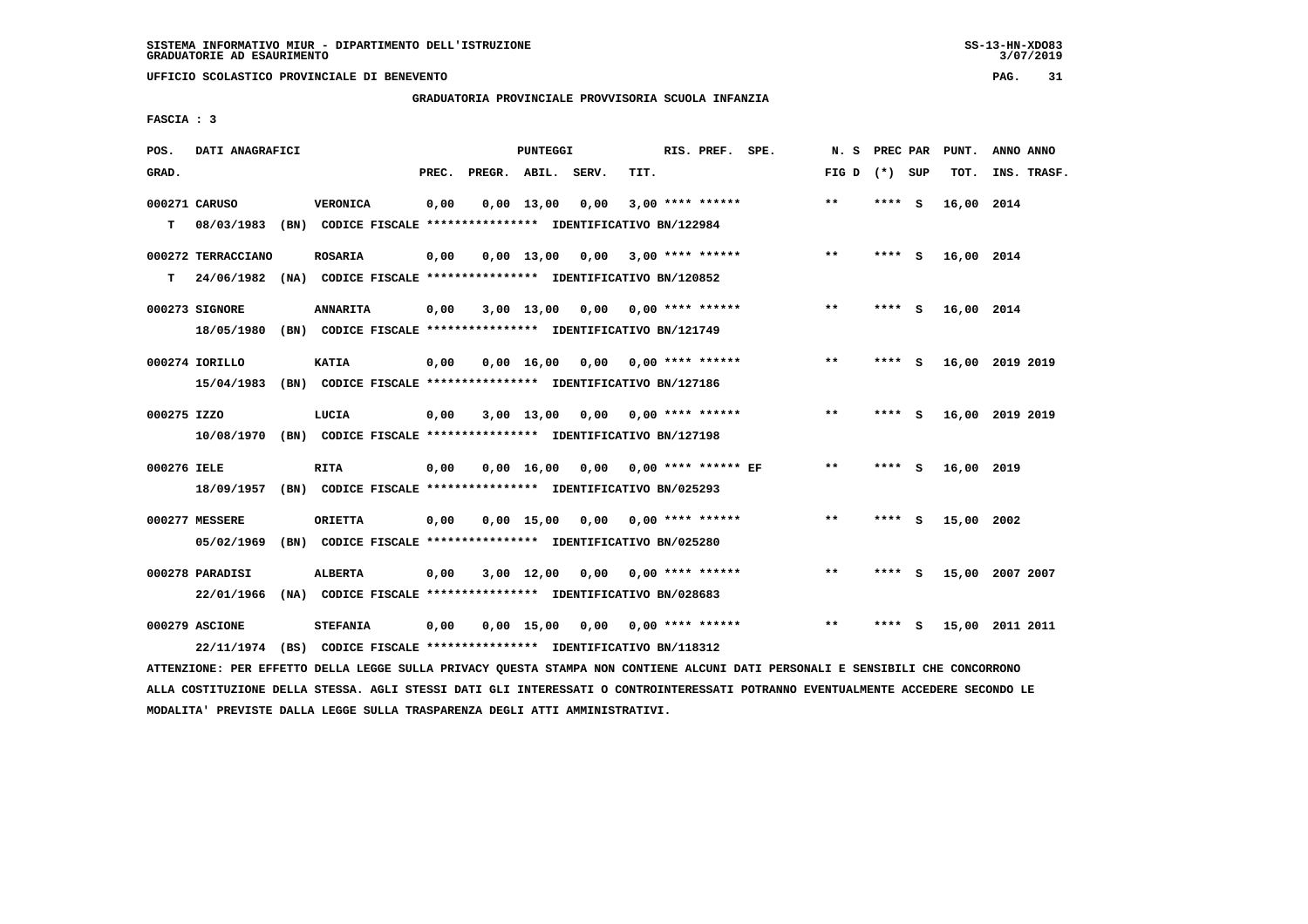# **GRADUATORIA PROVINCIALE PROVVISORIA SCUOLA INFANZIA**

 **FASCIA : 3**

| POS.         | DATI ANAGRAFICI     |                                                                          |       |                    | <b>PUNTEGGI</b>    |      |                                    | RIS. PREF. SPE.    | N.S             | PREC PAR |          | PUNT.      | ANNO ANNO       |
|--------------|---------------------|--------------------------------------------------------------------------|-------|--------------------|--------------------|------|------------------------------------|--------------------|-----------------|----------|----------|------------|-----------------|
| GRAD.        |                     |                                                                          | PREC. | PREGR. ABIL. SERV. |                    |      | TIT.                               |                    | FIG D $(*)$ SUP |          |          | TOT.       | INS. TRASF.     |
|              | 000280 DI MEO       | LIA                                                                      | 0,00  |                    | $0,00$ 15,00       | 0,00 |                                    | $0.00$ **** ****** | $* *$           | ****     | - S      |            | 15,00 2014 2007 |
| т            | 01/01/1965          | (BN) CODICE FISCALE **************** IDENTIFICATIVO BN/028404            |       |                    |                    |      |                                    |                    |                 |          |          |            |                 |
|              | 000281 CUSENZA      | <b>ROBERTA</b>                                                           | 0,00  |                    | $0,00 \quad 12,00$ |      | $0,00$ $3,00$ **** ******          |                    | $**$            | **** S   |          | 15,00 2014 |                 |
| т            | 09/07/1978          | (FG) CODICE FISCALE **************** IDENTIFICATIVO BN/123414            |       |                    |                    |      |                                    |                    |                 |          |          |            |                 |
|              | 000282 CORRADO      | VALENTINA                                                                | 0,00  |                    |                    |      | $0,00$ 12,00 0,00 3,00 **** ****** |                    | **              | ****     | - S      | 15,00 2014 |                 |
| т            | 14/03/1982          | (BN) CODICE FISCALE **************** IDENTIFICATIVO BN/123346            |       |                    |                    |      |                                    |                    |                 |          |          |            |                 |
|              | 000283 DE BLASIO    | LUCIA                                                                    | 0,00  |                    | $0,00$ 15,00       |      | $0,00$ $0,00$ **** ******          |                    | $* *$           | ****     | <b>S</b> | 15,00 2014 |                 |
| т            |                     | 08/08/1980 (BN) CODICE FISCALE **************** IDENTIFICATIVO BN/122455 |       |                    |                    |      |                                    |                    |                 |          |          |            |                 |
|              | 000284 DI BENEDETTO | <b>CONCETTA</b>                                                          | 0,00  |                    |                    |      | $0,00$ 12,00 0,00 3,00 **** ****** |                    | $* *$           | **** S   |          | 15,00 2014 |                 |
| т            |                     | 21/05/1981 (BN) CODICE FISCALE *************** IDENTIFICATIVO BN/120732  |       |                    |                    |      |                                    |                    |                 |          |          |            |                 |
| 000285 PETTI |                     | MICHELA                                                                  | 0,00  |                    | 3,00 12,00         |      | $0,00$ $0,00$ **** ******          |                    | $* *$           | ****     |          | 15,00 2014 |                 |
| т            |                     | 09/12/1973 (LT) CODICE FISCALE **************** IDENTIFICATIVO BN/123459 |       |                    |                    |      |                                    |                    |                 |          |          |            |                 |
|              | 000286 ROSELLA      | <b>NADIA</b>                                                             | 0,00  |                    |                    |      | $0,00$ 15,00 0,00 0,00 **** ****** |                    | $* *$           | ****     | <b>S</b> | 15,00 2014 |                 |
| т            | 29/04/1981          | (BN) CODICE FISCALE **************** IDENTIFICATIVO BN/123375            |       |                    |                    |      |                                    |                    |                 |          |          |            |                 |
|              | 000287 LEPORE       | <b>GILDA</b>                                                             | 0,00  |                    |                    |      | $0,00$ 15,00 0,00 0,00 **** ****** |                    | $* *$           | **** S   |          | 15,00 2014 |                 |
| т            | 13/06/1979          | (BN) CODICE FISCALE **************** IDENTIFICATIVO BN/122267            |       |                    |                    |      |                                    |                    |                 |          |          |            |                 |
|              | 000288 SCIOSCIA     | ANGELICA MELA                                                            | 0,00  |                    | 0,00 15,00         |      | $0,00$ $0,00$ **** ******          |                    | $* *$           | ****     | - S      | 15,00 2014 |                 |
| т            | 26/08/1974          | (EE) CODICE FISCALE **************** IDENTIFICATIVO BN/121690            |       |                    |                    |      |                                    |                    |                 |          |          |            |                 |

 **ATTENZIONE: PER EFFETTO DELLA LEGGE SULLA PRIVACY QUESTA STAMPA NON CONTIENE ALCUNI DATI PERSONALI E SENSIBILI CHE CONCORRONO ALLA COSTITUZIONE DELLA STESSA. AGLI STESSI DATI GLI INTERESSATI O CONTROINTERESSATI POTRANNO EVENTUALMENTE ACCEDERE SECONDO LE MODALITA' PREVISTE DALLA LEGGE SULLA TRASPARENZA DEGLI ATTI AMMINISTRATIVI.**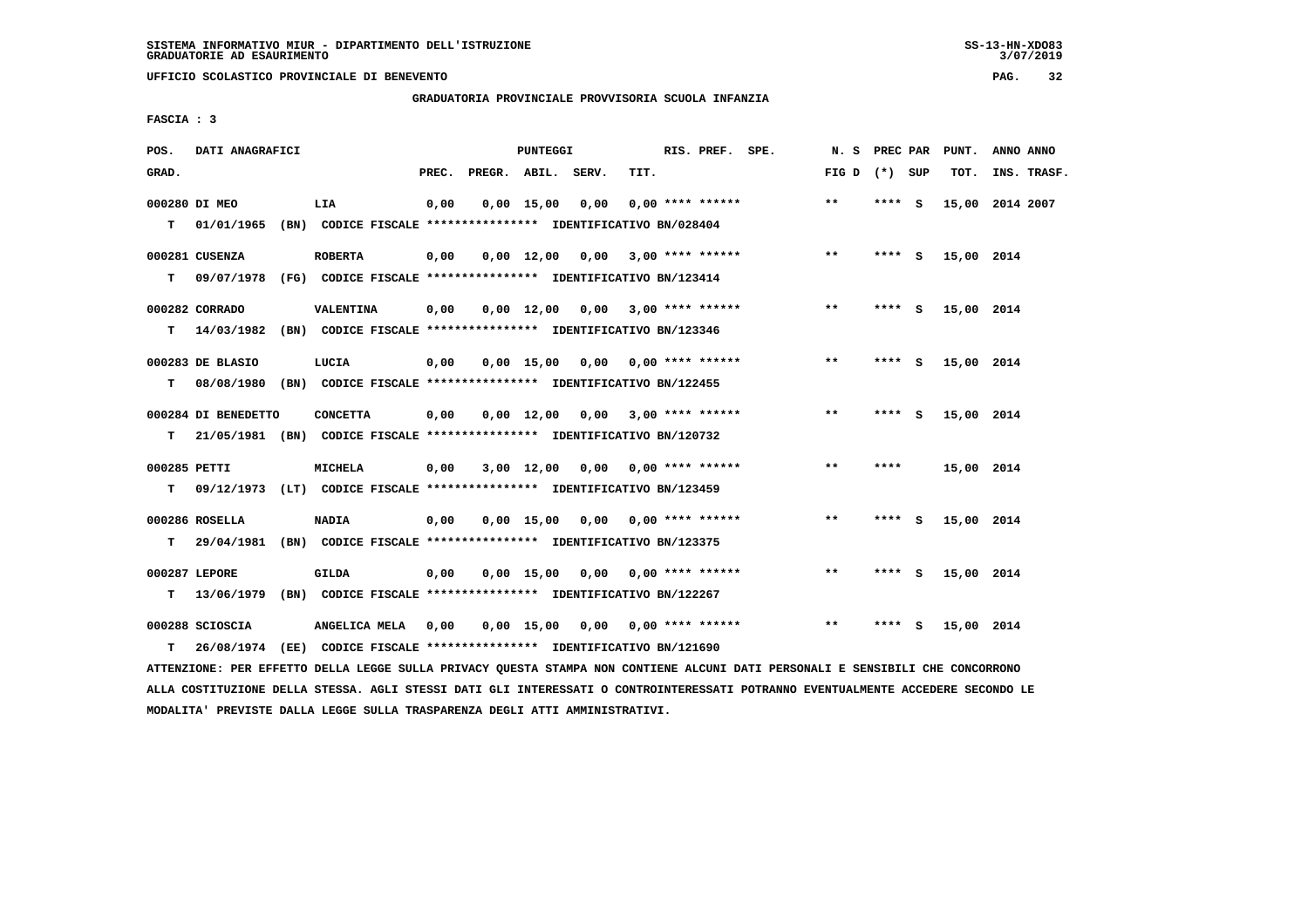# **GRADUATORIA PROVINCIALE PROVVISORIA SCUOLA INFANZIA**

 **FASCIA : 3**

| POS.         | DATI ANAGRAFICI   |                                                                                                                               |      |                          | PUNTEGGI |                                    |      | RIS. PREF. SPE.  |                 |         | N. S PREC PAR PUNT. | ANNO ANNO       |
|--------------|-------------------|-------------------------------------------------------------------------------------------------------------------------------|------|--------------------------|----------|------------------------------------|------|------------------|-----------------|---------|---------------------|-----------------|
| GRAD.        |                   |                                                                                                                               |      | PREC. PREGR. ABIL. SERV. |          |                                    | TIT. |                  | FIG D $(*)$ SUP |         | TOT.                | INS. TRASF.     |
|              | 000289 RAPUANO    | <b>TERESA</b>                                                                                                                 | 0,00 |                          |          | $3,00$ $12,00$ $0,00$              |      | 0,00 **** ****** | ** $X$ **** S   |         | 15,00 2014          |                 |
|              | 25/05/1978        | (BN) CODICE FISCALE *************** IDENTIFICATIVO BN/121191                                                                  |      |                          |          |                                    |      |                  |                 |         |                     |                 |
|              | 000290 PROCACCINI | <b>ADELE</b>                                                                                                                  | 0,00 |                          |          | $3,00$ 12,00 0,00 0,00 **** ****** |      |                  | $***$           | **** S  | 15,00 2014          |                 |
| т            | 14/06/1981        | (BN) CODICE FISCALE *************** IDENTIFICATIVO BN/120762                                                                  |      |                          |          |                                    |      |                  |                 |         |                     |                 |
|              | 000291 MAGLIONE   | <b>DIANA</b>                                                                                                                  | 0,00 |                          |          | $0,00$ 15,00 0,00 0,00 **** ****** |      |                  | $* *$           | **** S  | 15,00 2014          |                 |
| T.           | 29/05/1981        | (BN) CODICE FISCALE *************** IDENTIFICATIVO BN/121296                                                                  |      |                          |          |                                    |      |                  |                 |         |                     |                 |
| 000292 STASI |                   | <b>ELISABETTA</b>                                                                                                             | 0,00 |                          |          | $2,00$ 13,00 0,00 0,00 **** ****** |      |                  | $***$           | **** S  | 15,00 2014          |                 |
|              |                   | T 17/07/1980 (BN) CODICE FISCALE **************** IDENTIFICATIVO BN/120735                                                    |      |                          |          |                                    |      |                  |                 |         |                     |                 |
|              | 000293 DALOIA     | PIERPAOLA                                                                                                                     | 0,00 |                          |          | $3,00$ 12,00 0,00 0,00 **** ****** |      |                  | $***$           | $***$ S | 15,00 2014          |                 |
|              |                   | T 28/06/1976 (BN) CODICE FISCALE *************** IDENTIFICATIVO BN/123503                                                     |      |                          |          |                                    |      |                  |                 |         |                     |                 |
|              | 000294 BEVILACQUA | <b>FEDERICA</b>                                                                                                               | 0,00 |                          |          | 4,00 11,00 0,00 0,00 **** ******   |      |                  | $* *$           | **** S  | 15,00 2014          |                 |
| T.           |                   | 02/11/1970 (NA) CODICE FISCALE *************** IDENTIFICATIVO BN/123490                                                       |      |                          |          |                                    |      |                  |                 |         |                     |                 |
| 000295 FUSCO |                   | <b>RENZA</b>                                                                                                                  | 0,00 |                          |          | $4,00$ 11,00 0,00 0,00 **** ****** |      |                  | $***$           | **** S  | 15,00 2014          |                 |
| т            | 05/04/1960        | (BN) CODICE FISCALE **************** IDENTIFICATIVO BN/123467                                                                 |      |                          |          |                                    |      |                  |                 |         |                     |                 |
|              | 000296 RIVIEZZO   | <b>ANNA</b>                                                                                                                   | 0,00 |                          |          | $0,00$ 15,00 0,00 0,00 **** ****** |      |                  | $***$           | **** S  |                     | 15,00 2019 2019 |
| т            |                   | 25/02/1979 (BN) CODICE FISCALE **************** IDENTIFICATIVO BN/127166                                                      |      |                          |          |                                    |      |                  |                 |         |                     |                 |
|              | 000297 MOBILIA    | MARIA VITTORI                                                                                                                 | 0,00 |                          |          | $0,00$ 15,00 0,00 0,00 **** ****** |      |                  | $***$           | $***$ S |                     | 15,00 2019 2019 |
|              | 20/10/1960        | (BN) CODICE FISCALE **************** IDENTIFICATIVO BN/127100                                                                 |      |                          |          |                                    |      |                  |                 |         |                     |                 |
|              |                   | ATTENZIONE: PER EFFETTO DELLA LEGGE SULLA PRIVACY QUESTA STAMPA NON CONTIENE ALCUNI DATI PERSONALI E SENSIBILI CHE CONCORRONO |      |                          |          |                                    |      |                  |                 |         |                     |                 |

 **ALLA COSTITUZIONE DELLA STESSA. AGLI STESSI DATI GLI INTERESSATI O CONTROINTERESSATI POTRANNO EVENTUALMENTE ACCEDERE SECONDO LE MODALITA' PREVISTE DALLA LEGGE SULLA TRASPARENZA DEGLI ATTI AMMINISTRATIVI.**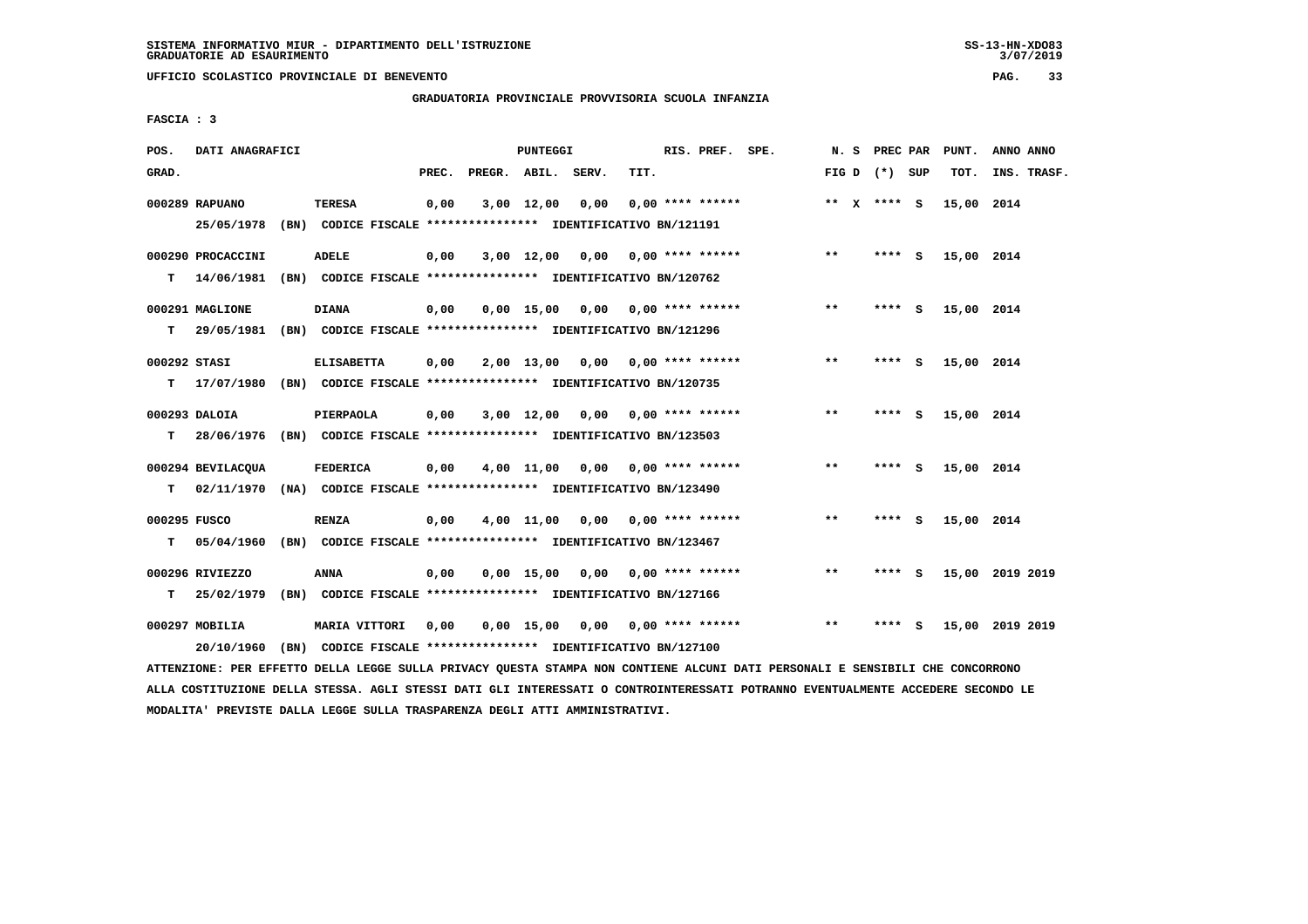$3/07/2019$ 

 **UFFICIO SCOLASTICO PROVINCIALE DI BENEVENTO PAG. 34**

### **GRADUATORIA PROVINCIALE PROVVISORIA SCUOLA INFANZIA**

 **FASCIA : 3**

| POS.  | DATI ANAGRAFICI                 |      |                                                                                   |       |              | PUNTEGGI           |       |      | RIS. PREF. SPE.    | N.S   | PREC PAR |          | PUNT.           | ANNO ANNO       |  |
|-------|---------------------------------|------|-----------------------------------------------------------------------------------|-------|--------------|--------------------|-------|------|--------------------|-------|----------|----------|-----------------|-----------------|--|
| GRAD. |                                 |      |                                                                                   | PREC. | PREGR. ABIL. |                    | SERV. | TIT. |                    | FIG D | (*) SUP  |          | TOT.            | INS. TRASF.     |  |
|       | 000298 ZERELLA<br>04/09/1974    |      | MARIOLINA<br>(BN) CODICE FISCALE **************** IDENTIFICATIVO BN/127117        | 0,00  |              | $0,00$ 15,00       | 0,00  |      | $0.00$ **** ****** | $* *$ | **** S   |          | 15,00           | 2019 2019       |  |
|       | 000299 VOZZELLA<br>06/01/1966   | (BN) | <b>GIUSTINA</b><br>CODICE FISCALE **************** IDENTIFICATIVO BN/127122       | 0,00  | 15,00        | 0,00               | 0,00  |      | $0.00$ **** ****** | $* *$ | ****     | - S      |                 | 15,00 2019 2019 |  |
| т     | 000300 ZANCHIELLO<br>13/05/1983 |      | <b>RAMONA</b><br>(BN) CODICE FISCALE **************** IDENTIFICATIVO BN/127119    | 0,00  |              | $3,00$ 12,00       | 0,00  |      | $0.00$ **** ****** | $***$ | ****     | - S      | 15,00 2019 2019 |                 |  |
|       | 000301 MIGNONE<br>02/12/1964    |      | LUCIA<br>(NA) CODICE FISCALE **************** IDENTIFICATIVO BN/028623            | 0,00  |              | $0,00$ 15,00       | 0,00  |      | $0.00$ **** ****** | $***$ | ****     | - S      | 15,00 2019      |                 |  |
|       | 000302 SANGIUOLO<br>21/12/1979  |      | <b>FEDERICA</b><br>(BN) CODICE FISCALE **************** IDENTIFICATIVO BN/025481  | 0,00  |              | $0,00 \quad 15,00$ | 0.00  |      | $0.00$ **** ****** | $**$  | ****     | S.       | 15,00 2019      |                 |  |
|       | 000303 PICCOLO<br>17/12/1964    |      | CONSIGLIA<br>(NA) CODICE FISCALE **************** IDENTIFICATIVO BN/020701        | 0,00  |              | $0,00$ 15,00       | 0,00  |      | $0.00$ **** ****** | $***$ | ****     | <b>S</b> | 15,00 2019      |                 |  |
|       | 000304 DE CHIARA<br>06/06/1961  |      | MARIA<br>(BN) CODICE FISCALE **************** IDENTIFICATIVO BN/025083            | 0,00  |              | $0,00$ 15,00       | 0,00  |      | $0.00$ **** ****** | $***$ | ****     | - 5      | 15,00 2019      |                 |  |
| т     | 000305 DE IANNI<br>13/06/1979   | (BN) | <b>ANTONELLA</b><br>CODICE FISCALE **************** IDENTIFICATIVO BN/121247      | 0,00  |              | 3,00 11,00         | 0,00  |      | $0.00$ **** ****** | $**$  | ****     | - S      | 14,00 2014      |                 |  |
| т     | 000306 COCCHIARO<br>23/03/1982  |      | <b>FRANCESCA</b><br>(BN) CODICE FISCALE **************** IDENTIFICATIVO BN/121138 | 0,00  |              | $0,00$ 14,00       | 0,00  |      | $0.00$ **** ****** | $***$ | ****     | S        | 14,00 2014      |                 |  |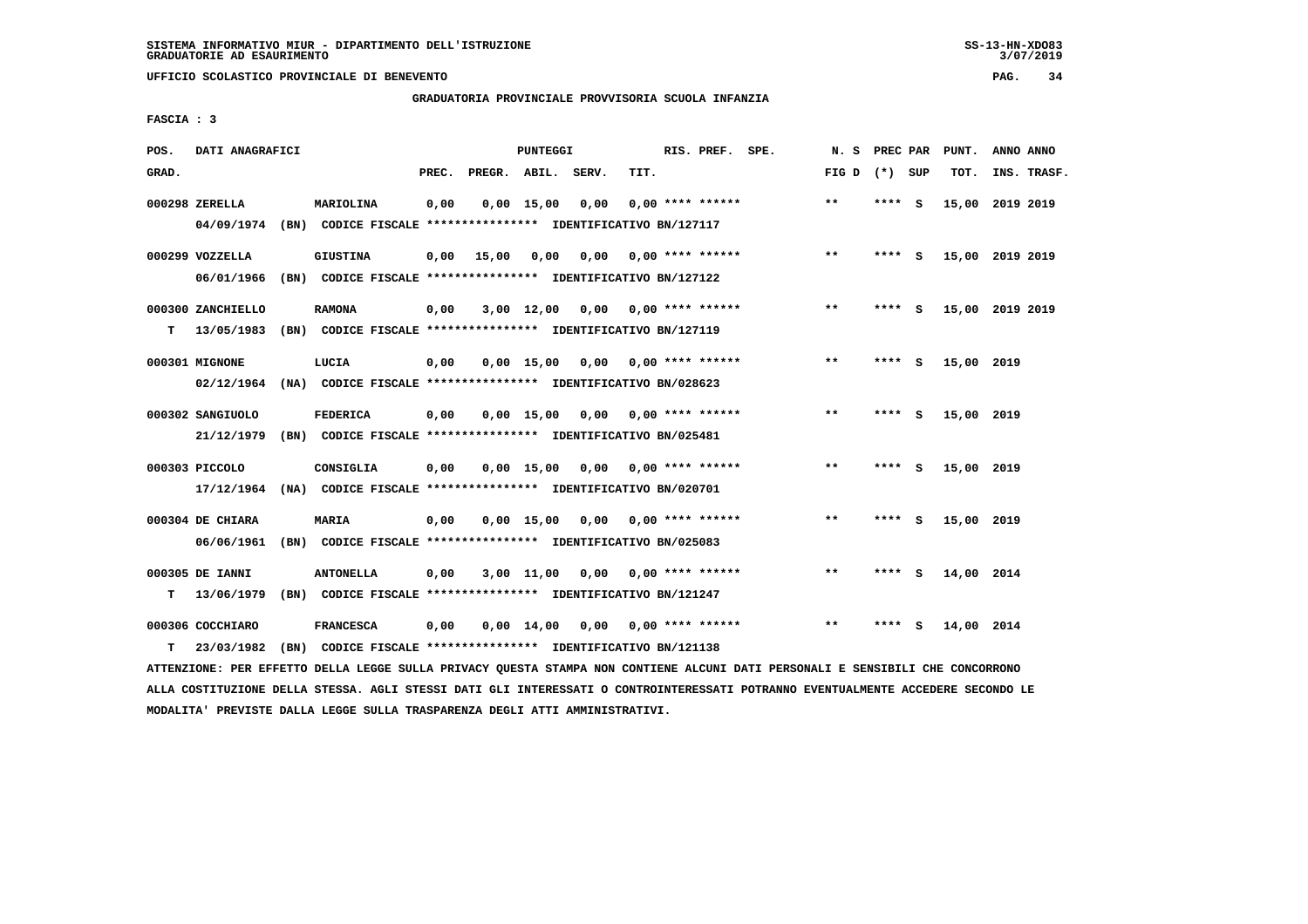# **GRADUATORIA PROVINCIALE PROVVISORIA SCUOLA INFANZIA**

 **FASCIA : 3**

| POS.  | DATI ANAGRAFICI  |                                                                          |       |                    | <b>PUNTEGGI</b>    |                                      |      | RIS. PREF. SPE.           |  | N.S             | PREC PAR |     | PUNT.      | ANNO ANNO   |
|-------|------------------|--------------------------------------------------------------------------|-------|--------------------|--------------------|--------------------------------------|------|---------------------------|--|-----------------|----------|-----|------------|-------------|
| GRAD. |                  |                                                                          | PREC. | PREGR. ABIL. SERV. |                    |                                      | TIT. |                           |  | FIG D $(*)$ SUP |          |     | TOT.       | INS. TRASF. |
|       | 000307 FERRAGAMO | <b>TATIANA</b>                                                           | 0,00  |                    | $3,00$ $11,00$     | 0,00                                 |      | $0.00$ **** ******        |  | $***$           | ****     | - S | 14,00 2014 |             |
| т     | 26/08/1974       | (BN) CODICE FISCALE **************** IDENTIFICATIVO BN/122100            |       |                    |                    |                                      |      |                           |  |                 |          |     |            |             |
|       | 000308 FRUMIENTO | MARIA GRAZIA                                                             | 0,00  |                    |                    | $0,00$ 11,00 0,00 3,00 **** ******   |      |                           |  | $***$           | $***$ S  |     | 14,00 2014 |             |
| т     | 29/09/1973       | (BN) CODICE FISCALE **************** IDENTIFICATIVO BN/122561            |       |                    |                    |                                      |      |                           |  |                 |          |     |            |             |
|       | 000309 RICCARDI  | <b>MARIA</b>                                                             | 0,00  |                    | 3,00 11,00         |                                      |      | 0,00 0,00 **** ****** F   |  | $***$           | **** S   |     | 14,00 2014 |             |
| т     | 06/09/1963       | (EE) CODICE FISCALE **************** IDENTIFICATIVO BN/123454            |       |                    |                    |                                      |      |                           |  |                 |          |     |            |             |
|       | 000310 IADANZA   | IMMACOLATA                                                               | 0,00  |                    |                    | $0.00$ 14.00 0.00 0.00 **** ******   |      |                           |  | $***$           | **** S   |     | 14,00 2014 |             |
| т     |                  | 08/06/1974 (BN) CODICE FISCALE **************** IDENTIFICATIVO BN/121326 |       |                    |                    |                                      |      |                           |  |                 |          |     |            |             |
|       | 000311 IOVINO    | <b>FILOMENA</b>                                                          | 0,00  |                    |                    | $0.00$ 11.00 $0.00$ 3.00 **** ****** |      |                           |  | **              | **** S   |     | 14,00 2014 |             |
| т     |                  | 28/06/1979 (BN) CODICE FISCALE *************** IDENTIFICATIVO BN/120810  |       |                    |                    |                                      |      |                           |  |                 |          |     |            |             |
|       | 000312 RAZZANO   | <b>ROMINA</b>                                                            | 0,00  |                    |                    | $0,00$ 11,00 0,00 3,00 **** ******   |      |                           |  | $***$           | **** S   |     | 14,00 2014 |             |
| т     |                  | 21/05/1974 (BN) CODICE FISCALE **************** IDENTIFICATIVO BN/121100 |       |                    |                    |                                      |      |                           |  |                 |          |     |            |             |
|       | 000313 ORLANDO   | <b>ANTONIA</b>                                                           | 0,00  |                    |                    | $0,00$ 14,00 0,00 0,00 **** ******   |      |                           |  | $***$           | **** S   |     | 14,00 2014 |             |
| т     | 12/05/1979       | (BN) CODICE FISCALE **************** IDENTIFICATIVO BN/121081            |       |                    |                    |                                      |      |                           |  |                 |          |     |            |             |
|       | 000314 DE BLASIO | <b>CONCETTA</b>                                                          | 0,00  |                    | $0,00 \quad 14,00$ |                                      |      | $0,00$ $0,00$ **** ****** |  | $* *$           | ****     | - S | 14,00 2014 |             |
| т     | 03/11/1977       | (BN) CODICE FISCALE **************** IDENTIFICATIVO BN/123359            |       |                    |                    |                                      |      |                           |  |                 |          |     |            |             |
|       | 000315 ANZALDI   | <b>MARIA</b>                                                             | 0,00  |                    | 3,00 11,00         |                                      |      | $0,00$ $0,00$ **** ****** |  | $* *$           | ****     | - 5 | 14,00 2014 |             |
| т     |                  | 08/10/1964 (BN) CODICE FISCALE **************** IDENTIFICATIVO BN/123399 |       |                    |                    |                                      |      |                           |  |                 |          |     |            |             |

 **ATTENZIONE: PER EFFETTO DELLA LEGGE SULLA PRIVACY QUESTA STAMPA NON CONTIENE ALCUNI DATI PERSONALI E SENSIBILI CHE CONCORRONO ALLA COSTITUZIONE DELLA STESSA. AGLI STESSI DATI GLI INTERESSATI O CONTROINTERESSATI POTRANNO EVENTUALMENTE ACCEDERE SECONDO LE MODALITA' PREVISTE DALLA LEGGE SULLA TRASPARENZA DEGLI ATTI AMMINISTRATIVI.**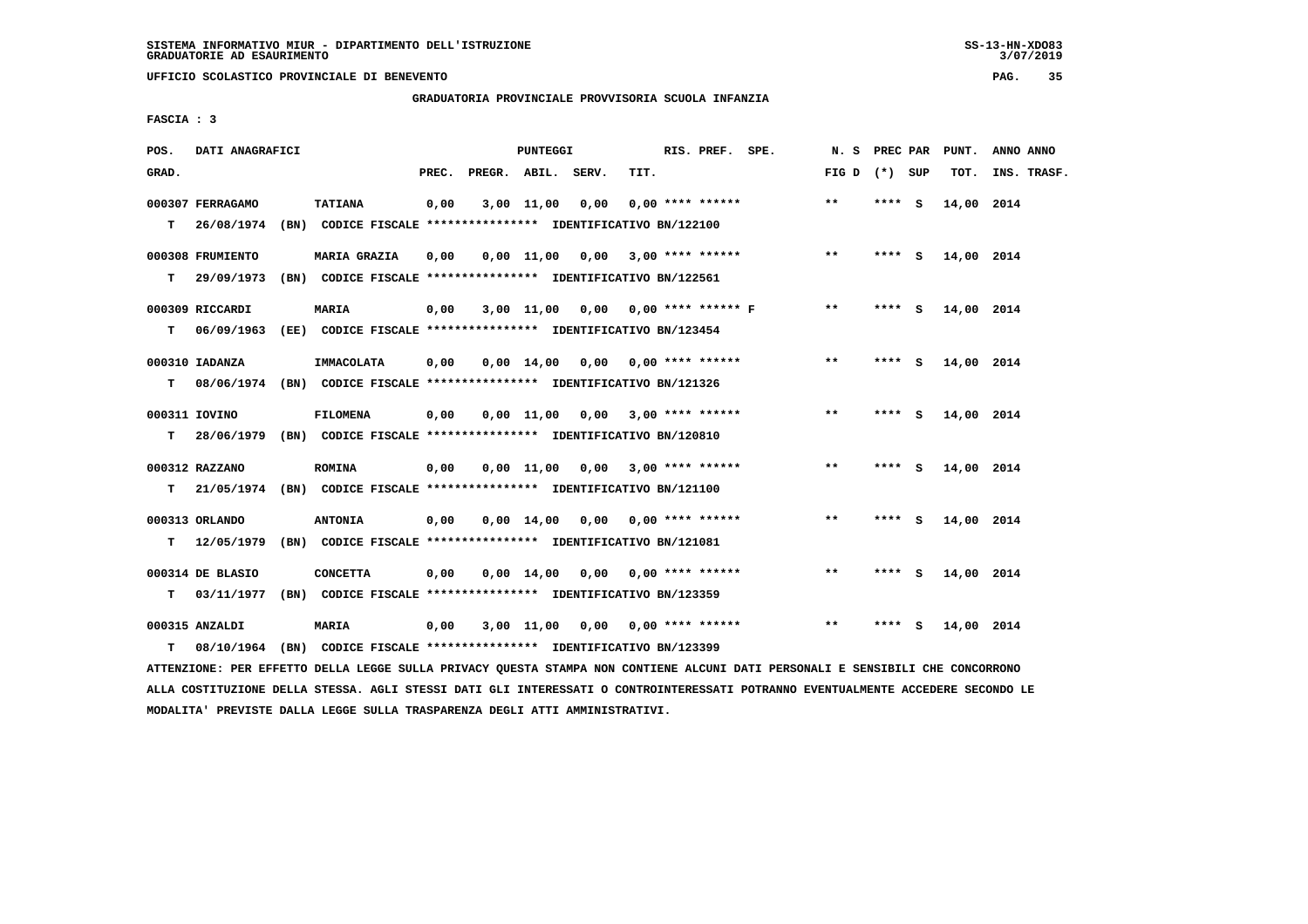# **GRADUATORIA PROVINCIALE PROVVISORIA SCUOLA INFANZIA**

 **FASCIA : 3**

| POS.         | DATI ANAGRAFICI  |      |                                                                          |       |              | <b>PUNTEGGI</b> |       |      | RIS. PREF.                                                   | SPE. | N.S   | PREC PAR |     | PUNT.      | ANNO ANNO       |
|--------------|------------------|------|--------------------------------------------------------------------------|-------|--------------|-----------------|-------|------|--------------------------------------------------------------|------|-------|----------|-----|------------|-----------------|
| GRAD.        |                  |      |                                                                          | PREC. | PREGR. ABIL. |                 | SERV. | TIT. |                                                              |      | FIG D | (*) SUP  |     | TOT.       | INS. TRASF.     |
|              | 000316 BALESTRA  |      | <b>RITA</b>                                                              | 0,00  |              | 3,00 11,00      | 0,00  |      | $0.00$ **** ******                                           |      | $* *$ | ****     | - S | 14,00 2014 |                 |
| т            | 12/05/1982       |      | (BN) CODICE FISCALE **************** IDENTIFICATIVO BN/123276            |       |              |                 |       |      |                                                              |      |       |          |     |            |                 |
| 000317 SACCO |                  |      | <b>SONIA</b>                                                             | 0,00  |              | 3,00 11,00      |       |      | $0.00$ $0.00$ $***$ **** *****                               |      | $* *$ | **** S   |     | 14,00 2014 |                 |
| т            | 26/04/1979       |      | (BN) CODICE FISCALE **************** IDENTIFICATIVO BN/120668            |       |              |                 |       |      |                                                              |      |       |          |     |            |                 |
|              | 000318 CIARMOLI  |      | PAOLA CARMEN                                                             | 0,00  |              | $0.00$ 12.00    |       |      | $2,00$ 0,00 **** ******                                      |      | **    | ****     | - S | 14,00 2014 |                 |
| т            |                  |      | 06/03/1974 (EE) CODICE FISCALE **************** IDENTIFICATIVO BN/122740 |       |              |                 |       |      |                                                              |      |       |          |     |            |                 |
|              | 000319 CIULLO    |      | <b>MARIANNA</b>                                                          | 0,00  |              | $0.00$ 11.00    |       |      | $0.00$ 3.00 **** ******                                      |      | $* *$ | ****     | - S |            | 14,00 2019 2019 |
|              | 03/04/1983       |      | (BN) CODICE FISCALE **************** IDENTIFICATIVO BN/127134            |       |              |                 |       |      |                                                              |      |       |          |     |            |                 |
|              | 000320 BILOTTO   |      | <b>ANNA</b>                                                              | 0,00  |              |                 |       |      | $0,00$ 11,00 0,00 3,00 **** ******                           |      | $***$ | **** S   |     |            | 14,00 2019 2019 |
|              | 18/04/1983       |      | (MI) CODICE FISCALE **************** IDENTIFICATIVO BN/127108            |       |              |                 |       |      |                                                              |      |       |          |     |            |                 |
| 000321 FOLLO |                  |      | ORNELLA                                                                  | 0,00  |              | 0,00 14,00      | 0,00  |      | 0,00 **** ******                                             |      | $* *$ | **** S   |     | 14,00 2019 |                 |
|              | 22/03/1961       |      | (BN) CODICE FISCALE **************** IDENTIFICATIVO BN/025120            |       |              |                 |       |      |                                                              |      |       |          |     |            |                 |
|              | 000322 FERRARO   |      | PASQUALINA                                                               | 0,00  |              |                 |       |      | $0.00 \quad 14.00 \quad 0.00 \quad 0.00 \quad$ **** ****** F |      | $* *$ | ****     | - S | 14,00 2019 |                 |
|              | 02/08/1959       |      | (BN) CODICE FISCALE **************** IDENTIFICATIVO BN/021053            |       |              |                 |       |      |                                                              |      |       |          |     |            |                 |
|              | 000323 CALZONE   |      | <b>CONCETTA</b>                                                          | 0,00  |              | $0,00$ 13,00    |       |      | $0,00$ $0,00$ **** ******                                    |      | $**$  | **** S   |     | 13,00 2007 |                 |
|              | 28/02/1967       |      | (BN) CODICE FISCALE **************** IDENTIFICATIVO BN/020226            |       |              |                 |       |      |                                                              |      |       |          |     |            |                 |
|              | 000324 ANTONUCCI |      | <b>MILENA</b>                                                            | 0,00  |              | 0,00 13,00      |       |      | $0.00$ $0.00$ **** ******                                    |      | $* *$ | ****     | - S | 13,00 2007 |                 |
|              | 30/07/1977       | (BN) | CODICE FISCALE **************** IDENTIFICATIVO BN/026282                 |       |              |                 |       |      |                                                              |      |       |          |     |            |                 |

 **ATTENZIONE: PER EFFETTO DELLA LEGGE SULLA PRIVACY QUESTA STAMPA NON CONTIENE ALCUNI DATI PERSONALI E SENSIBILI CHE CONCORRONO ALLA COSTITUZIONE DELLA STESSA. AGLI STESSI DATI GLI INTERESSATI O CONTROINTERESSATI POTRANNO EVENTUALMENTE ACCEDERE SECONDO LE MODALITA' PREVISTE DALLA LEGGE SULLA TRASPARENZA DEGLI ATTI AMMINISTRATIVI.**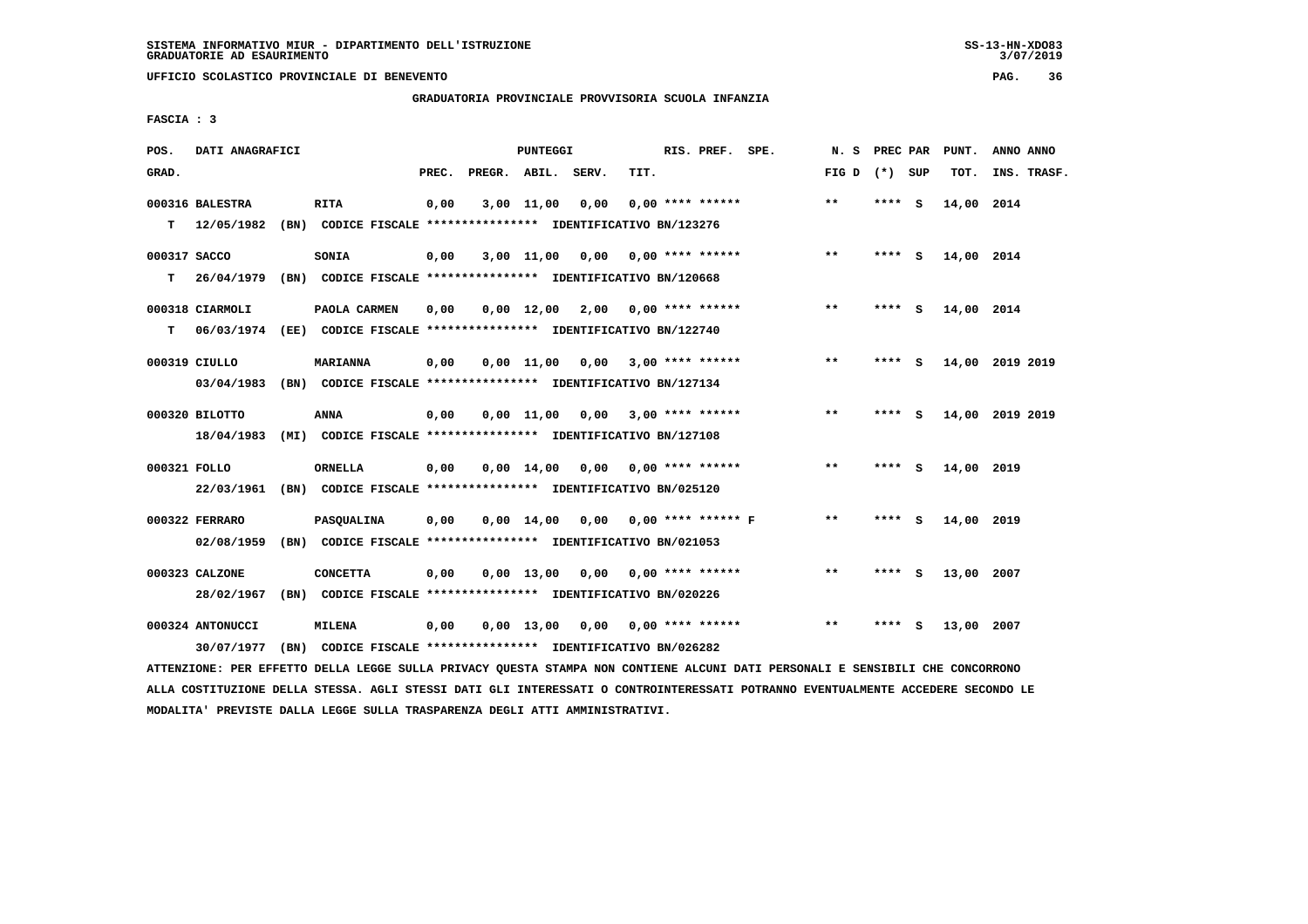# **GRADUATORIA PROVINCIALE PROVVISORIA SCUOLA INFANZIA**

 **FASCIA : 3**

| POS.         | DATI ANAGRAFICI   |                                                               |       |                    | PUNTEGGI     |                                    |                           | RIS. PREF. | SPE. | N.S             | PREC PAR |     | PUNT.      | ANNO ANNO   |
|--------------|-------------------|---------------------------------------------------------------|-------|--------------------|--------------|------------------------------------|---------------------------|------------|------|-----------------|----------|-----|------------|-------------|
| GRAD.        |                   |                                                               | PREC. | PREGR. ABIL. SERV. |              |                                    | TIT.                      |            |      | FIG D $(*)$ SUP |          |     | TOT.       | INS. TRASF. |
|              | 000325 MORGANELLA | <b>CARMELA</b>                                                | 0,00  |                    | $0,00$ 13,00 | 0,00                               | $0.00$ **** ******        |            |      | $***$           | ****     | - S | 13,00 2014 |             |
| т            | 03/10/1980        | (BN) CODICE FISCALE **************** IDENTIFICATIVO BN/127076 |       |                    |              |                                    |                           |            |      |                 |          |     |            |             |
|              | 000326 ZACCARO    | <b>GUIDA</b>                                                  | 0,00  |                    |              | $0,00$ 13,00 0,00 0,00 **** ****** |                           |            |      | $***$           | **** S   |     | 13,00 2014 |             |
| т            | 14/11/1982        | (BN) CODICE FISCALE **************** IDENTIFICATIVO BN/121012 |       |                    |              |                                    |                           |            |      |                 |          |     |            |             |
|              |                   |                                                               |       |                    |              |                                    |                           |            |      | $* *$           |          |     |            |             |
|              | 000327 VIGLIONE   | <b>GIOVANNA</b>                                               | 0,00  |                    |              | $0,00$ 13,00 0,00 0,00 **** ****** |                           |            |      |                 | **** S   |     | 13,00 2014 |             |
| T.           | 03/02/1979        | (BN) CODICE FISCALE **************** IDENTIFICATIVO BN/123057 |       |                    |              |                                    |                           |            |      |                 |          |     |            |             |
|              | 000328 AMABILE    | <b>NUNZIATA</b>                                               | 0,00  |                    | $0.00$ 13,00 |                                    | $0,00$ 0,00 **** ******   |            |      | $***$           | $***$ S  |     | 13,00 2014 |             |
| т            | 19/10/1977        | (BN) CODICE FISCALE **************** IDENTIFICATIVO BN/123347 |       |                    |              |                                    |                           |            |      |                 |          |     |            |             |
|              | 000329 ANGELONE   | <b>GIOVANNA</b>                                               | 0,00  |                    |              | $0,00$ 13,00 0,00 0,00 **** ****** |                           |            |      | $* *$           | $***$ S  |     | 13,00 2014 |             |
| т            | 01/05/1972        | (BN) CODICE FISCALE **************** IDENTIFICATIVO BN/123369 |       |                    |              |                                    |                           |            |      |                 |          |     |            |             |
|              |                   |                                                               |       |                    |              |                                    |                           |            |      |                 |          |     |            |             |
| 000330 ZOLLO |                   | <b>VIVIANA</b>                                                | 0,00  |                    |              | $0.00$ 13.00 0.00 0.00 **** ****** |                           |            |      | $\star\star$    | $***$ S  |     | 13,00 2014 |             |
| т            | 07/03/1983        | (BN) CODICE FISCALE **************** IDENTIFICATIVO BN/123431 |       |                    |              |                                    |                           |            |      |                 |          |     |            |             |
|              | 000331 FAZZONE    | <b>ANNARITA</b>                                               | 0,00  | 13,00              | 0,00         |                                    | $0.00$ $0.00$ **** ****** |            |      | $***$           | $***$ S  |     | 13,00 2014 |             |
| т            | 03/10/1980        | (CE) CODICE FISCALE **************** IDENTIFICATIVO BN/121263 |       |                    |              |                                    |                           |            |      |                 |          |     |            |             |
|              |                   |                                                               |       |                    |              |                                    |                           |            |      |                 |          |     |            |             |
|              | 000332 PETRACCARO | <b>PASOUALINA</b>                                             | 0.00  |                    |              | $0.00$ 13.00 0.00 0.00 **** ****** |                           |            |      | $***$           | **** S   |     | 13,00 2014 |             |
| т            | 05/08/1983        | (BN) CODICE FISCALE **************** IDENTIFICATIVO BN/120887 |       |                    |              |                                    |                           |            |      |                 |          |     |            |             |
| 000333 RUSSO |                   | <b>STELLA</b>                                                 | 0,00  |                    |              | $0,00$ 13,00 0,00 0,00 **** ****** |                           |            |      | $* *$           | ****     | - S | 13,00 2014 |             |
| т            | 26/10/1974        | (AV) CODICE FISCALE **************** IDENTIFICATIVO BN/123443 |       |                    |              |                                    |                           |            |      |                 |          |     |            |             |

 **ATTENZIONE: PER EFFETTO DELLA LEGGE SULLA PRIVACY QUESTA STAMPA NON CONTIENE ALCUNI DATI PERSONALI E SENSIBILI CHE CONCORRONO ALLA COSTITUZIONE DELLA STESSA. AGLI STESSI DATI GLI INTERESSATI O CONTROINTERESSATI POTRANNO EVENTUALMENTE ACCEDERE SECONDO LE MODALITA' PREVISTE DALLA LEGGE SULLA TRASPARENZA DEGLI ATTI AMMINISTRATIVI.**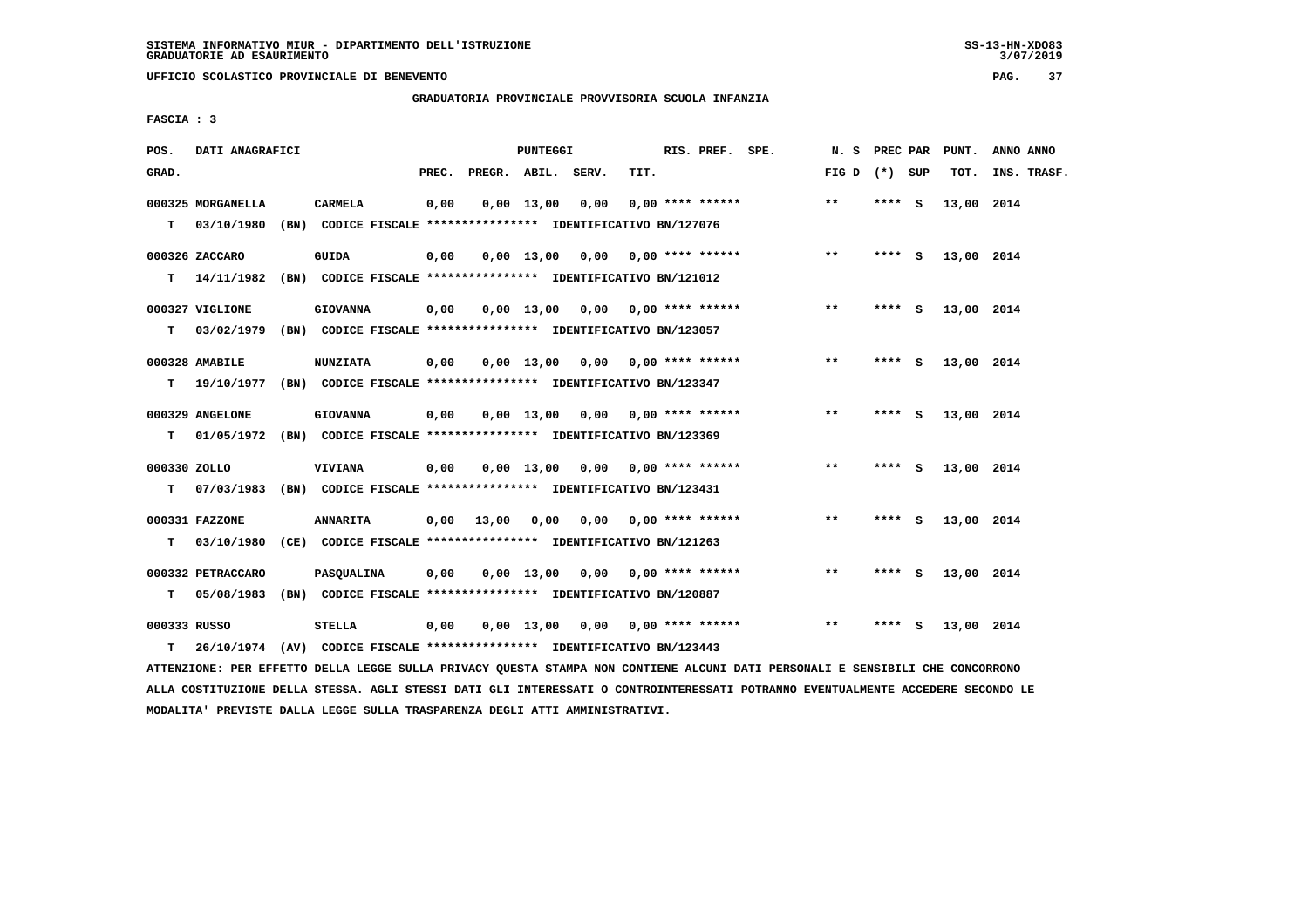**GRADUATORIA PROVINCIALE PROVVISORIA SCUOLA INFANZIA**

 **FASCIA : 3**

| POS.        | DATI ANAGRAFICI              | <b>PUNTEGGI</b>                                               |       |                    |                               |                                    |                           | RIS. PREF.           | SPE. | N. S  | PREC PAR    |     | PUNT.           | ANNO ANNO |             |
|-------------|------------------------------|---------------------------------------------------------------|-------|--------------------|-------------------------------|------------------------------------|---------------------------|----------------------|------|-------|-------------|-----|-----------------|-----------|-------------|
| GRAD.       |                              |                                                               | PREC. | PREGR. ABIL. SERV. |                               |                                    | TIT.                      |                      |      | FIG D | (*) SUP     |     | TOT.            |           | INS. TRASF. |
|             | 000334 LIMONGELLI            | <b>CLEMENTINA</b>                                             | 0,00  |                    | $0,00 \quad 13,00$            | 0,00                               |                           | $0.00$ **** ******   |      | $***$ | $***$ S     |     | 13,00 2014      |           |             |
| т           | 30/09/1970                   | (BN) CODICE FISCALE **************** IDENTIFICATIVO BN/123373 |       |                    |                               |                                    |                           |                      |      |       |             |     |                 |           |             |
|             |                              | PATRIZIA                                                      |       |                    |                               |                                    |                           |                      |      | $* *$ | ****        |     |                 |           |             |
| т           | 000335 NOVIZIO<br>15/01/1981 | (BN) CODICE FISCALE **************** IDENTIFICATIVO BN/127160 | 0,00  |                    | $0.00$ 13,00                  | 0,00                               | 0,00 **** ******          |                      |      |       |             | - S | 13,00 2019 2019 |           |             |
|             |                              |                                                               |       |                    |                               |                                    |                           |                      |      |       |             |     |                 |           |             |
|             | 000336 MERCORELLA            | LUCIA ANNA                                                    | 0,00  |                    | $0.00$ 13.00                  | 0,00                               | 0,00 **** ****** E        |                      |      | $***$ | **** S      |     | 13,00 2019 2019 |           |             |
| т           | 11/04/1961                   | (BN) CODICE FISCALE **************** IDENTIFICATIVO BN/127154 |       |                    |                               |                                    |                           |                      |      |       |             |     |                 |           |             |
|             | 000337 GIACCA                | OLGA                                                          | 0,00  |                    | 0,00 13,00                    | 0,00                               | 0,00 **** ******          |                      |      | $***$ | ****        | - S | 13,00 2019 2019 |           |             |
|             | 20/09/1965                   | (NA) CODICE FISCALE **************** IDENTIFICATIVO BN/127178 |       |                    |                               |                                    |                           |                      |      |       |             |     |                 |           |             |
|             |                              |                                                               |       |                    |                               |                                    |                           |                      |      |       |             |     |                 |           |             |
|             | 000338 MAZZONE               | <b>MARINA</b>                                                 | 0,00  |                    | $0,00 \quad 12,00 \quad 0,00$ |                                    | 0,00 **** ******          |                      |      | $***$ | **** S      |     | 12,00 2000      |           |             |
|             | 28/04/1959                   | (BN) CODICE FISCALE **************** IDENTIFICATIVO BN/020674 |       |                    |                               |                                    |                           |                      |      |       |             |     |                 |           |             |
|             | 000339 SAVOIA                | LUCIA                                                         | 0,00  |                    | $0.00 \quad 12.00$            |                                    | $0,00$ $0,00$ **** ****** |                      |      |       | ** X **** S |     | 12,00 2014      |           |             |
| т           | 28/01/1982                   | (BN) CODICE FISCALE **************** IDENTIFICATIVO BN/028807 |       |                    |                               |                                    |                           |                      |      |       |             |     |                 |           |             |
|             | 000340 VASSALLO              | <b>RAUL</b>                                                   | 0,00  |                    | $0,00$ 12,00                  | 0,00                               | 0,00 **** ******          |                      |      | **    | ****        | - 5 | 12,00 2014      |           |             |
| т           | 08/01/1982                   | (BN) CODICE FISCALE **************** IDENTIFICATIVO BN/123266 |       |                    |                               |                                    |                           |                      |      |       |             |     |                 |           |             |
|             |                              |                                                               |       |                    |                               |                                    |                           |                      |      |       |             |     |                 |           |             |
|             | 000341 MEGLIO                | CRISTINA                                                      | 0,00  |                    | $0,00 \quad 12,00$            | 0.00                               |                           | $0.00$ **** ****** D |      | $* *$ | ****        | - S | 12,00 2014      |           |             |
| т           | 07/12/1982                   | (BN) CODICE FISCALE **************** IDENTIFICATIVO BN/123230 |       |                    |                               |                                    |                           |                      |      |       |             |     |                 |           |             |
| 000342 PICA |                              | LUCIAANTONELL                                                 | 0,00  |                    |                               | $0,00$ 12,00 0,00 0,00 **** ****** |                           |                      |      | $* *$ | **** S      |     | 12,00 2014      |           |             |
| т           | 17/01/1977                   | (BN) CODICE FISCALE **************** IDENTIFICATIVO BN/123477 |       |                    |                               |                                    |                           |                      |      |       |             |     |                 |           |             |
|             |                              |                                                               |       |                    |                               |                                    |                           |                      |      |       |             |     |                 |           |             |

 **ATTENZIONE: PER EFFETTO DELLA LEGGE SULLA PRIVACY QUESTA STAMPA NON CONTIENE ALCUNI DATI PERSONALI E SENSIBILI CHE CONCORRONO ALLA COSTITUZIONE DELLA STESSA. AGLI STESSI DATI GLI INTERESSATI O CONTROINTERESSATI POTRANNO EVENTUALMENTE ACCEDERE SECONDO LE MODALITA' PREVISTE DALLA LEGGE SULLA TRASPARENZA DEGLI ATTI AMMINISTRATIVI.**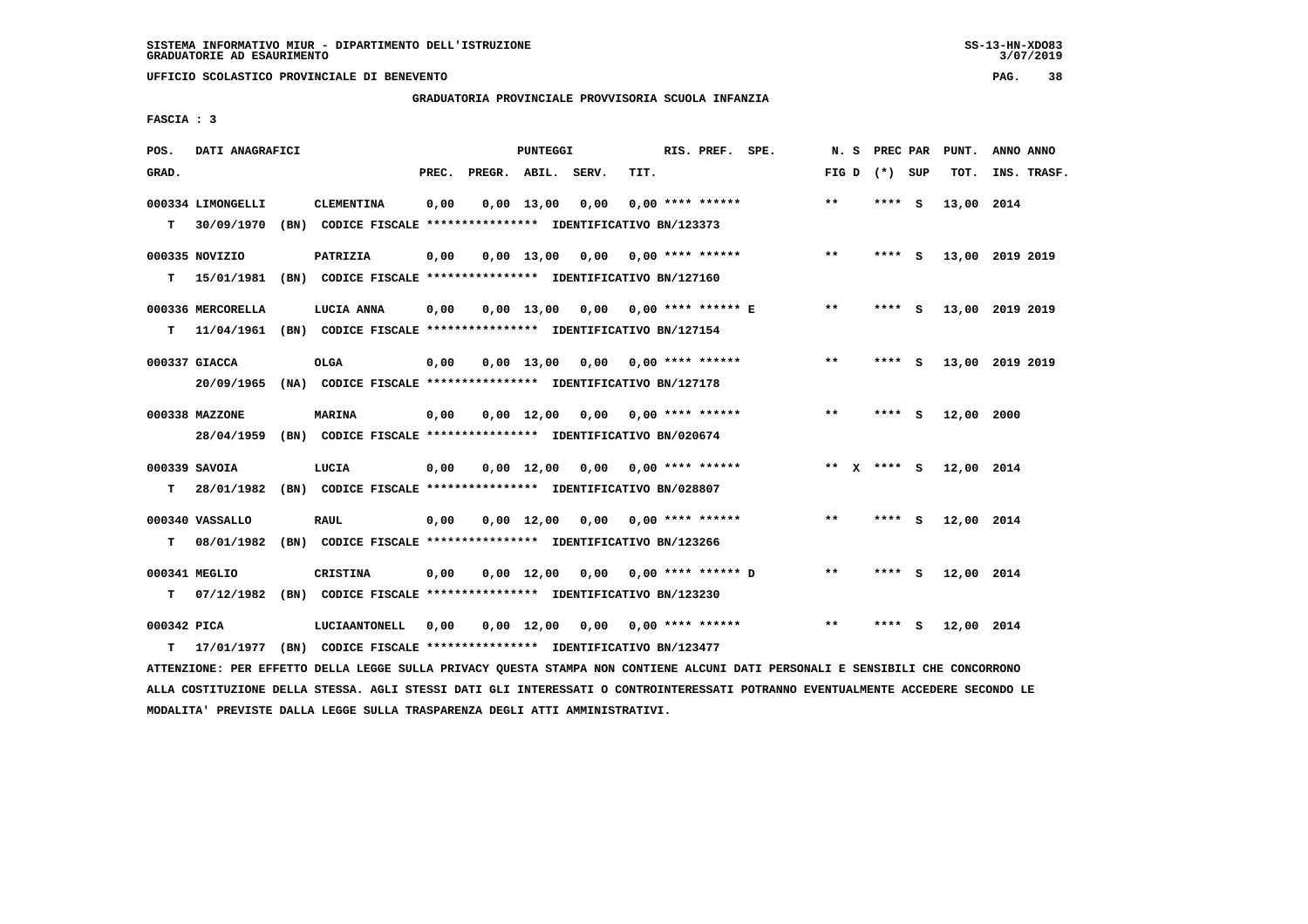# **GRADUATORIA PROVINCIALE PROVVISORIA SCUOLA INFANZIA**

 **FASCIA : 3**

| POS.         | DATI ANAGRAFICI    |      | PUNTEGGI                                                      |       |                    |                    |                       |                           | RIS. PREF. | SPE. | N.S   | PREC PAR |          | PUNT.      | ANNO ANNO       |
|--------------|--------------------|------|---------------------------------------------------------------|-------|--------------------|--------------------|-----------------------|---------------------------|------------|------|-------|----------|----------|------------|-----------------|
| GRAD.        |                    |      |                                                               | PREC. | PREGR. ABIL. SERV. |                    |                       | TIT.                      |            |      | FIG D | (*) SUP  |          | TOT.       | INS. TRASF.     |
|              | 000343 CAIOLA      |      | ANGELICA                                                      | 0,00  | 12,00              | 0,00               | 0,00                  | $0,00$ **** ******        |            |      | $* *$ | **** S   |          | 12,00 2014 |                 |
| т            | 19/01/1981         |      | (BN) CODICE FISCALE **************** IDENTIFICATIVO BN/121534 |       |                    |                    |                       |                           |            |      |       |          |          |            |                 |
| 000344 VELE  |                    |      | <b>MARIASTELLA</b>                                            | 0,00  |                    | $0,00 \quad 12,00$ | 0,00                  | 0,00 **** ******          |            |      | $***$ | **** S   |          | 12,00 2014 |                 |
|              | 17/12/1983         |      | (BN) CODICE FISCALE **************** IDENTIFICATIVO BN/120891 |       |                    |                    |                       |                           |            |      |       |          |          |            |                 |
|              | 000345 CECERE      |      | <b>STEFANIA</b>                                               | 0,00  | 12,00              | 0,00               |                       | $0,00$ $0,00$ **** ****** |            |      | **    | ****     | - S      | 12,00 2014 |                 |
| т            | 26/12/1980         |      | (BN) CODICE FISCALE **************** IDENTIFICATIVO BN/123494 |       |                    |                    |                       |                           |            |      |       |          |          |            |                 |
|              | 000346 BRUGNETTI   |      | <b>MORENA</b>                                                 | 0,00  |                    | $0,00 \quad 12,00$ |                       | $0,00$ $0,00$ **** ****** |            |      | $* *$ | ****     | <b>S</b> | 12,00 2014 |                 |
|              | 24/05/1979         |      | (BN) CODICE FISCALE **************** IDENTIFICATIVO BN/121397 |       |                    |                    |                       |                           |            |      |       |          |          |            |                 |
|              | 000347 VERDOLINO   |      | <b>ALESSANDRA</b>                                             | 0,00  |                    | $0,00$ 12,00       |                       | $0.00$ $0.00$ **** ****** |            |      | **    | ****     | - S      |            | 12,00 2019 2019 |
| т            | 10/08/1976         |      | (NA) CODICE FISCALE **************** IDENTIFICATIVO BN/127132 |       |                    |                    |                       |                           |            |      |       |          |          |            |                 |
|              | 000348 MANCANIELLO |      | <b>CARMEN</b>                                                 | 0,00  |                    |                    | $0.00$ $11.00$ $0.00$ | 0,00 **** ******          |            |      | $***$ | ****     | - S      | 11,00 2014 |                 |
| т            | 04/08/1982         |      | (EE) CODICE FISCALE **************** IDENTIFICATIVO BN/123253 |       |                    |                    |                       |                           |            |      |       |          |          |            |                 |
|              | 000349 FALZARANO   |      | <b>CARMELA</b>                                                | 0,00  |                    | 0,00 11,00         | 0,00                  | $0.00$ **** ******        |            |      | $* *$ | ****     |          | 11,00 2014 |                 |
| т            | 16/07/1976         |      | (BN) CODICE FISCALE **************** IDENTIFICATIVO BN/123349 |       |                    |                    |                       |                           |            |      |       |          |          |            |                 |
| 000350 ROCCO |                    |      | LUCIA                                                         | 0,00  |                    | 0.00 11.00         | 0,00                  | 0,00 **** ******          |            |      | $***$ | ****     | - 5      | 11,00 2014 |                 |
|              | 19/12/1975         |      | (BN) CODICE FISCALE **************** IDENTIFICATIVO BN/123190 |       |                    |                    |                       |                           |            |      |       |          |          |            |                 |
|              | 000351 VALENTINO   |      | <b>ANNAROSA</b>                                               | 0.00  |                    | $0,00$ 11,00       |                       | $0,00$ $0,00$ **** ****** |            |      | $***$ | ****     | - S      | 11,00 2014 |                 |
| т            | 24/12/1969         | (CE) | CODICE FISCALE **************** IDENTIFICATIVO BN/123292      |       |                    |                    |                       |                           |            |      |       |          |          |            |                 |

 **ATTENZIONE: PER EFFETTO DELLA LEGGE SULLA PRIVACY QUESTA STAMPA NON CONTIENE ALCUNI DATI PERSONALI E SENSIBILI CHE CONCORRONO ALLA COSTITUZIONE DELLA STESSA. AGLI STESSI DATI GLI INTERESSATI O CONTROINTERESSATI POTRANNO EVENTUALMENTE ACCEDERE SECONDO LE MODALITA' PREVISTE DALLA LEGGE SULLA TRASPARENZA DEGLI ATTI AMMINISTRATIVI.**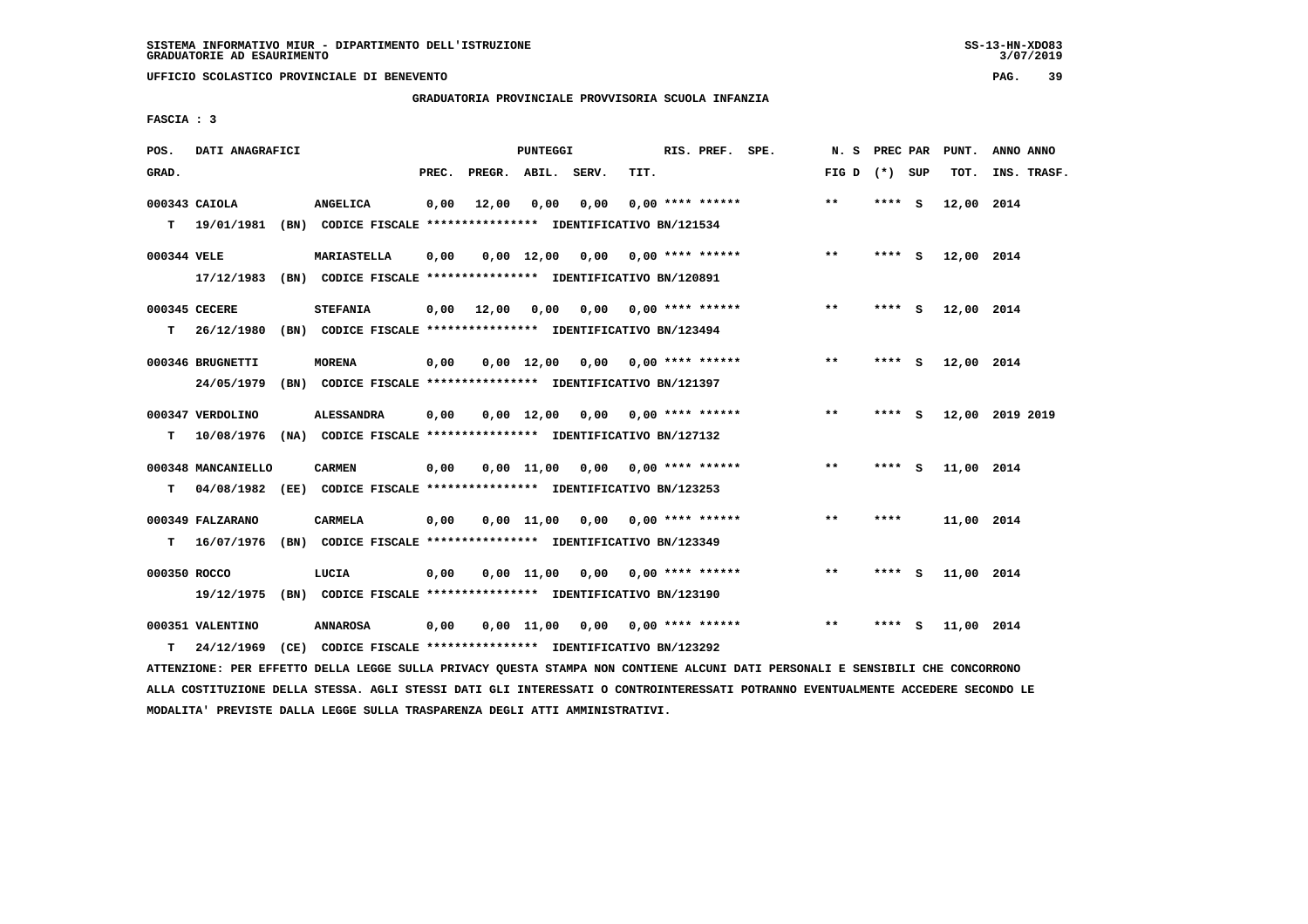**GRADUATORIA PROVINCIALE PROVVISORIA SCUOLA INFANZIA**

 **FASCIA : 3**

| POS.         | DATI ANAGRAFICI               | <b>PUNTEGGI</b>                                                           |       |                    |                       |                                    |      | RIS. PREF. SPE.    |  | N. S  | <b>PREC PAR</b> |     | PUNT.      | ANNO ANNO   |
|--------------|-------------------------------|---------------------------------------------------------------------------|-------|--------------------|-----------------------|------------------------------------|------|--------------------|--|-------|-----------------|-----|------------|-------------|
| GRAD.        |                               |                                                                           | PREC. | PREGR. ABIL. SERV. |                       |                                    | TIT. |                    |  |       | FIG D $(*)$ SUP |     | TOT.       | INS. TRASF. |
|              | 000352 RANDELLI               | <b>MADDALENA</b>                                                          | 0,00  |                    | $0,00$ $11,00$ $0,00$ |                                    |      | $0.00$ **** ****** |  |       | ** $X$ **** S   |     | 11,00 2014 |             |
| т            | 13/05/1982                    | (CE) CODICE FISCALE **************** IDENTIFICATIVO BN/123416             |       |                    |                       |                                    |      |                    |  |       |                 |     |            |             |
|              | 000353 MAURIELLO              | <b>CARMELA</b>                                                            | 0,00  | 11,00              |                       | 0,00 0,00 0,00 **** ******         |      |                    |  | $* *$ | $***$ S         |     | 11,00 2014 |             |
| т            | 10/05/1983                    | (BN) CODICE FISCALE **************** IDENTIFICATIVO BN/123458             |       |                    |                       |                                    |      |                    |  |       |                 |     |            |             |
| 000354 FUSCO |                               | <b>ANTONELLA</b>                                                          | 0,00  |                    |                       | $0.00$ 11.00 0.00 0.00 **** ****** |      |                    |  | $* *$ | **** S          |     | 11,00 2014 |             |
| т            | 02/03/1973                    | (BN) CODICE FISCALE *************** IDENTIFICATIVO BN/123406              |       |                    |                       |                                    |      |                    |  |       |                 |     |            |             |
|              | 000355 DIMEZZA                | <b>ANTONELLA</b>                                                          | 0,00  |                    |                       | $0.00$ 11.00 0.00 0.00 **** ****** |      |                    |  | $**$  | **** S          |     | 11,00 2014 |             |
| T.           | 10/03/1970                    | (BN) CODICE FISCALE *************** IDENTIFICATIVO BN/123435              |       |                    |                       |                                    |      |                    |  |       |                 |     |            |             |
| 000356 RUSSO |                               | <b>ANGELINA</b>                                                           | 0,00  |                    |                       | $0.00$ 11.00 0.00 0.00 **** ****** |      |                    |  | $***$ | **** S          |     | 11,00 2014 |             |
| т            | 13/06/1961                    | (BN) CODICE FISCALE **************** IDENTIFICATIVO BN/123481             |       |                    |                       |                                    |      |                    |  |       |                 |     |            |             |
|              | 000357 MATARAZZO              | <b>GIUSEPPINA</b>                                                         | 0,00  |                    |                       | $0,00$ 11,00 0,00 0,00 **** ****** |      |                    |  | $* *$ | **** S          |     | 11,00 2014 |             |
| т            | 11/05/1982                    | (BN) CODICE FISCALE **************** IDENTIFICATIVO BN/123476             |       |                    |                       |                                    |      |                    |  |       |                 |     |            |             |
| 000358 ZOTTI |                               | PATRIZIA                                                                  | 0,00  |                    |                       | $0,00$ 11,00 0,00 0,00 **** ****** |      |                    |  | $***$ | **** S          |     | 11,00 2014 |             |
| T.           | 19/01/1980                    | (BN) CODICE FISCALE **************** IDENTIFICATIVO BN/123466             |       |                    |                       |                                    |      |                    |  |       |                 |     |            |             |
|              |                               |                                                                           |       |                    |                       |                                    |      |                    |  |       |                 |     |            |             |
| т            | 000359 CATURANO<br>17/07/1978 | GIUSEPPE<br>(NA) CODICE FISCALE **************** IDENTIFICATIVO BN/123279 | 0,00  |                    |                       | $0,00$ 11,00 0,00 0,00 **** ****** |      |                    |  | **    | **** S          |     | 11,00 2014 |             |
|              |                               |                                                                           |       |                    |                       |                                    |      |                    |  |       |                 |     |            |             |
|              | 000360 TARANTINO              | <b>TERESA</b>                                                             | 0,00  |                    |                       | $0,00$ 11,00 0,00 0,00 **** ****** |      |                    |  | $**$  | ****            | - S | 11,00 2014 |             |
| т            | 17/04/1980                    | (BN) CODICE FISCALE **************** IDENTIFICATIVO BN/121173             |       |                    |                       |                                    |      |                    |  |       |                 |     |            |             |

 **ATTENZIONE: PER EFFETTO DELLA LEGGE SULLA PRIVACY QUESTA STAMPA NON CONTIENE ALCUNI DATI PERSONALI E SENSIBILI CHE CONCORRONO ALLA COSTITUZIONE DELLA STESSA. AGLI STESSI DATI GLI INTERESSATI O CONTROINTERESSATI POTRANNO EVENTUALMENTE ACCEDERE SECONDO LE MODALITA' PREVISTE DALLA LEGGE SULLA TRASPARENZA DEGLI ATTI AMMINISTRATIVI.**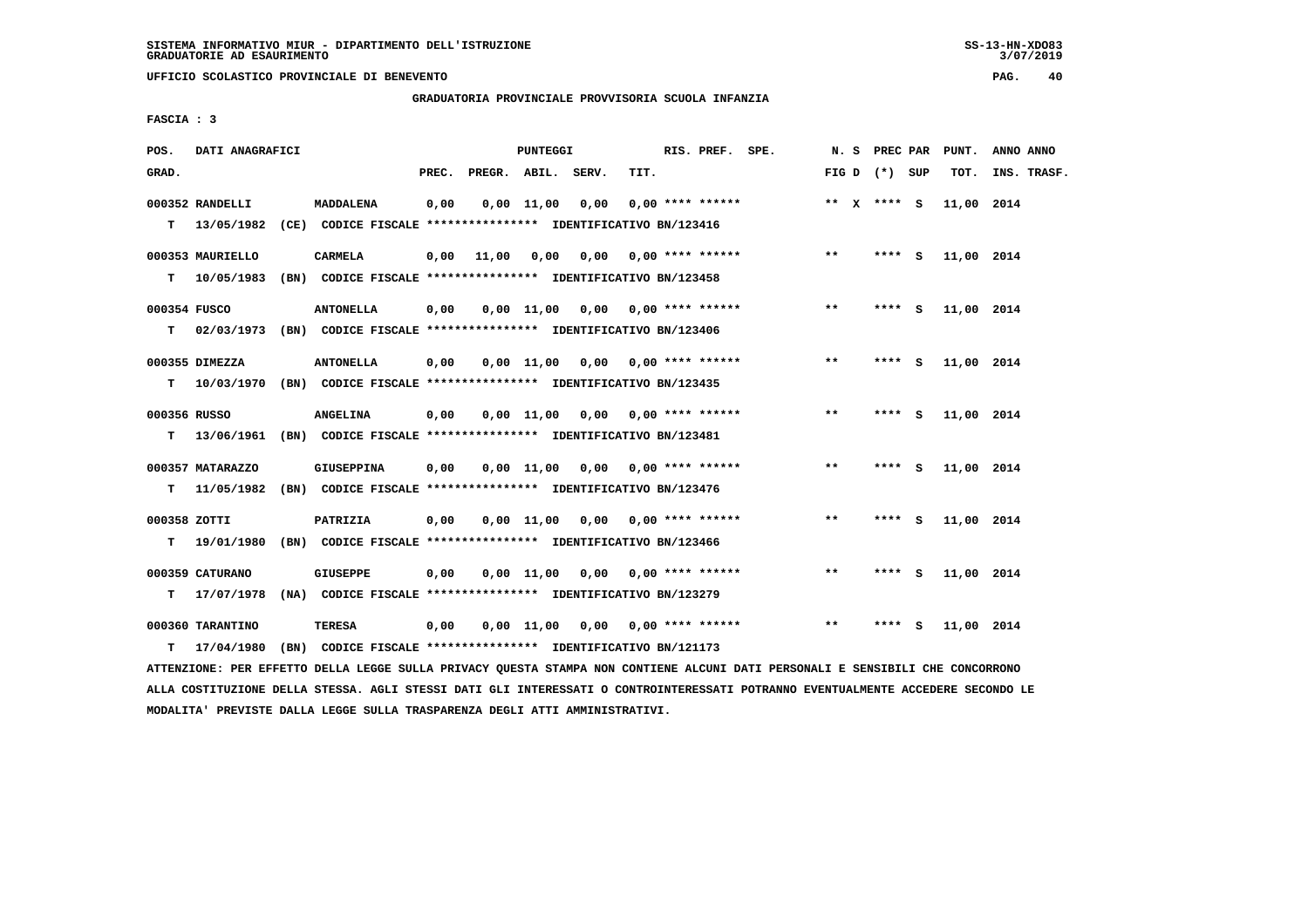$3/07/2019$ 

 **UFFICIO SCOLASTICO PROVINCIALE DI BENEVENTO PAG. 41**

 **GRADUATORIA PROVINCIALE PROVVISORIA SCUOLA INFANZIA**

 **FASCIA : 3**

| POS.         | DATI ANAGRAFICI    |      |                                                               |       |                    | <b>PUNTEGGI</b> |      |                                    | RIS. PREF.         | SPE. | N.S   | PREC PAR |          | PUNT.       | ANNO ANNO       |
|--------------|--------------------|------|---------------------------------------------------------------|-------|--------------------|-----------------|------|------------------------------------|--------------------|------|-------|----------|----------|-------------|-----------------|
| GRAD.        |                    |      |                                                               | PREC. | PREGR. ABIL. SERV. |                 |      | TIT.                               |                    |      | FIG D | $(*)$    | SUP      | TOT.        | INS. TRASF.     |
|              | 000361 IACOBUCCI   |      | <b>ANNARITA</b>                                               | 0,00  |                    | $0,00$ 11,00    | 0,00 |                                    | $0,00$ **** ****** |      | $***$ | ****     | - S      | 11,00       | 2014            |
| т            | 16/07/1977         | (BN) | CODICE FISCALE **************** IDENTIFICATIVO BN/123353      |       |                    |                 |      |                                    |                    |      |       |          |          |             |                 |
|              | 000362 ROMANO      |      | GIUSEPPINA                                                    | 0,00  |                    | 0,00 11,00      |      | $0,00$ $0,00$ **** ******          |                    |      | $***$ | $***$ S  |          | 11,00 2014  |                 |
| т            | 31/07/1961         | (BN) | CODICE FISCALE **************** IDENTIFICATIVO BN/123493      |       |                    |                 |      |                                    |                    |      |       |          |          |             |                 |
| 000363 FUSCO |                    |      | MARIAGRAZIA                                                   | 0,00  |                    | 0,00 11,00      |      | $0,00$ $0,00$ **** ******          |                    |      | $***$ | ****     | <b>S</b> | 11,00 2014  |                 |
| т            | 16/07/1958         | (BN) | CODICE FISCALE **************** IDENTIFICATIVO BN/123413      |       |                    |                 |      |                                    |                    |      |       |          |          |             |                 |
|              | 000364 MATRISCIANO |      | <b>FORTUNA</b>                                                | 0,00  |                    | 0,00 11,00      |      | $0.00$ $0.00$ $***$ **** ******    |                    |      | $* *$ | ****     | <b>S</b> |             | 11,00 2019 2019 |
| т            | 13/11/1981         | (AV) | CODICE FISCALE **************** IDENTIFICATIVO BN/127152      |       |                    |                 |      |                                    |                    |      |       |          |          |             |                 |
|              | 000365 VERDURA     |      | LOREDANA ADDO                                                 | 0.00  |                    |                 |      | $0.00$ 11,00 0.00 0.00 **** ****** |                    |      | $**$  | $***$ S  |          | 11,00       | 2019 2019       |
| т            | 26/02/1970         | (BN) | CODICE FISCALE **************** IDENTIFICATIVO BN/127131      |       |                    |                 |      |                                    |                    |      |       |          |          |             |                 |
|              | 000366 DI FEDE     |      | <b>ROSETTA</b>                                                | 0,00  | 0,00               | 0,00            | 0,00 |                                    | $3,00$ **** ****** |      | $***$ | $***$ S  |          | 3,00        | 2019 2019       |
|              | 30/07/1964         | (BN) | CODICE FISCALE **************** IDENTIFICATIVO BN/127144      |       |                    |                 |      |                                    |                    |      |       |          |          |             |                 |
|              | 000367 FRAGNITO    |      | <b>MARA</b>                                                   | 0,00  | 0.00               | 0,00            |      | $0,00$ $0,00$ **** ******          |                    |      | $* *$ | ****     | - S      | $0.00$ 2014 |                 |
| T.           | 27/02/1980         |      | (TO) CODICE FISCALE **************** IDENTIFICATIVO BN/123250 |       |                    |                 |      |                                    |                    |      |       |          |          |             |                 |